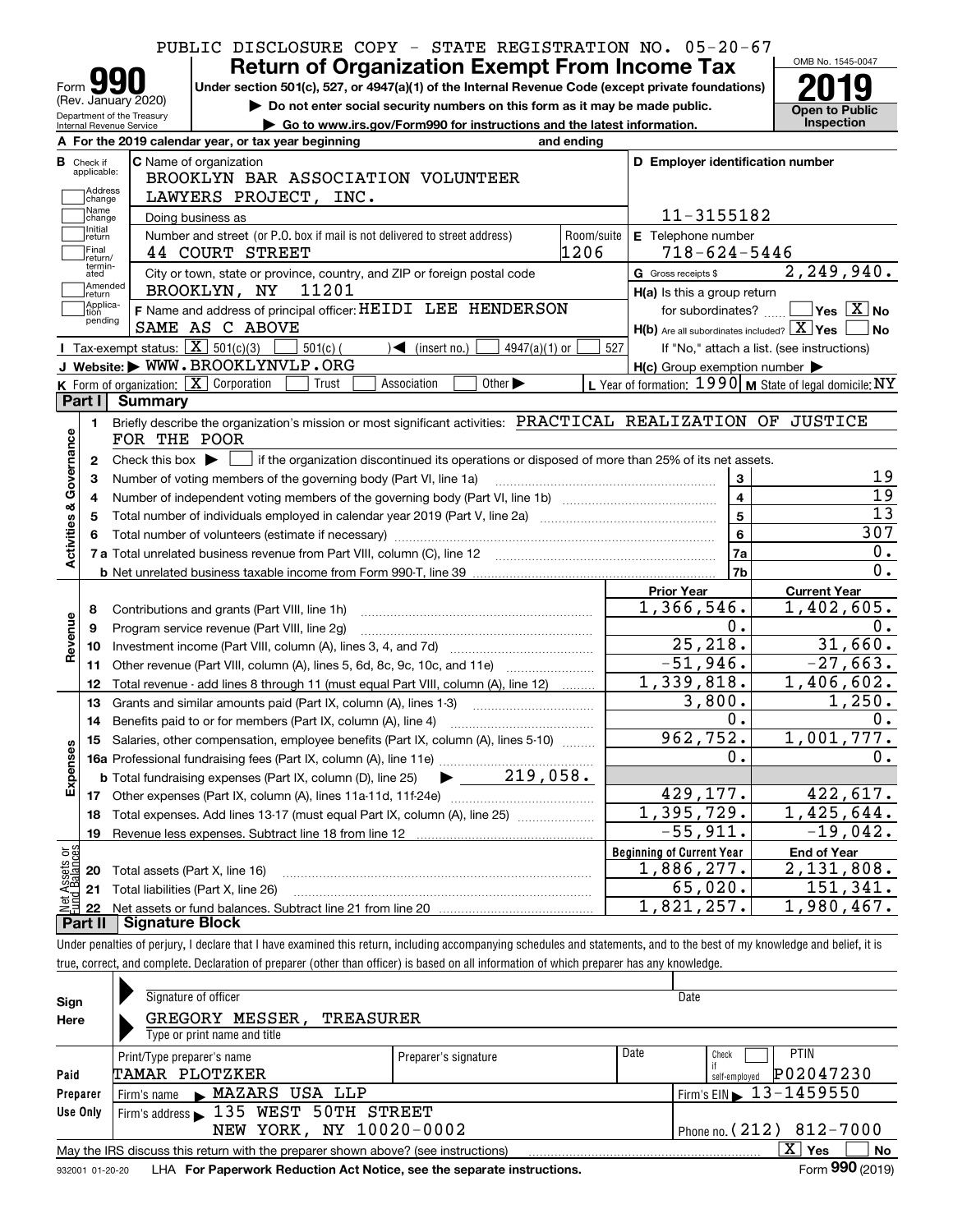|                                                                                                              |                                                |                                                                                                                                              | Page 2                                                                            |
|--------------------------------------------------------------------------------------------------------------|------------------------------------------------|----------------------------------------------------------------------------------------------------------------------------------------------|-----------------------------------------------------------------------------------|
| Part III   Statement of Program Service Accomplishments                                                      |                                                |                                                                                                                                              | $\boxed{\text{X}}$                                                                |
| Briefly describe the organization's mission:                                                                 |                                                |                                                                                                                                              |                                                                                   |
|                                                                                                              |                                                | THE MISSION OF THE BROOKLYN BAR ASSOCIATION VOLUNTEER LAWYERS PROJECT                                                                        |                                                                                   |
|                                                                                                              |                                                | (VLP), AN INDEPENDENT $501(C)(3)$ NONPROFIT ORGANIZATION, IS TO ENSURE                                                                       |                                                                                   |
|                                                                                                              |                                                | THAT THE LEGAL SYSTEM IS ACCESSIBLE TO THOSE WHO, BECAUSE OF SPECIAL                                                                         |                                                                                   |
|                                                                                                              |                                                | NEEDS OR THE OVERWHELMING BURDENS OF POVERTY, WOULD NOT OTHERWISE HAVE                                                                       |                                                                                   |
| Did the organization undertake any significant program services during the year which were not listed on the |                                                |                                                                                                                                              |                                                                                   |
|                                                                                                              |                                                |                                                                                                                                              | $]$ Yes $[\overline{\mathrm{X}}]$ No                                              |
| If "Yes," describe these new services on Schedule O.                                                         |                                                |                                                                                                                                              |                                                                                   |
|                                                                                                              |                                                | Did the organization cease conducting, or make significant changes in how it conducts, any program services?                                 | $\sqrt{}$ Yes $\sqrt{}$ X $\sqrt{}$ No                                            |
| If "Yes," describe these changes on Schedule O.                                                              |                                                |                                                                                                                                              |                                                                                   |
|                                                                                                              |                                                | Describe the organization's program service accomplishments for each of its three largest program services, as measured by expenses.         |                                                                                   |
|                                                                                                              |                                                | Section 501(c)(3) and 501(c)(4) organizations are required to report the amount of grants and allocations to others, the total expenses, and |                                                                                   |
| revenue, if any, for each program service reported.                                                          |                                                |                                                                                                                                              |                                                                                   |
| ) (Expenses \$                                                                                               | $\overline{261,640}$ including grants of \$    | ) (Revenue \$                                                                                                                                |                                                                                   |
| CONSUMER DEBT PROGRAM:                                                                                       |                                                | IN THE PAST YEAR, APPROXIMATELY 3,304 CASES IN                                                                                               |                                                                                   |
|                                                                                                              |                                                | CONSUMER DEBT WERE CLOSED, ASSISTING 8,291 INDIVIDUALS AND FAMILY                                                                            |                                                                                   |
| MEMBERS.                                                                                                     |                                                |                                                                                                                                              |                                                                                   |
|                                                                                                              |                                                |                                                                                                                                              |                                                                                   |
|                                                                                                              |                                                | CHAPTER 7 BANKRUPTCY PROTECTION IS OFTEN CHOSEN AS A LAST RESORT BY                                                                          |                                                                                   |
|                                                                                                              |                                                | INDIVIDUALS AND FAMILIES FACING INSURMOUNTABLE DEBT AFTER TRYING TO                                                                          |                                                                                   |
|                                                                                                              |                                                | COPE WITH JOB LOSS, A FAMILY CRISIS, OR SERIOUS MEDICAL PROBLEMS.                                                                            | THE                                                                               |
|                                                                                                              |                                                | BROOKLYN BAR ASSOCIATION VOLUNTEER LAWYERS PROJECT (VLP) ASSISTS                                                                             |                                                                                   |
|                                                                                                              |                                                | INDIVIDUALS WHO NEED TO RE-ORDER THEIR FINANCES, AND WHO FALL UNDER                                                                          |                                                                                   |
|                                                                                                              |                                                | 200% OF THE FEDERAL POVERTY GUIDELINES, BY DRAFTING BANKRUPTCY                                                                               |                                                                                   |
|                                                                                                              |                                                | PETITIONS AND BY REPRESENTING THEM IN CHAPTER 7 PROCEEDINGS IN THE                                                                           |                                                                                   |
|                                                                                                              |                                                | UNITED STATE BANKRUPTCY COURT, EASTER DISTRICT OF NEW YORK.                                                                                  | THE VLP                                                                           |
| ) (Expenses \$                                                                                               | 219,777. including grants of \$                | ) (Revenue \$                                                                                                                                |                                                                                   |
| FAMILY LAW PROGRAM:                                                                                          |                                                | IN THE PAST YEAR, APPROXIMATELY 591 FAMILY LAW                                                                                               |                                                                                   |
|                                                                                                              |                                                | CASES WERE CLOSED, ASSISTING 1,358 INDIVIDUALS AND FAMILY MEMBERS.                                                                           |                                                                                   |
|                                                                                                              |                                                |                                                                                                                                              |                                                                                   |
|                                                                                                              |                                                | THE VLP ASSISTS INDIVIDUALS AND FAMILIES IN CRISIS BY OFFERING LEGAL                                                                         |                                                                                   |
| ASSISTANCE IN FAMILY COURT MATTERS.                                                                          |                                                | VLP STAFF AND VOLUNTEER LAWYERS                                                                                                              |                                                                                   |
|                                                                                                              |                                                | REPRESENT CLIENTS IN CUSTODY AND VISITATION CASES BY APPEARING WITH                                                                          |                                                                                   |
| THEM IN COURT AND/OR OFFERING ADVICE AND COUNSEL.                                                            |                                                |                                                                                                                                              | THROUGH THE VLP'S                                                                 |
|                                                                                                              |                                                | CHILD AND SPOUSAL SUPPORT PRACTICE, THE VLP ASSISTS BOTH CUSTODIAL AND                                                                       |                                                                                   |
|                                                                                                              |                                                | NON-CUSTODIAL PARENTS TO ENSURE FAIRNESS AND EQUITY IN SUPPORT ORDERS                                                                        |                                                                                   |
| GRANTED BY THE KINGS COUNTY FAMILY COURT.                                                                    |                                                | THE VLP ALSO HAS AN ACTIVE                                                                                                                   |                                                                                   |
|                                                                                                              |                                                | SELF-REPRESENTED UNCONTESTED DIVORCE PROGRAM THAT ASSISTS MEN AND WOMEN                                                                      |                                                                                   |
|                                                                                                              |                                                | WHOSE LIVES ARE IN CRISIS OR AT A STANDSTILL BECAUSE OF A BROKEN                                                                             |                                                                                   |
| ) (Expenses \$                                                                                               | $\overline{429}$ , 089. including grants of \$ | ) (Revenue \$                                                                                                                                |                                                                                   |
| FORECLOSURE INTERVENTION PROGRAM:                                                                            |                                                | IN THE PAST YEAR, APPROXIMATELY 789                                                                                                          |                                                                                   |
|                                                                                                              |                                                | FORECLOSURE INTERVENTION CASES WERE CLOSED, ASSISTING 1812 INDIVIDUALS                                                                       |                                                                                   |
| AND FAMILY MEMBERS.                                                                                          |                                                |                                                                                                                                              |                                                                                   |
|                                                                                                              |                                                |                                                                                                                                              |                                                                                   |
|                                                                                                              |                                                | THOUSANDS OF NEW YORKERS ARE AT RISK OF LOSING THEIR HOMES AND NEED                                                                          |                                                                                   |
|                                                                                                              |                                                | ATTORNEYS TO HELP NAVIGATE THE DIFFICULT FORECLOSURE PROCESS.                                                                                | VLP                                                                               |
|                                                                                                              |                                                | VOLUNTEER ATTORNEYS REPRESENT INDIVIDUALS THROUGHOUT THE ENTIRETY OF                                                                         |                                                                                   |
|                                                                                                              |                                                | THE FORECLOSURE PROCESS, INCLUDING FORECLOSURE MOTION PRACTICE, BAD                                                                          |                                                                                   |
|                                                                                                              |                                                | FAITH HEARINGS, FORECLOSURE DEFENSE LITIGATION, AND SETTLEMENT                                                                               |                                                                                   |
| CONFERENCES IN KINGS COUNTY SUPREME COURT.                                                                   |                                                | THE VLP'S FORECLOSURE                                                                                                                        |                                                                                   |
|                                                                                                              |                                                | PRACTICE ALSO INCLUDES A CHAPTER 13 BANKRUPTCY PROGRAM TO PROVIDE                                                                            |                                                                                   |
|                                                                                                              |                                                | ADDITIONAL OPTIONS AND ASSISTANCE FOR FORECLOSURE CLIENTS.                                                                                   |                                                                                   |
| 4d Other program services (Describe on Schedule O.)                                                          |                                                |                                                                                                                                              |                                                                                   |
| $136,053$ $\cdot$ including grants of \$                                                                     |                                                | $1,250.$ (Revenue \$                                                                                                                         | 292.                                                                              |
| Total program service expenses                                                                               |                                                |                                                                                                                                              |                                                                                   |
|                                                                                                              |                                                |                                                                                                                                              | Form 990 (2019)                                                                   |
|                                                                                                              |                                                |                                                                                                                                              |                                                                                   |
|                                                                                                              |                                                | 1,046,559.<br>2<br>14011027 148365 51697                                                                                                     | SEE SCHEDULE O FOR CONTINUATION(S)<br>2019.04030 BROOKLYN BAR ASSOCIATION 51697_1 |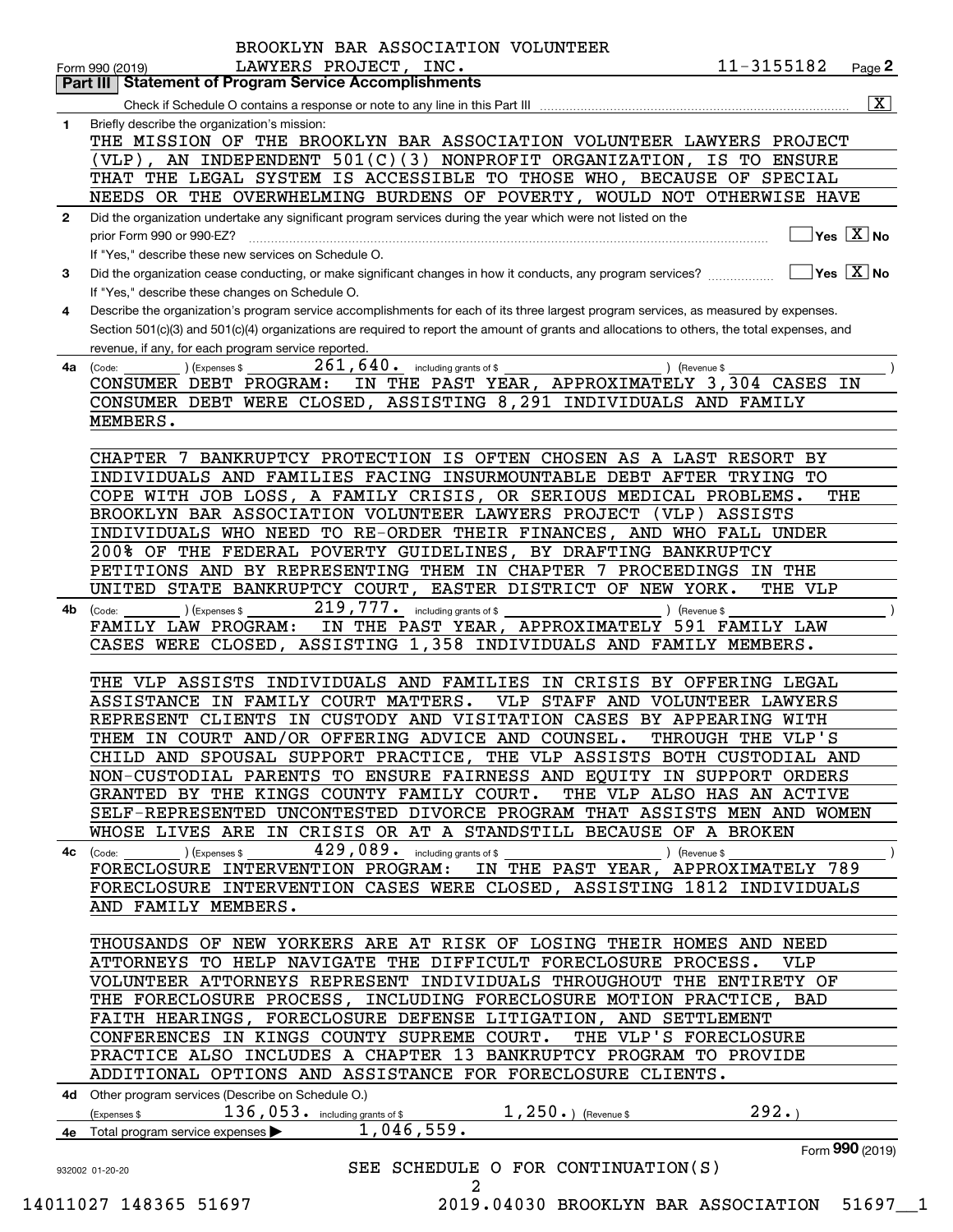|     |                                                                                                                                  |                 | Yes                     | No              |
|-----|----------------------------------------------------------------------------------------------------------------------------------|-----------------|-------------------------|-----------------|
| 1   | Is the organization described in section 501(c)(3) or 4947(a)(1) (other than a private foundation)?                              |                 |                         |                 |
|     |                                                                                                                                  | 1.              | х                       |                 |
| 2   |                                                                                                                                  | $\overline{2}$  | $\overline{\mathbf{x}}$ |                 |
| 3   | Did the organization engage in direct or indirect political campaign activities on behalf of or in opposition to candidates for  |                 |                         |                 |
|     |                                                                                                                                  | 3               |                         | x               |
| 4   | Section 501(c)(3) organizations. Did the organization engage in lobbying activities, or have a section 501(h) election in effect |                 |                         |                 |
|     |                                                                                                                                  | 4               |                         | x               |
| 5   | Is the organization a section 501(c)(4), 501(c)(5), or 501(c)(6) organization that receives membership dues, assessments, or     |                 |                         |                 |
|     |                                                                                                                                  | 5               |                         | X               |
| 6   | Did the organization maintain any donor advised funds or any similar funds or accounts for which donors have the right to        |                 |                         |                 |
|     | provide advice on the distribution or investment of amounts in such funds or accounts? If "Yes," complete Schedule D, Part I     | 6               |                         | X               |
| 7   | Did the organization receive or hold a conservation easement, including easements to preserve open space,                        |                 |                         |                 |
|     |                                                                                                                                  | $\overline{7}$  |                         | x               |
| 8   | Did the organization maintain collections of works of art, historical treasures, or other similar assets? If "Yes," complete     |                 |                         |                 |
|     |                                                                                                                                  | 8               |                         | x               |
| 9   | Did the organization report an amount in Part X, line 21, for escrow or custodial account liability, serve as a custodian for    |                 |                         |                 |
|     | amounts not listed in Part X; or provide credit counseling, debt management, credit repair, or debt negotiation services?        |                 |                         |                 |
|     |                                                                                                                                  | 9               |                         | x               |
| 10  | Did the organization, directly or through a related organization, hold assets in donor-restricted endowments                     |                 |                         |                 |
|     |                                                                                                                                  | 10              | X                       |                 |
| 11  | If the organization's answer to any of the following questions is "Yes," then complete Schedule D, Parts VI, VII, VIII, IX, or X |                 |                         |                 |
|     | as applicable.                                                                                                                   |                 |                         |                 |
|     | a Did the organization report an amount for land, buildings, and equipment in Part X, line 10? If "Yes," complete Schedule D.    |                 |                         |                 |
|     |                                                                                                                                  | 11a             | X                       |                 |
| b   | Did the organization report an amount for investments - other securities in Part X, line 12, that is 5% or more of its total     |                 |                         | x               |
|     |                                                                                                                                  | 11 <sub>b</sub> |                         |                 |
|     | c Did the organization report an amount for investments - program related in Part X, line 13, that is 5% or more of its total    |                 |                         | x               |
|     |                                                                                                                                  | 11c             |                         |                 |
|     | d Did the organization report an amount for other assets in Part X, line 15, that is 5% or more of its total assets reported in  | 11d             |                         | x               |
|     | e Did the organization report an amount for other liabilities in Part X, line 25? If "Yes," complete Schedule D, Part X          | 11e             | X                       |                 |
| f   | Did the organization's separate or consolidated financial statements for the tax year include a footnote that addresses          |                 |                         |                 |
|     | the organization's liability for uncertain tax positions under FIN 48 (ASC 740)? If "Yes," complete Schedule D, Part X           | 11f             |                         | X               |
|     | 12a Did the organization obtain separate, independent audited financial statements for the tax year? If "Yes," complete          |                 |                         |                 |
|     |                                                                                                                                  | 12a             | X                       |                 |
|     | <b>b</b> Was the organization included in consolidated, independent audited financial statements for the tax year?               |                 |                         |                 |
|     | If "Yes," and if the organization answered "No" to line 12a, then completing Schedule D, Parts XI and XII is optional            | 12D             |                         | ᅀ               |
| 13  | Is the organization a school described in section $170(b)(1)(A)(ii)?$ If "Yes," complete Schedule E                              | 13              |                         | X               |
| 14a | Did the organization maintain an office, employees, or agents outside of the United States?                                      | 14a             |                         | X               |
| b   | Did the organization have aggregate revenues or expenses of more than \$10,000 from grantmaking, fundraising, business,          |                 |                         |                 |
|     | investment, and program service activities outside the United States, or aggregate foreign investments valued at \$100,000       |                 |                         |                 |
|     |                                                                                                                                  | 14b             |                         | x               |
| 15  | Did the organization report on Part IX, column (A), line 3, more than \$5,000 of grants or other assistance to or for any        |                 |                         |                 |
|     |                                                                                                                                  | 15              |                         | x               |
| 16  | Did the organization report on Part IX, column (A), line 3, more than \$5,000 of aggregate grants or other assistance to         |                 |                         |                 |
|     |                                                                                                                                  | 16              |                         | x               |
| 17  | Did the organization report a total of more than \$15,000 of expenses for professional fundraising services on Part IX,          |                 |                         |                 |
|     |                                                                                                                                  | 17              |                         | x               |
| 18  | Did the organization report more than \$15,000 total of fundraising event gross income and contributions on Part VIII, lines     |                 |                         |                 |
|     |                                                                                                                                  | 18              | х                       |                 |
| 19  | Did the organization report more than \$15,000 of gross income from gaming activities on Part VIII, line 9a? If "Yes."           |                 |                         |                 |
|     |                                                                                                                                  | 19              |                         | x               |
|     |                                                                                                                                  | <b>20a</b>      |                         | $\mathbf X$     |
| b   | If "Yes" to line 20a, did the organization attach a copy of its audited financial statements to this return?                     | 20 <sub>b</sub> |                         |                 |
| 21  | Did the organization report more than \$5,000 of grants or other assistance to any domestic organization or                      |                 |                         |                 |
|     |                                                                                                                                  | 21              |                         | x               |
|     | 932003 01-20-20                                                                                                                  |                 |                         | Form 990 (2019) |

3 14011027 148365 51697 2019.04030 BROOKLYN BAR ASSOCIATION 51697\_\_1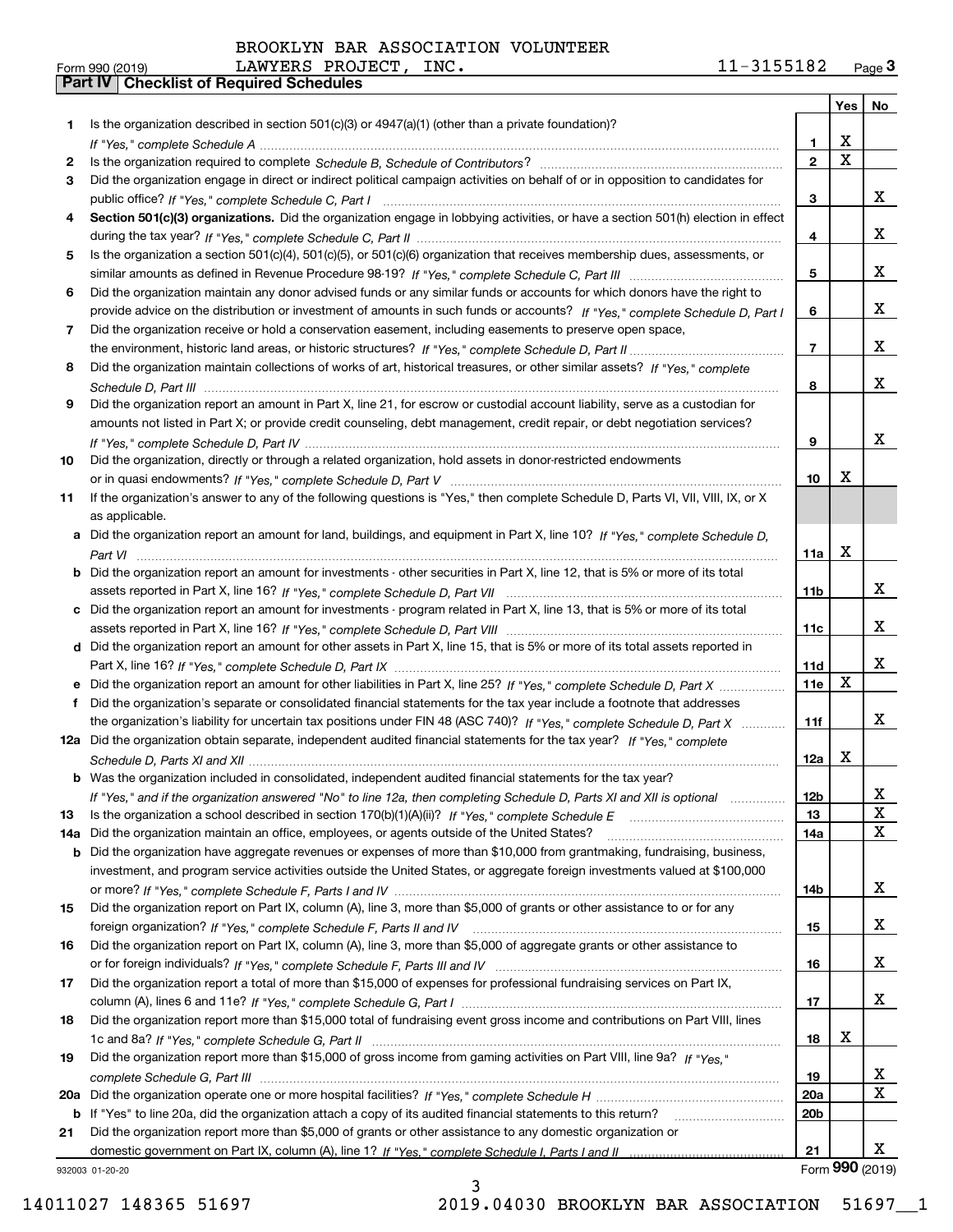*(continued)*

| Form 990 (2019) |                                                       | LAWYERS PROJECT, | INC. | 11-3155182 | Page 4 |
|-----------------|-------------------------------------------------------|------------------|------|------------|--------|
|                 | Part IV   Checklist of Required Schedules (continued) |                  |      |            |        |

|               |                                                                                                                              |            | <b>Yes</b>       | No                |
|---------------|------------------------------------------------------------------------------------------------------------------------------|------------|------------------|-------------------|
| 22            | Did the organization report more than \$5,000 of grants or other assistance to or for domestic individuals on                |            |                  |                   |
|               |                                                                                                                              | 22         |                  | x                 |
| 23            | Did the organization answer "Yes" to Part VII, Section A, line 3, 4, or 5 about compensation of the organization's current   |            |                  |                   |
|               | and former officers, directors, trustees, key employees, and highest compensated employees? If "Yes," complete               |            |                  |                   |
|               |                                                                                                                              | 23         | х                |                   |
|               | 24a Did the organization have a tax-exempt bond issue with an outstanding principal amount of more than \$100,000 as of the  |            |                  |                   |
|               | last day of the year, that was issued after December 31, 2002? If "Yes," answer lines 24b through 24d and complete           |            |                  |                   |
|               |                                                                                                                              | 24a        |                  | x                 |
|               |                                                                                                                              | 24b        |                  |                   |
|               | c Did the organization maintain an escrow account other than a refunding escrow at any time during the year to defease       |            |                  |                   |
|               |                                                                                                                              | 24c        |                  |                   |
|               |                                                                                                                              | 24d        |                  |                   |
|               | 25a Section 501(c)(3), 501(c)(4), and 501(c)(29) organizations. Did the organization engage in an excess benefit             | 25a        |                  | x                 |
|               | b Is the organization aware that it engaged in an excess benefit transaction with a disqualified person in a prior year, and |            |                  |                   |
|               | that the transaction has not been reported on any of the organization's prior Forms 990 or 990-EZ? If "Yes," complete        |            |                  |                   |
|               | Schedule L. Part I                                                                                                           | 25b        |                  | X                 |
| 26            | Did the organization report any amount on Part X, line 5 or 22, for receivables from or payables to any current              |            |                  |                   |
|               | or former officer, director, trustee, key employee, creator or founder, substantial contributor, or 35%                      |            |                  |                   |
|               | controlled entity or family member of any of these persons? If "Yes," complete Schedule L, Part II                           | 26         |                  | X                 |
| 27            | Did the organization provide a grant or other assistance to any current or former officer, director, trustee, key employee,  |            |                  |                   |
|               | creator or founder, substantial contributor or employee thereof, a grant selection committee member, or to a 35% controlled  |            |                  |                   |
|               | entity (including an employee thereof) or family member of any of these persons? If "Yes," complete Schedule L, Part III     | 27         |                  | X                 |
| 28            | Was the organization a party to a business transaction with one of the following parties (see Schedule L, Part IV            |            |                  |                   |
|               | instructions, for applicable filing thresholds, conditions, and exceptions):                                                 |            |                  |                   |
|               | a A current or former officer, director, trustee, key employee, creator or founder, or substantial contributor? If           |            |                  |                   |
|               |                                                                                                                              | 28a        |                  | x                 |
|               |                                                                                                                              | 28b        |                  | $\mathbf X$       |
|               | c A 35% controlled entity of one or more individuals and/or organizations described in lines 28a or 28b? If                  |            |                  |                   |
|               |                                                                                                                              | 28c        |                  | x                 |
| 29            |                                                                                                                              | 29         |                  | $\mathbf{x}$      |
| 30            | Did the organization receive contributions of art, historical treasures, or other similar assets, or qualified conservation  |            |                  |                   |
|               |                                                                                                                              | 30         |                  | x<br>$\mathbf{x}$ |
| 31            | Did the organization liquidate, terminate, or dissolve and cease operations? If "Yes," complete Schedule N, Part I           | 31         |                  |                   |
| 32            | Did the organization sell, exchange, dispose of, or transfer more than 25% of its net assets? If "Yes," complete             |            |                  | x                 |
|               | Schedule N. Part II                                                                                                          | 32         |                  |                   |
| 33            | Did the organization own 100% of an entity disregarded as separate from the organization under Regulations                   | 33         |                  | x                 |
| 34            | Was the organization related to any tax-exempt or taxable entity? If "Yes," complete Schedule R, Part II, III, or IV, and    |            |                  |                   |
|               |                                                                                                                              | 34         |                  | x                 |
|               | 35a Did the organization have a controlled entity within the meaning of section 512(b)(13)?                                  | <b>35a</b> |                  | X                 |
|               | b If "Yes" to line 35a, did the organization receive any payment from or engage in any transaction with a controlled entity  |            |                  |                   |
|               |                                                                                                                              | 35b        |                  |                   |
| 36            | Section 501(c)(3) organizations. Did the organization make any transfers to an exempt non-charitable related organization?   |            |                  |                   |
|               |                                                                                                                              | 36         |                  | x                 |
| 37            | Did the organization conduct more than 5% of its activities through an entity that is not a related organization             |            |                  |                   |
|               | and that is treated as a partnership for federal income tax purposes? If "Yes," complete Schedule R, Part VI                 | 37         |                  | x                 |
| 38            | Did the organization complete Schedule O and provide explanations in Schedule O for Part VI, lines 11b and 19?               |            |                  |                   |
|               | Note: All Form 990 filers are required to complete Schedule O                                                                | 38         | х                |                   |
| <b>Part V</b> | <b>Statements Regarding Other IRS Filings and Tax Compliance</b>                                                             |            |                  |                   |
|               | Check if Schedule O contains a response or note to any line in this Part V                                                   |            |                  |                   |
|               |                                                                                                                              |            | Yes <sub>1</sub> | No                |
|               | 10<br>1a                                                                                                                     |            |                  |                   |
| b             | 0<br>Enter the number of Forms W-2G included in line 1a. Enter -0- if not applicable<br>1b                                   |            |                  |                   |
| c             | Did the organization comply with backup withholding rules for reportable payments to vendors and reportable gaming           |            | х                |                   |
|               | (gambling) winnings to prize winners?                                                                                        | 1c         |                  | Form 990 (2019)   |
|               | 932004 01-20-20<br>4                                                                                                         |            |                  |                   |
|               |                                                                                                                              |            |                  |                   |

14011027 148365 51697 2019.04030 BROOKLYN BAR ASSOCIATION 51697\_\_1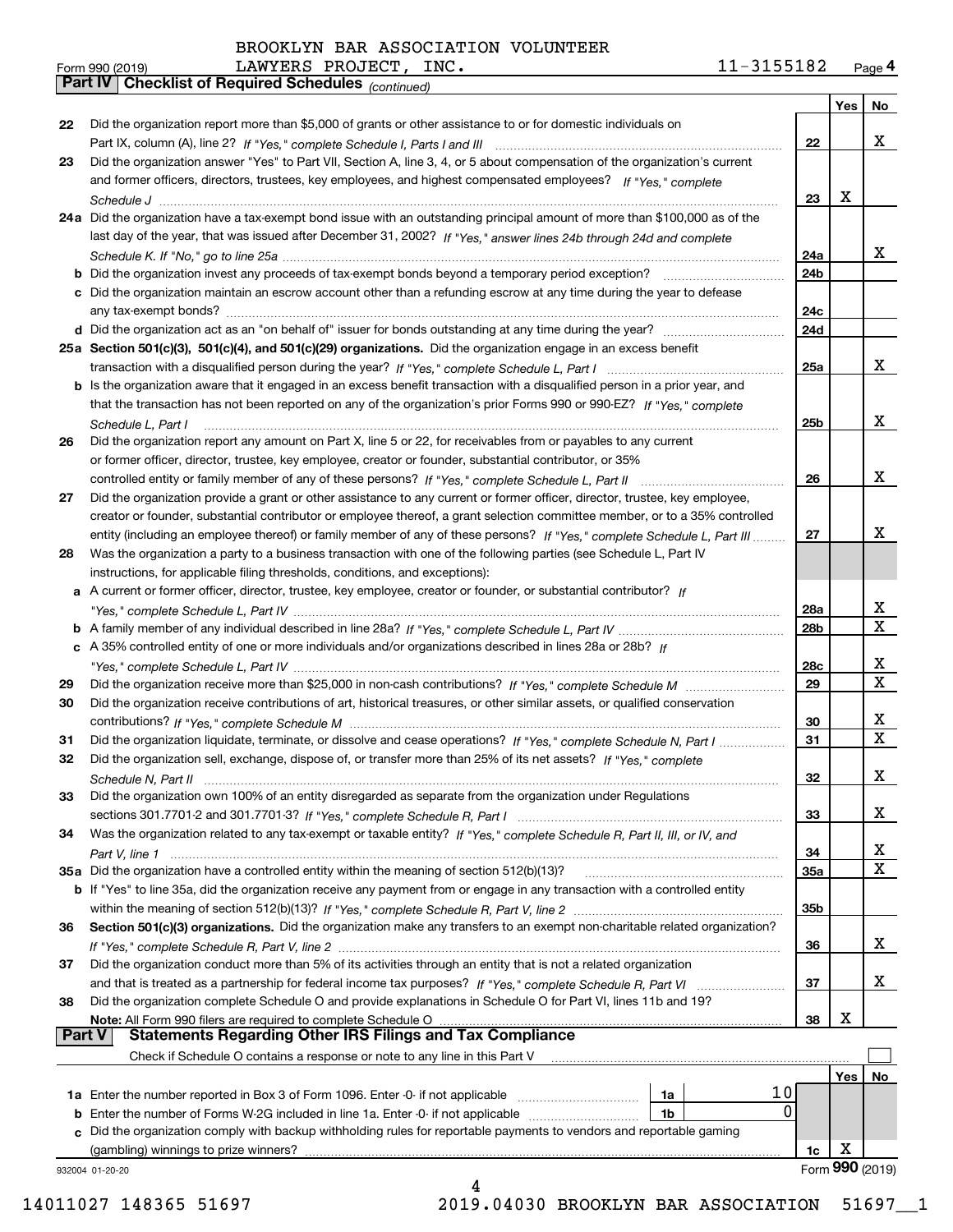|     | LAWYERS PROJECT, INC.<br>Form 990 (2019)                                                                                                                                                  |                 | 11-3155182 |     |     | $_{\text{Page}}$ 5 |  |  |
|-----|-------------------------------------------------------------------------------------------------------------------------------------------------------------------------------------------|-----------------|------------|-----|-----|--------------------|--|--|
|     | Statements Regarding Other IRS Filings and Tax Compliance (continued)<br>Part V                                                                                                           |                 |            |     |     |                    |  |  |
|     |                                                                                                                                                                                           |                 |            |     | Yes | No                 |  |  |
|     | 2a Enter the number of employees reported on Form W-3, Transmittal of Wage and Tax Statements,                                                                                            |                 |            |     |     |                    |  |  |
|     | filed for the calendar year ending with or within the year covered by this return                                                                                                         | 2a              | 13         |     |     |                    |  |  |
|     |                                                                                                                                                                                           |                 |            | 2b  | х   |                    |  |  |
|     |                                                                                                                                                                                           |                 |            |     |     |                    |  |  |
| За  | Did the organization have unrelated business gross income of \$1,000 or more during the year?                                                                                             |                 |            | 3a  |     | х                  |  |  |
| b   |                                                                                                                                                                                           |                 |            | 3b  |     |                    |  |  |
|     | 4a At any time during the calendar year, did the organization have an interest in, or a signature or other authority over, a                                                              |                 |            |     |     |                    |  |  |
|     |                                                                                                                                                                                           |                 |            | 4a  |     | х                  |  |  |
|     | <b>b</b> If "Yes," enter the name of the foreign country $\blacktriangleright$                                                                                                            |                 |            |     |     |                    |  |  |
|     | See instructions for filing requirements for FinCEN Form 114, Report of Foreign Bank and Financial Accounts (FBAR).                                                                       |                 |            |     |     |                    |  |  |
| 5a  | Was the organization a party to a prohibited tax shelter transaction at any time during the tax year?                                                                                     |                 |            | 5a  |     | х                  |  |  |
| b   |                                                                                                                                                                                           |                 |            | 5b  |     | X                  |  |  |
| с   |                                                                                                                                                                                           |                 |            | 5c  |     |                    |  |  |
|     | 6a Does the organization have annual gross receipts that are normally greater than \$100,000, and did the organization solicit                                                            |                 |            |     |     |                    |  |  |
|     | any contributions that were not tax deductible as charitable contributions?                                                                                                               |                 |            | 6a  |     | х                  |  |  |
|     | <b>b</b> If "Yes," did the organization include with every solicitation an express statement that such contributions or gifts                                                             |                 |            |     |     |                    |  |  |
|     | were not tax deductible?                                                                                                                                                                  |                 |            |     |     |                    |  |  |
| 7   | Organizations that may receive deductible contributions under section 170(c).                                                                                                             |                 |            |     |     |                    |  |  |
| а   | Did the organization receive a payment in excess of \$75 made partly as a contribution and partly for goods and services provided to the payor?                                           |                 |            | 7a  | х   |                    |  |  |
| b   | If "Yes," did the organization notify the donor of the value of the goods or services provided?                                                                                           |                 |            | 7b  | X   |                    |  |  |
|     | Did the organization sell, exchange, or otherwise dispose of tangible personal property for which it was required                                                                         |                 |            |     |     |                    |  |  |
|     |                                                                                                                                                                                           |                 |            | 7c  |     | х                  |  |  |
| d   |                                                                                                                                                                                           | 7d              |            |     |     |                    |  |  |
| е   |                                                                                                                                                                                           |                 |            | 7e  |     | х                  |  |  |
| f   | Did the organization, during the year, pay premiums, directly or indirectly, on a personal benefit contract?                                                                              |                 |            | 7f  |     | X                  |  |  |
| g   | If the organization received a contribution of qualified intellectual property, did the organization file Form 8899 as required?                                                          |                 |            | 7g  |     |                    |  |  |
| h   | If the organization received a contribution of cars, boats, airplanes, or other vehicles, did the organization file a Form 1098-C?                                                        |                 |            | 7h  |     |                    |  |  |
| 8   | Sponsoring organizations maintaining donor advised funds. Did a donor advised fund maintained by the                                                                                      |                 |            |     |     |                    |  |  |
|     | sponsoring organization have excess business holdings at any time during the year?                                                                                                        |                 |            | 8   |     |                    |  |  |
| 9   | Sponsoring organizations maintaining donor advised funds.                                                                                                                                 |                 |            |     |     |                    |  |  |
| а   | Did the sponsoring organization make any taxable distributions under section 4966?                                                                                                        |                 |            | 9а  |     |                    |  |  |
| b   | Did the sponsoring organization make a distribution to a donor, donor advisor, or related person?                                                                                         |                 |            | 9b  |     |                    |  |  |
| 10  | Section 501(c)(7) organizations. Enter:                                                                                                                                                   |                 |            |     |     |                    |  |  |
| а   |                                                                                                                                                                                           | 10a             |            |     |     |                    |  |  |
|     | Gross receipts, included on Form 990, Part VIII, line 12, for public use of club facilities                                                                                               | 10b             |            |     |     |                    |  |  |
| 11  | Section 501(c)(12) organizations. Enter:                                                                                                                                                  |                 |            |     |     |                    |  |  |
| а   | Gross income from members or shareholders                                                                                                                                                 | 11a             |            |     |     |                    |  |  |
| b   | Gross income from other sources (Do not net amounts due or paid to other sources against                                                                                                  |                 |            |     |     |                    |  |  |
|     |                                                                                                                                                                                           | 11b             |            |     |     |                    |  |  |
|     | 12a Section 4947(a)(1) non-exempt charitable trusts. Is the organization filing Form 990 in lieu of Form 1041?                                                                            |                 |            | 12a |     |                    |  |  |
|     | <b>b</b> If "Yes," enter the amount of tax-exempt interest received or accrued during the year                                                                                            | 12b             |            |     |     |                    |  |  |
| 13  | Section 501(c)(29) qualified nonprofit health insurance issuers.                                                                                                                          |                 |            |     |     |                    |  |  |
| a   | Is the organization licensed to issue qualified health plans in more than one state?<br>Note: See the instructions for additional information the organization must report on Schedule O. |                 |            | 13a |     |                    |  |  |
|     |                                                                                                                                                                                           |                 |            |     |     |                    |  |  |
| b   | Enter the amount of reserves the organization is required to maintain by the states in which the                                                                                          | 13 <sub>b</sub> |            |     |     |                    |  |  |
| с   |                                                                                                                                                                                           | 13с             |            |     |     |                    |  |  |
| 14a | Did the organization receive any payments for indoor tanning services during the tax year?                                                                                                |                 |            | 14a |     | x                  |  |  |
|     | <b>b</b> If "Yes," has it filed a Form 720 to report these payments? If "No," provide an explanation on Schedule O                                                                        |                 |            | 14b |     |                    |  |  |
| 15  | Is the organization subject to the section 4960 tax on payment(s) of more than \$1,000,000 in remuneration or                                                                             |                 |            |     |     |                    |  |  |
|     |                                                                                                                                                                                           |                 |            | 15  |     | х                  |  |  |
|     | If "Yes," see instructions and file Form 4720, Schedule N.                                                                                                                                |                 |            |     |     |                    |  |  |
| 16  | Is the organization an educational institution subject to the section 4968 excise tax on net investment income?                                                                           |                 |            | 16  |     | х                  |  |  |
|     | If "Yes," complete Form 4720, Schedule O.                                                                                                                                                 |                 |            |     |     |                    |  |  |

Form (2019) **990**

932005 01-20-20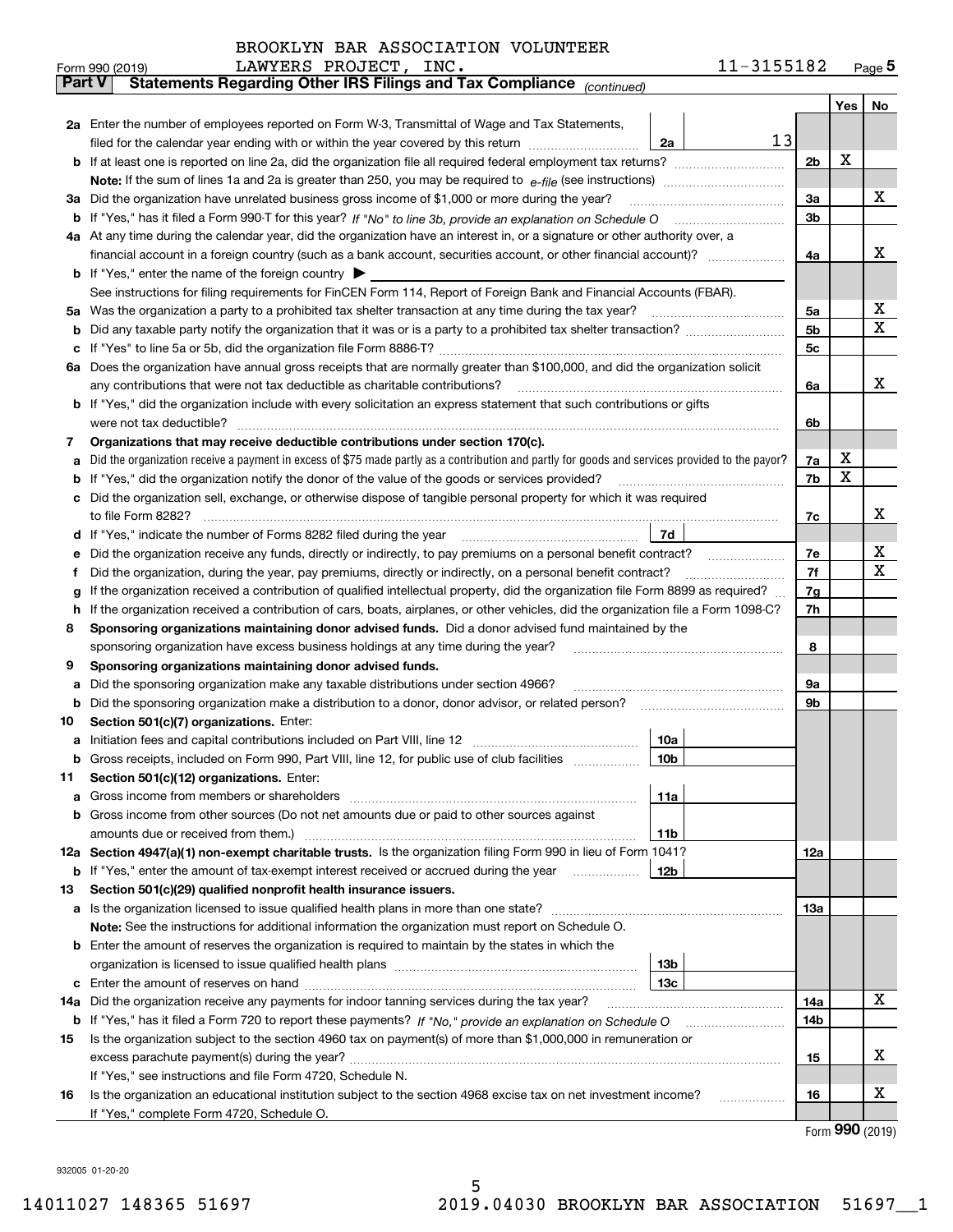*For each "Yes" response to lines 2 through 7b below, and for a "No" response to line 8a, 8b, or 10b below, describe the circumstances, processes, or changes on Schedule O. See instructions.* Form 990 (2019) **LAWYERS PROJECT, INC. 11-3155182** Page 6<br>**Part VI Governance, Management, and Disclosure** For each "Yes" response to lines 2 through 7b below, and for a "No" response

|    |                                                                                                                                                                                                                                |    |  |                         | Yes <sub>1</sub> | No                      |
|----|--------------------------------------------------------------------------------------------------------------------------------------------------------------------------------------------------------------------------------|----|--|-------------------------|------------------|-------------------------|
|    | 1a Enter the number of voting members of the governing body at the end of the tax year                                                                                                                                         | 1a |  | 19                      |                  |                         |
|    | If there are material differences in voting rights among members of the governing body, or if the governing                                                                                                                    |    |  |                         |                  |                         |
|    | body delegated broad authority to an executive committee or similar committee, explain on Schedule O.                                                                                                                          |    |  |                         |                  |                         |
| b  | Enter the number of voting members included on line 1a, above, who are independent                                                                                                                                             | 1b |  | 19                      |                  |                         |
| 2  | Did any officer, director, trustee, or key employee have a family relationship or a business relationship with any other                                                                                                       |    |  |                         |                  |                         |
|    | officer, director, trustee, or key employee?                                                                                                                                                                                   |    |  | $\mathbf{2}$            |                  | X                       |
| З  | Did the organization delegate control over management duties customarily performed by or under the direct supervision                                                                                                          |    |  |                         |                  |                         |
|    | of officers, directors, trustees, or key employees to a management company or other person?                                                                                                                                    |    |  | 3                       |                  | X                       |
| 4  | Did the organization make any significant changes to its governing documents since the prior Form 990 was filed?                                                                                                               |    |  | $\overline{\mathbf{4}}$ |                  | $\overline{\mathbf{x}}$ |
| 5  |                                                                                                                                                                                                                                |    |  | 5                       |                  | $\overline{\mathbf{x}}$ |
| 6  | Did the organization have members or stockholders?                                                                                                                                                                             |    |  | 6                       |                  | $\mathbf X$             |
| 7a | Did the organization have members, stockholders, or other persons who had the power to elect or appoint one or                                                                                                                 |    |  |                         |                  |                         |
|    |                                                                                                                                                                                                                                |    |  | 7a                      |                  | X                       |
|    | <b>b</b> Are any governance decisions of the organization reserved to (or subject to approval by) members, stockholders, or                                                                                                    |    |  |                         |                  |                         |
|    | persons other than the governing body?                                                                                                                                                                                         |    |  | 7b                      |                  | X                       |
| 8  | Did the organization contemporaneously document the meetings held or written actions undertaken during the year by the following:                                                                                              |    |  |                         |                  |                         |
| a  |                                                                                                                                                                                                                                |    |  | 8а                      | X                |                         |
| b  |                                                                                                                                                                                                                                |    |  | 8b                      | X                |                         |
| 9  | Is there any officer, director, trustee, or key employee listed in Part VII, Section A, who cannot be reached at the                                                                                                           |    |  |                         |                  |                         |
|    |                                                                                                                                                                                                                                |    |  | 9                       |                  | X                       |
|    | Section B. Policies (This Section B requests information about policies not required by the Internal Revenue Code.)                                                                                                            |    |  |                         |                  |                         |
|    |                                                                                                                                                                                                                                |    |  |                         | Yes              | No                      |
|    |                                                                                                                                                                                                                                |    |  | 10a                     |                  | X                       |
|    | <b>b</b> If "Yes," did the organization have written policies and procedures governing the activities of such chapters, affiliates,                                                                                            |    |  |                         |                  |                         |
|    |                                                                                                                                                                                                                                |    |  | 10 <sub>b</sub>         |                  |                         |
|    | 11a Has the organization provided a complete copy of this Form 990 to all members of its governing body before filing the form?                                                                                                |    |  | 11a                     | X                |                         |
|    | <b>b</b> Describe in Schedule O the process, if any, used by the organization to review this Form 990.                                                                                                                         |    |  |                         |                  |                         |
|    |                                                                                                                                                                                                                                |    |  | 12a                     | X                |                         |
|    | <b>b</b> Were officers, directors, or trustees, and key employees required to disclose annually interests that could give rise to conflicts?                                                                                   |    |  | 12 <sub>b</sub>         | х                |                         |
|    | c Did the organization regularly and consistently monitor and enforce compliance with the policy? If "Yes," describe                                                                                                           |    |  |                         |                  |                         |
|    | in Schedule O how this was done manufactured and continuum control of the Schedule O how this was done manufactured and continuum control of the Schedule O how this was done                                                  |    |  | 12c                     | X                |                         |
| 13 |                                                                                                                                                                                                                                |    |  | 13                      | X                |                         |
| 14 |                                                                                                                                                                                                                                |    |  | 14                      | X                |                         |
| 15 | Did the process for determining compensation of the following persons include a review and approval by independent                                                                                                             |    |  |                         |                  |                         |
|    | persons, comparability data, and contemporaneous substantiation of the deliberation and decision?                                                                                                                              |    |  |                         |                  |                         |
|    | a The organization's CEO, Executive Director, or top management official manufactured content content of the organization's CEO, Executive Director, or top management official manufactured content of the state of the conte |    |  | 15a                     | X                |                         |
|    |                                                                                                                                                                                                                                |    |  | 15b                     | x                |                         |
|    | If "Yes" to line 15a or 15b, describe the process in Schedule O (see instructions).                                                                                                                                            |    |  |                         |                  |                         |
|    | 16a Did the organization invest in, contribute assets to, or participate in a joint venture or similar arrangement with a                                                                                                      |    |  |                         |                  |                         |
|    | taxable entity during the year?                                                                                                                                                                                                |    |  | 16a                     |                  | X                       |
|    | b If "Yes," did the organization follow a written policy or procedure requiring the organization to evaluate its participation                                                                                                 |    |  |                         |                  |                         |
|    | in joint venture arrangements under applicable federal tax law, and take steps to safeguard the organization's                                                                                                                 |    |  |                         |                  |                         |
|    | exempt status with respect to such arrangements?                                                                                                                                                                               |    |  | 16b                     |                  |                         |
|    | <b>Section C. Disclosure</b>                                                                                                                                                                                                   |    |  |                         |                  |                         |
| 17 | List the states with which a copy of this Form 990 is required to be filed $\blacktriangleright$ NY                                                                                                                            |    |  |                         |                  |                         |
| 18 | Section 6104 requires an organization to make its Forms 1023 (1024 or 1024-A, if applicable), 990, and 990-T (Section 501(c)(3)s only) available                                                                               |    |  |                         |                  |                         |
|    | for public inspection. Indicate how you made these available. Check all that apply.                                                                                                                                            |    |  |                         |                  |                         |
|    | $X$ Upon request<br>$\mid$ $\rm X\mid$ Own website<br>Another's website                                                                                                                                                        |    |  |                         |                  |                         |
| 19 | Other (explain on Schedule O)<br>Describe on Schedule O whether (and if so, how) the organization made its governing documents, conflict of interest policy, and financial                                                     |    |  |                         |                  |                         |
|    | statements available to the public during the tax year.                                                                                                                                                                        |    |  |                         |                  |                         |
|    | State the name, address, and telephone number of the person who possesses the organization's books and records                                                                                                                 |    |  |                         |                  |                         |
| 20 | HEIDI LEE HENDERSON - 718-624-5446                                                                                                                                                                                             |    |  |                         |                  |                         |
|    | 44 COURT STREET, BROOKLYN, NY<br>11201                                                                                                                                                                                         |    |  |                         |                  |                         |
|    |                                                                                                                                                                                                                                |    |  |                         |                  | Form 990 (2019)         |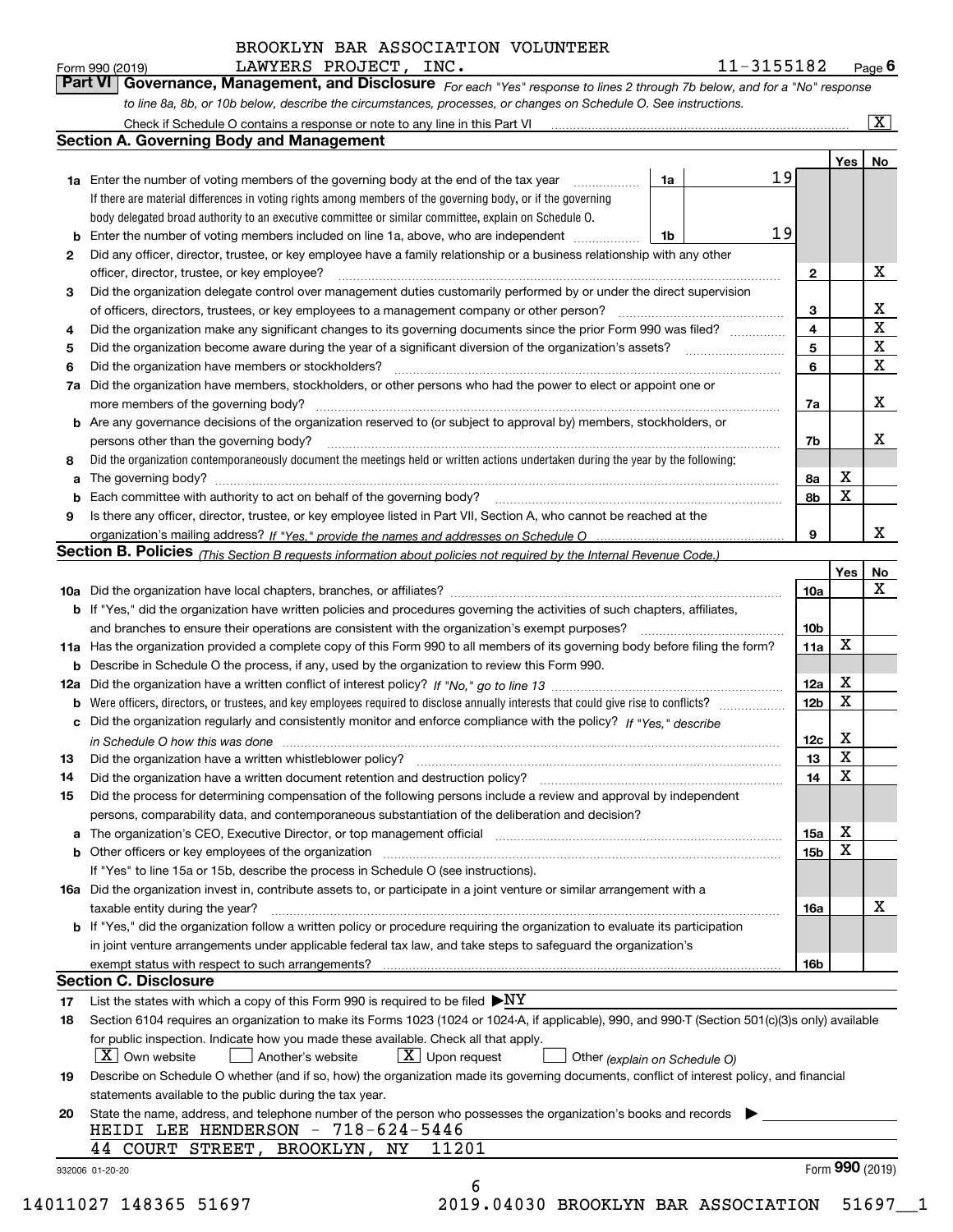|  | BROOKLYN BAR ASSOCIATION VOLUNTEER |  |
|--|------------------------------------|--|
|  |                                    |  |

 $\mathcal{L}^{\text{max}}$ 

#### Form 990 (2019) LAWYERS PROJECT, INC. 1 $1$ - $3155182$  Page **7Part VII Compensation of Officers, Directors, Trustees, Key Employees, Highest Compensated Employees, and Independent Contractors**

Check if Schedule O contains a response or note to any line in this Part VII

**Section A. Officers, Directors, Trustees, Key Employees, and Highest Compensated Employees**

**1a**  Complete this table for all persons required to be listed. Report compensation for the calendar year ending with or within the organization's tax year. **•** List all of the organization's current officers, directors, trustees (whether individuals or organizations), regardless of amount of compensation.

Enter -0- in columns (D), (E), and (F) if no compensation was paid.

 $\bullet$  List all of the organization's  $\,$ current key employees, if any. See instructions for definition of "key employee."

**•** List the organization's five current highest compensated employees (other than an officer, director, trustee, or key employee) who received reportable compensation (Box 5 of Form W-2 and/or Box 7 of Form 1099-MISC) of more than \$100,000 from the organization and any related organizations.

**•** List all of the organization's former officers, key employees, and highest compensated employees who received more than \$100,000 of reportable compensation from the organization and any related organizations.

**former directors or trustees**  ¥ List all of the organization's that received, in the capacity as a former director or trustee of the organization, more than \$10,000 of reportable compensation from the organization and any related organizations.

See instructions for the order in which to list the persons above.

Check this box if neither the organization nor any related organization compensated any current officer, director, or trustee.  $\mathcal{L}^{\text{max}}$ 

| (A)                           | (B)               |                                         |                      | (C)                                                              |              |                                  |        | (D)             | (E)                           | (F)                   |
|-------------------------------|-------------------|-----------------------------------------|----------------------|------------------------------------------------------------------|--------------|----------------------------------|--------|-----------------|-------------------------------|-----------------------|
| Name and title                | Average           | Position<br>(do not check more than one |                      |                                                                  |              |                                  |        | Reportable      | Reportable                    | Estimated             |
|                               | hours per         |                                         |                      | box, unless person is both an<br>officer and a director/trustee) |              |                                  |        | compensation    | compensation                  | amount of             |
|                               | week<br>(list any |                                         |                      |                                                                  |              |                                  |        | from<br>the     | from related<br>organizations | other<br>compensation |
|                               | hours for         |                                         |                      |                                                                  |              |                                  |        | organization    | (W-2/1099-MISC)               | from the              |
|                               | related           |                                         |                      |                                                                  |              |                                  |        | (W-2/1099-MISC) |                               | organization          |
|                               | organizations     |                                         |                      |                                                                  |              |                                  |        |                 |                               | and related           |
|                               | below             | ndividual trustee or director           | nstitutional trustee | Officer                                                          | Key employee | Highest compensated<br> employee | Former |                 |                               | organizations         |
| CAROLINE CONWAY<br>(1)        | line)<br>1.00     |                                         |                      |                                                                  |              |                                  |        |                 |                               |                       |
| <b>BOARD MEMBER</b>           |                   | $\mathbf X$                             |                      |                                                                  |              |                                  |        | $\mathbf 0$ .   | $\mathbf 0$ .                 | $0_{.}$               |
| RACHEL S. BLUMENFELD<br>(2)   | 1.00              |                                         |                      |                                                                  |              |                                  |        |                 |                               |                       |
| <b>BOARD MEMBER</b>           |                   | $\overline{\textbf{X}}$                 |                      |                                                                  |              |                                  |        | $\mathbf 0$ .   | $\mathbf 0$ .                 | $\mathbf 0$ .         |
| LYNN E. JUDELL<br>(3)         | 2.00              |                                         |                      |                                                                  |              |                                  |        |                 |                               |                       |
| <b>CHAIR</b>                  |                   | $\mathbf X$                             |                      | X                                                                |              |                                  |        | $\mathbf 0$ .   | $\mathbf 0$ .                 | $\mathbf 0$ .         |
| DANIEL ANGEL<br>(4)           | 1.00              |                                         |                      |                                                                  |              |                                  |        |                 |                               |                       |
| <b>BOARD MEMBER</b>           |                   | $\mathbf X$                             |                      |                                                                  |              |                                  |        | $\mathbf 0$ .   | $\mathbf 0$ .                 | $\mathbf 0$ .         |
| LAWRENCE F. DIGIOVANNA<br>(5) | 2.00              |                                         |                      |                                                                  |              |                                  |        |                 |                               |                       |
| VICE CHAIR                    |                   | $\mathbf X$                             |                      | X                                                                |              |                                  |        | $0$ .           | $\mathbf 0$ .                 | $\mathbf 0$ .         |
| (6)<br>GREGORY M. MESSER      | 2.00              |                                         |                      |                                                                  |              |                                  |        |                 |                               |                       |
| TREASURER                     |                   | $\mathbf X$                             |                      | $\overline{\textbf{X}}$                                          |              |                                  |        | 0.              | $\mathbf 0$ .                 | $0$ .                 |
| ADAM B. GILBERT<br>(7)        | 1.00              |                                         |                      |                                                                  |              |                                  |        |                 |                               |                       |
| <b>BOARD MEMBER</b>           |                   | $\mathbf X$                             |                      |                                                                  |              |                                  |        | $\mathbf 0$ .   | $\mathbf 0$ .                 | $0_{.}$               |
| ALEXANDER KAPLAN<br>(8)       | 1.00              |                                         |                      |                                                                  |              |                                  |        |                 |                               |                       |
| <b>BOARD MEMBER</b>           |                   | $\overline{\mathbf{X}}$                 |                      |                                                                  |              |                                  |        | $\mathbf 0$ .   | $\mathbf 0$ .                 | $0$ .                 |
| MICHAEL WILLIAM LEAHY<br>(9)  | 1.00              |                                         |                      |                                                                  |              |                                  |        |                 |                               |                       |
| <b>BOARD MEMBER</b>           |                   | $\overline{\textbf{X}}$                 |                      |                                                                  |              |                                  |        | 0.              | $\mathbf 0$ .                 | $\mathbf 0$ .         |
| (10) JEFFREY GEWIRTZ          | 1.00              |                                         |                      |                                                                  |              |                                  |        |                 |                               |                       |
| <b>BOARD MEMBER</b>           |                   | $\mathbf X$                             |                      |                                                                  |              |                                  |        | $\mathbf 0$ .   | $\mathbf 0$ .                 | $\mathbf 0$ .         |
| (11) SEAN MIKALA GRAY         | 1.00              |                                         |                      |                                                                  |              |                                  |        |                 |                               |                       |
| <b>BOARD MEMBER</b>           |                   | $\mathbf X$                             |                      |                                                                  |              |                                  |        | $\mathbf{0}$ .  | $\mathbf 0$ .                 | $\mathbf 0$ .         |
| (12) MARK LANDE               | 1.00              |                                         |                      |                                                                  |              |                                  |        |                 |                               |                       |
| <b>BOARD MEMBER</b>           |                   | $\overline{\mathbf{X}}$                 |                      |                                                                  |              |                                  |        | $\mathbf 0$ .   | $\mathbf 0$ .                 | $\mathbf 0$ .         |
| (13) SCOTTYE LINDSEY          | 1.00              |                                         |                      |                                                                  |              |                                  |        |                 |                               |                       |
| <b>BOARD MEMBER</b>           |                   | $\mathbf x$                             |                      |                                                                  |              |                                  |        | $\mathbf 0$ .   | $\mathbf 0$ .                 | 0.                    |
| (14) STEVEN L ZELKOWITZ       | 1.00              |                                         |                      |                                                                  |              |                                  |        |                 |                               |                       |
| <b>BOARD MEMBER</b>           |                   | $\mathbf x$                             |                      |                                                                  |              |                                  |        | $\mathbf 0$ .   | $\mathbf 0$ .                 | $\mathbf 0$ .         |
| (15) STEPHEN Z. WILLIAMSON    | 2.00              |                                         |                      |                                                                  |              |                                  |        |                 |                               |                       |
| <b>SECRETARY</b>              |                   | $\mathbf X$                             |                      | $\overline{\textbf{X}}$                                          |              |                                  |        | $\mathbf 0$ .   | $\mathbf 0$ .                 | $0$ .                 |
| (16) COLIN KELLY              | 1.00              |                                         |                      |                                                                  |              |                                  |        |                 |                               |                       |
| <b>BOARD MEMBER</b>           |                   | $\mathbf x$                             |                      |                                                                  |              |                                  |        | $\mathbf 0$ .   | $\mathbf 0$ .                 | $\mathbf 0$ .         |
| (17) MANAS MOHAPATRA          | 1.00              |                                         |                      |                                                                  |              |                                  |        |                 |                               |                       |
| <b>BOARD MEMBER</b>           |                   | $\mathbf X$                             |                      |                                                                  |              |                                  |        | $\mathbf 0$ .   | $\mathbf 0$ .                 | $\mathbf 0$ .         |

932007 01-20-20

7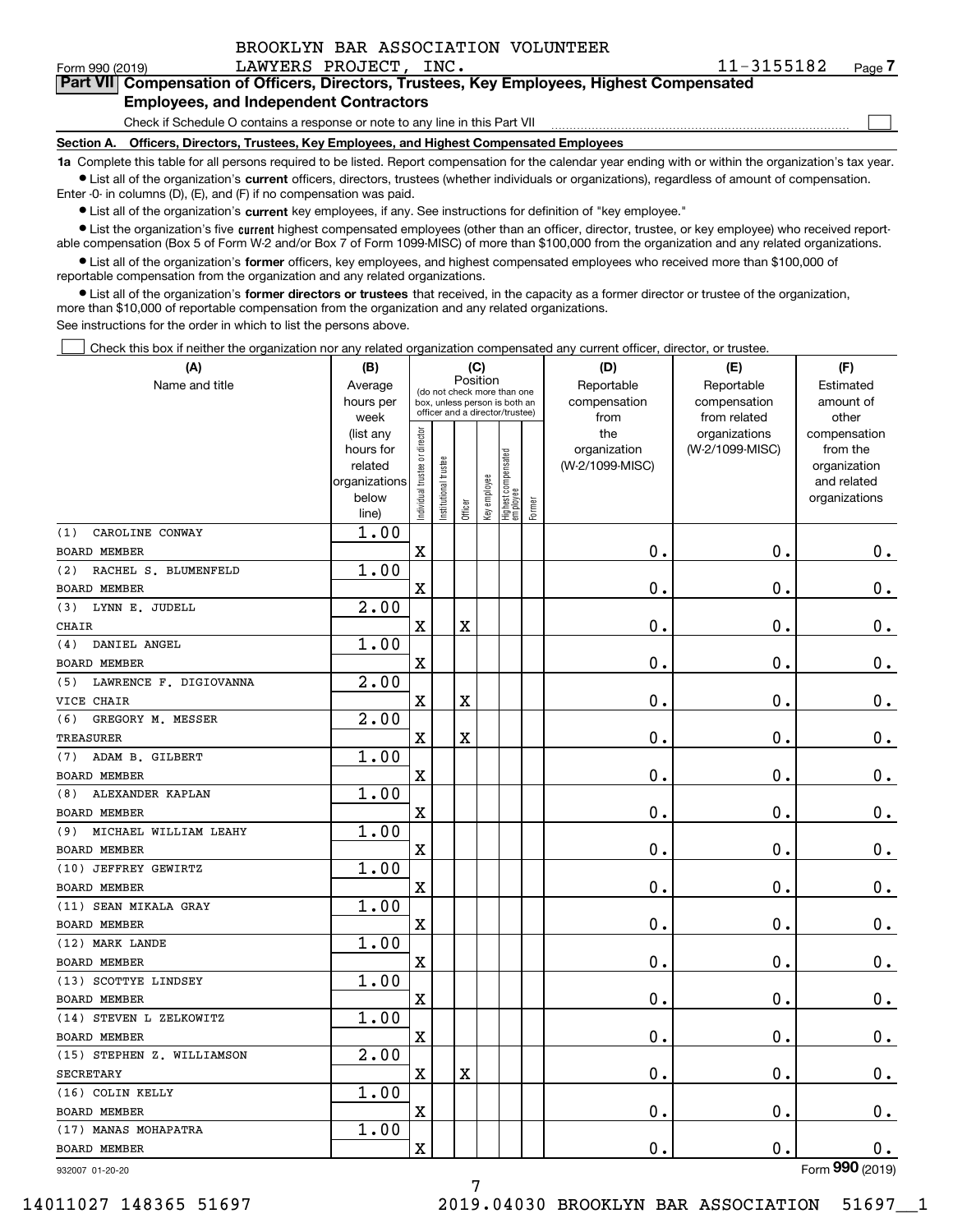|  | BROOKLYN BAR ASSOCIATION VOLUNTEER |  |
|--|------------------------------------|--|
|  |                                    |  |

**8**11-3155182

| LAWYERS PROJECT,<br>Form 990 (2019)                                                                                                             |                                                                                                             |                               | INC.                 |                     |                     |                                                                                                                                        |        |                                                                                     | 11-3155182                                                                            |                     | Page 8                                                                                                             |       |
|-------------------------------------------------------------------------------------------------------------------------------------------------|-------------------------------------------------------------------------------------------------------------|-------------------------------|----------------------|---------------------|---------------------|----------------------------------------------------------------------------------------------------------------------------------------|--------|-------------------------------------------------------------------------------------|---------------------------------------------------------------------------------------|---------------------|--------------------------------------------------------------------------------------------------------------------|-------|
| <b>Part VII</b><br>Section A. Officers, Directors, Trustees, Key Employees, and Highest Compensated Employees (continued)                       |                                                                                                             |                               |                      |                     |                     |                                                                                                                                        |        |                                                                                     |                                                                                       |                     |                                                                                                                    |       |
| (A)<br>Name and title                                                                                                                           | (B)<br>Average<br>hours per<br>week<br>(list any<br>hours for<br>related<br>organizations<br>below<br>line) | ndividual trustee or director | nstitutional trustee | Position<br>Officer | (C)<br>Key employee | (do not check more than one<br>box, unless person is both an<br>officer and a director/trustee)<br>  Highest compensated<br>  employee | Former | (D)<br>Reportable<br>compensation<br>from<br>the<br>organization<br>(W-2/1099-MISC) | (E)<br>Reportable<br>compensation<br>from related<br>organizations<br>(W-2/1099-MISC) |                     | (F)<br>Estimated<br>amount of<br>other<br>compensation<br>from the<br>organization<br>and related<br>organizations |       |
| (18) ADAM KEITH SHEPHERD<br><b>BOARD MEMBER</b>                                                                                                 | 1.00                                                                                                        | $\mathbf X$                   |                      |                     |                     |                                                                                                                                        |        | 0.                                                                                  | 0.                                                                                    |                     |                                                                                                                    | 0.    |
| (19) MICHAEL WATSON                                                                                                                             | 1.00                                                                                                        |                               |                      |                     |                     |                                                                                                                                        |        |                                                                                     |                                                                                       |                     |                                                                                                                    |       |
| <b>BOARD MEMBER</b>                                                                                                                             |                                                                                                             | X                             |                      |                     |                     |                                                                                                                                        |        | 0.                                                                                  | $\mathbf 0$ .                                                                         |                     |                                                                                                                    | 0.    |
| (20) HEIDI LEE HENDERSON, ESQ.                                                                                                                  | 40.00                                                                                                       |                               |                      |                     |                     |                                                                                                                                        |        |                                                                                     |                                                                                       |                     |                                                                                                                    |       |
| PRESIDENT AND CHIEF EXECUTIVE OFFICE                                                                                                            |                                                                                                             |                               |                      | X                   |                     |                                                                                                                                        |        | 154,835.                                                                            | $\mathbf 0$ .                                                                         |                     | <u>3,477.</u>                                                                                                      |       |
| (21) MELISSA STARR                                                                                                                              | 40.00                                                                                                       |                               |                      |                     |                     |                                                                                                                                        |        |                                                                                     |                                                                                       |                     |                                                                                                                    |       |
| SR DIRECTOR OF DEV & STRATEGIC INITI                                                                                                            |                                                                                                             |                               |                      |                     |                     | $\mathbf X$                                                                                                                            |        | 126,419.                                                                            | 0.                                                                                    |                     | <u>1,909.</u>                                                                                                      |       |
| (22) SIDNEY CHERUBIN                                                                                                                            | 40.00                                                                                                       |                               |                      |                     |                     |                                                                                                                                        |        |                                                                                     |                                                                                       |                     |                                                                                                                    |       |
| DIRECTOR OF LEGAL SERVICES                                                                                                                      |                                                                                                             |                               |                      |                     |                     | X                                                                                                                                      |        | 104, 351.                                                                           | $0$ .                                                                                 |                     | 11,733.                                                                                                            |       |
|                                                                                                                                                 |                                                                                                             |                               |                      |                     |                     |                                                                                                                                        |        |                                                                                     |                                                                                       |                     |                                                                                                                    |       |
|                                                                                                                                                 |                                                                                                             |                               |                      |                     |                     |                                                                                                                                        |        |                                                                                     |                                                                                       |                     |                                                                                                                    |       |
|                                                                                                                                                 |                                                                                                             |                               |                      |                     |                     |                                                                                                                                        |        |                                                                                     |                                                                                       |                     |                                                                                                                    |       |
|                                                                                                                                                 |                                                                                                             |                               |                      |                     |                     |                                                                                                                                        |        |                                                                                     |                                                                                       |                     |                                                                                                                    |       |
|                                                                                                                                                 |                                                                                                             |                               |                      |                     |                     |                                                                                                                                        |        | 385,605.                                                                            | 0.                                                                                    |                     | 17, 119.                                                                                                           |       |
|                                                                                                                                                 |                                                                                                             |                               |                      |                     |                     |                                                                                                                                        |        | 0.                                                                                  | 0.                                                                                    |                     |                                                                                                                    | $0$ . |
| c Total from continuation sheets to Part VII, Section A <b>Constant Contact Part</b>                                                            |                                                                                                             |                               |                      |                     |                     |                                                                                                                                        |        | 385,605.                                                                            | $\overline{0}$ .                                                                      |                     | 17, 119.                                                                                                           |       |
|                                                                                                                                                 |                                                                                                             |                               |                      |                     |                     |                                                                                                                                        |        |                                                                                     |                                                                                       |                     |                                                                                                                    |       |
| Total number of individuals (including but not limited to those listed above) who received more than \$100,000 of reportable<br>$\mathbf{2}$    |                                                                                                             |                               |                      |                     |                     |                                                                                                                                        |        |                                                                                     |                                                                                       |                     |                                                                                                                    | 3     |
| compensation from the organization $\blacktriangleright$                                                                                        |                                                                                                             |                               |                      |                     |                     |                                                                                                                                        |        |                                                                                     |                                                                                       |                     | Yes                                                                                                                | No    |
|                                                                                                                                                 |                                                                                                             |                               |                      |                     |                     |                                                                                                                                        |        |                                                                                     |                                                                                       |                     |                                                                                                                    |       |
| Did the organization list any former officer, director, trustee, key employee, or highest compensated employee on<br>3                          |                                                                                                             |                               |                      |                     |                     |                                                                                                                                        |        |                                                                                     |                                                                                       |                     |                                                                                                                    |       |
| line 1a? If "Yes," complete Schedule J for such individual manufactured contained and the 1a? If "Yes," complete Schedule J for such individual |                                                                                                             |                               |                      |                     |                     |                                                                                                                                        |        |                                                                                     |                                                                                       | 3                   |                                                                                                                    | x     |
| For any individual listed on line 1a, is the sum of reportable compensation and other compensation from the organization                        |                                                                                                             |                               |                      |                     |                     |                                                                                                                                        |        |                                                                                     |                                                                                       |                     | X                                                                                                                  |       |
|                                                                                                                                                 |                                                                                                             |                               |                      |                     |                     |                                                                                                                                        |        |                                                                                     |                                                                                       | 4                   |                                                                                                                    |       |
| Did any person listed on line 1a receive or accrue compensation from any unrelated organization or individual for services<br>5                 |                                                                                                             |                               |                      |                     |                     |                                                                                                                                        |        |                                                                                     |                                                                                       |                     |                                                                                                                    |       |
| <b>Section B. Independent Contractors</b>                                                                                                       |                                                                                                             |                               |                      |                     |                     |                                                                                                                                        |        |                                                                                     |                                                                                       | 5                   |                                                                                                                    | x     |
|                                                                                                                                                 |                                                                                                             |                               |                      |                     |                     |                                                                                                                                        |        |                                                                                     |                                                                                       |                     |                                                                                                                    |       |
| Complete this table for your five highest compensated independent contractors that received more than \$100,000 of compensation from<br>1.      |                                                                                                             |                               |                      |                     |                     |                                                                                                                                        |        |                                                                                     |                                                                                       |                     |                                                                                                                    |       |
| the organization. Report compensation for the calendar year ending with or within the organization's tax year.                                  |                                                                                                             |                               |                      |                     |                     |                                                                                                                                        |        | (B)                                                                                 |                                                                                       |                     |                                                                                                                    |       |
| (A)<br>Name and business address                                                                                                                |                                                                                                             |                               | <b>NONE</b>          |                     |                     |                                                                                                                                        |        | Description of services                                                             |                                                                                       | (C)<br>Compensation |                                                                                                                    |       |
|                                                                                                                                                 |                                                                                                             |                               |                      |                     |                     |                                                                                                                                        |        |                                                                                     |                                                                                       |                     |                                                                                                                    |       |
|                                                                                                                                                 |                                                                                                             |                               |                      |                     |                     |                                                                                                                                        |        |                                                                                     |                                                                                       |                     |                                                                                                                    |       |
|                                                                                                                                                 |                                                                                                             |                               |                      |                     |                     |                                                                                                                                        |        |                                                                                     |                                                                                       |                     |                                                                                                                    |       |
|                                                                                                                                                 |                                                                                                             |                               |                      |                     |                     |                                                                                                                                        |        |                                                                                     |                                                                                       |                     |                                                                                                                    |       |
|                                                                                                                                                 |                                                                                                             |                               |                      |                     |                     |                                                                                                                                        |        |                                                                                     |                                                                                       |                     |                                                                                                                    |       |
|                                                                                                                                                 |                                                                                                             |                               |                      |                     |                     |                                                                                                                                        |        |                                                                                     |                                                                                       |                     |                                                                                                                    |       |
|                                                                                                                                                 |                                                                                                             |                               |                      |                     |                     |                                                                                                                                        |        |                                                                                     |                                                                                       |                     |                                                                                                                    |       |
|                                                                                                                                                 |                                                                                                             |                               |                      |                     |                     |                                                                                                                                        |        |                                                                                     |                                                                                       |                     |                                                                                                                    |       |
|                                                                                                                                                 |                                                                                                             |                               |                      |                     |                     |                                                                                                                                        |        |                                                                                     |                                                                                       |                     |                                                                                                                    |       |
|                                                                                                                                                 |                                                                                                             |                               |                      |                     |                     |                                                                                                                                        |        |                                                                                     |                                                                                       |                     |                                                                                                                    |       |
| Total number of independent contractors (including but not limited to those listed above) who received more than<br>2                           |                                                                                                             |                               |                      |                     |                     |                                                                                                                                        |        |                                                                                     |                                                                                       |                     |                                                                                                                    |       |
| \$100,000 of compensation from the organization                                                                                                 |                                                                                                             |                               |                      |                     | 0                   |                                                                                                                                        |        |                                                                                     |                                                                                       |                     |                                                                                                                    |       |
|                                                                                                                                                 |                                                                                                             |                               |                      |                     |                     |                                                                                                                                        |        |                                                                                     |                                                                                       |                     | Form 990 (2019)                                                                                                    |       |

932008 01-20-20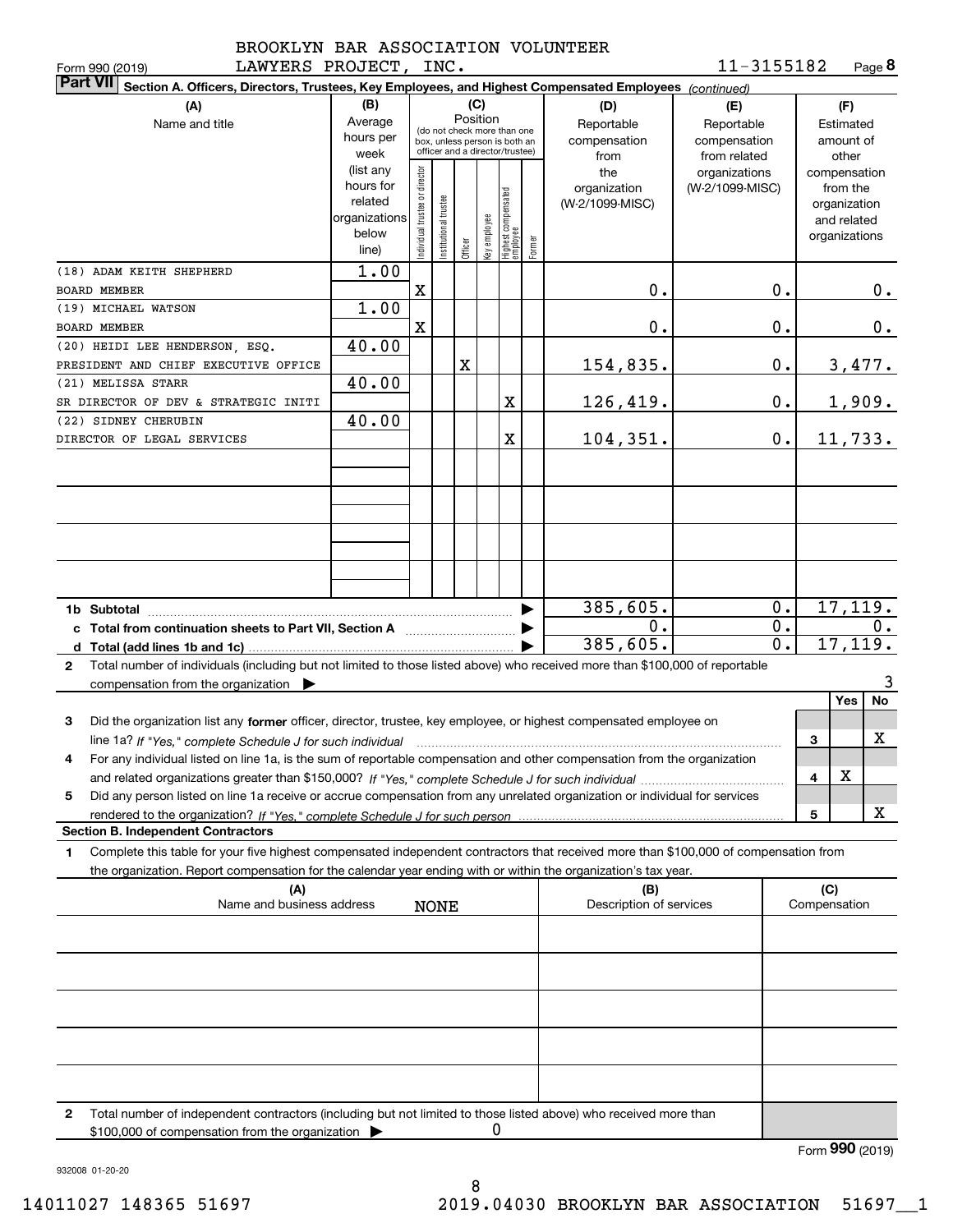|                                                           |    |    | LAWYERS PROJECT,<br>Form 990 (2019)                                                                                   |   | INC.                     |                                  |                                              | 11-3155182                                        | Page 9                                                          |
|-----------------------------------------------------------|----|----|-----------------------------------------------------------------------------------------------------------------------|---|--------------------------|----------------------------------|----------------------------------------------|---------------------------------------------------|-----------------------------------------------------------------|
| <b>Part VIII</b>                                          |    |    | <b>Statement of Revenue</b>                                                                                           |   |                          |                                  |                                              |                                                   |                                                                 |
|                                                           |    |    | Check if Schedule O contains a response or note to any line in this Part VIII                                         |   |                          |                                  |                                              |                                                   |                                                                 |
|                                                           |    |    |                                                                                                                       |   |                          | (A)<br>Total revenue             | (B)<br>Related or exempt<br>function revenue | $\overline{(C)}$<br>Unrelated<br>business revenue | (D)<br>Revenue excluded<br>from tax under<br>sections 512 - 514 |
|                                                           |    |    | 1a<br><b>1 a</b> Federated campaigns<br>$\overline{\phantom{a}}$                                                      |   |                          |                                  |                                              |                                                   |                                                                 |
| Contributions, Gifts, Grants<br>and Other Similar Amounts |    |    | 1 <sub>b</sub><br><b>b</b> Membership dues                                                                            |   |                          |                                  |                                              |                                                   |                                                                 |
|                                                           |    |    | 1 <sub>c</sub><br>c Fundraising events                                                                                |   | 305, 200.                |                                  |                                              |                                                   |                                                                 |
|                                                           |    |    | 1 <sub>d</sub><br>d Related organizations<br>.                                                                        |   |                          |                                  |                                              |                                                   |                                                                 |
|                                                           |    |    | 1e<br>e Government grants (contributions)                                                                             |   | 921,330.                 |                                  |                                              |                                                   |                                                                 |
|                                                           |    |    | f All other contributions, gifts, grants, and                                                                         |   |                          |                                  |                                              |                                                   |                                                                 |
|                                                           |    |    | 1f<br>similar amounts not included above                                                                              |   | 176,075.                 |                                  |                                              |                                                   |                                                                 |
|                                                           |    |    | $1g$ \$<br>Noncash contributions included in lines 1a-1f                                                              |   |                          |                                  |                                              |                                                   |                                                                 |
|                                                           |    |    |                                                                                                                       |   |                          | $\blacktriangleright$ 1,402,605. |                                              |                                                   |                                                                 |
|                                                           |    |    |                                                                                                                       |   | <b>Business Code</b>     |                                  |                                              |                                                   |                                                                 |
|                                                           |    | 2a |                                                                                                                       |   |                          |                                  |                                              |                                                   |                                                                 |
| Program Service<br>Revenue                                |    | b  |                                                                                                                       |   |                          |                                  |                                              |                                                   |                                                                 |
|                                                           |    | с  | <u> 1989 - Johann Barn, amerikansk politiker (</u>                                                                    |   |                          |                                  |                                              |                                                   |                                                                 |
|                                                           |    | d  | <u> 1989 - Johann Stein, marwolaethau (b. 1989)</u>                                                                   |   |                          |                                  |                                              |                                                   |                                                                 |
|                                                           |    | е  | <u> 1989 - Johann Barbara, martin amerikan basar dan berasal dalam basar dalam basar dalam basar dalam basar dala</u> |   |                          |                                  |                                              |                                                   |                                                                 |
|                                                           |    |    | f All other program service revenue                                                                                   |   |                          |                                  |                                              |                                                   |                                                                 |
|                                                           |    | a  |                                                                                                                       |   | ▶                        |                                  |                                              |                                                   |                                                                 |
|                                                           | 3  |    | Investment income (including dividends, interest, and                                                                 |   |                          |                                  |                                              |                                                   |                                                                 |
|                                                           |    |    |                                                                                                                       |   |                          | 19,010.                          |                                              |                                                   | 19,010.                                                         |
|                                                           | 4  |    | Income from investment of tax-exempt bond proceeds                                                                    |   |                          |                                  |                                              |                                                   |                                                                 |
|                                                           | 5  |    |                                                                                                                       |   |                          |                                  |                                              |                                                   |                                                                 |
|                                                           |    |    | (i) Real                                                                                                              |   | (ii) Personal            |                                  |                                              |                                                   |                                                                 |
|                                                           |    | 6а | Gross rents<br>l 6a                                                                                                   |   |                          |                                  |                                              |                                                   |                                                                 |
|                                                           |    | b  | .<br>6b<br>Less: rental expenses                                                                                      |   |                          |                                  |                                              |                                                   |                                                                 |
|                                                           |    |    | Rental income or (loss)<br>6c                                                                                         |   |                          |                                  |                                              |                                                   |                                                                 |
|                                                           |    |    | d Net rental income or (loss)                                                                                         |   |                          |                                  |                                              |                                                   |                                                                 |
|                                                           |    |    | (i) Securities<br>7 a Gross amount from sales of                                                                      |   | (ii) Other               |                                  |                                              |                                                   |                                                                 |
|                                                           |    |    | $7a\overline{717,807}$ .<br>assets other than inventory                                                               |   |                          |                                  |                                              |                                                   |                                                                 |
|                                                           |    |    | <b>b</b> Less: cost or other basis                                                                                    |   |                          |                                  |                                              |                                                   |                                                                 |
|                                                           |    |    | $7b$ 705, 157.                                                                                                        |   |                          |                                  |                                              |                                                   |                                                                 |
| evenue                                                    |    |    | and sales expenses<br>$7c$ 12,650.<br>c Gain or (loss)                                                                |   |                          |                                  |                                              |                                                   |                                                                 |
|                                                           |    |    |                                                                                                                       |   |                          | 12,650.                          |                                              |                                                   | 12,650.                                                         |
| Other R                                                   |    |    | 8 a Gross income from fundraising events (not                                                                         |   |                          |                                  |                                              |                                                   |                                                                 |
|                                                           |    |    | $305,200$ of<br>including \$                                                                                          |   |                          |                                  |                                              |                                                   |                                                                 |
|                                                           |    |    | contributions reported on line 1c). See                                                                               |   |                          |                                  |                                              |                                                   |                                                                 |
|                                                           |    |    |                                                                                                                       |   | $ a_2 110, 226.$         |                                  |                                              |                                                   |                                                                 |
|                                                           |    |    | <b>b</b> Less: direct expenses <i>managered</i> b                                                                     |   | $8b$ <sup>138,181.</sup> |                                  |                                              |                                                   |                                                                 |
|                                                           |    |    | c Net income or (loss) from fundraising events                                                                        | . | ▶                        | $-27,955.$                       |                                              |                                                   | $-27,955.$                                                      |
|                                                           |    |    | 9 a Gross income from gaming activities. See                                                                          |   |                          |                                  |                                              |                                                   |                                                                 |
|                                                           |    |    | 9а                                                                                                                    |   |                          |                                  |                                              |                                                   |                                                                 |
|                                                           |    |    | 9 <sub>b</sub>                                                                                                        |   |                          |                                  |                                              |                                                   |                                                                 |
|                                                           |    |    | c Net income or (loss) from gaming activities                                                                         |   |                          |                                  |                                              |                                                   |                                                                 |
|                                                           |    |    | 10 a Gross sales of inventory, less returns                                                                           |   |                          |                                  |                                              |                                                   |                                                                 |
|                                                           |    |    | 10a                                                                                                                   |   |                          |                                  |                                              |                                                   |                                                                 |
|                                                           |    |    | 10bl<br><b>b</b> Less: cost of goods sold                                                                             |   |                          |                                  |                                              |                                                   |                                                                 |
|                                                           |    |    | c Net income or (loss) from sales of inventory                                                                        |   |                          |                                  |                                              |                                                   |                                                                 |
|                                                           |    |    |                                                                                                                       |   | <b>Business Code</b>     |                                  |                                              |                                                   |                                                                 |
|                                                           |    |    | 11 a OTHER                                                                                                            |   | 900099                   | 292.                             | 292.                                         |                                                   |                                                                 |
| Miscellaneous<br>Revenue                                  |    | b  |                                                                                                                       |   |                          |                                  |                                              |                                                   |                                                                 |
|                                                           |    | с  |                                                                                                                       |   |                          |                                  |                                              |                                                   |                                                                 |
|                                                           |    |    |                                                                                                                       |   |                          |                                  |                                              |                                                   |                                                                 |
|                                                           |    |    |                                                                                                                       |   | $\blacktriangleright$    | 292.                             |                                              |                                                   |                                                                 |
|                                                           | 12 |    |                                                                                                                       |   |                          | 1,406,602.                       | 292.                                         | 0.                                                | 3,705.                                                          |
| 932009 01-20-20                                           |    |    |                                                                                                                       |   |                          |                                  |                                              |                                                   | Form 990 (2019)                                                 |

9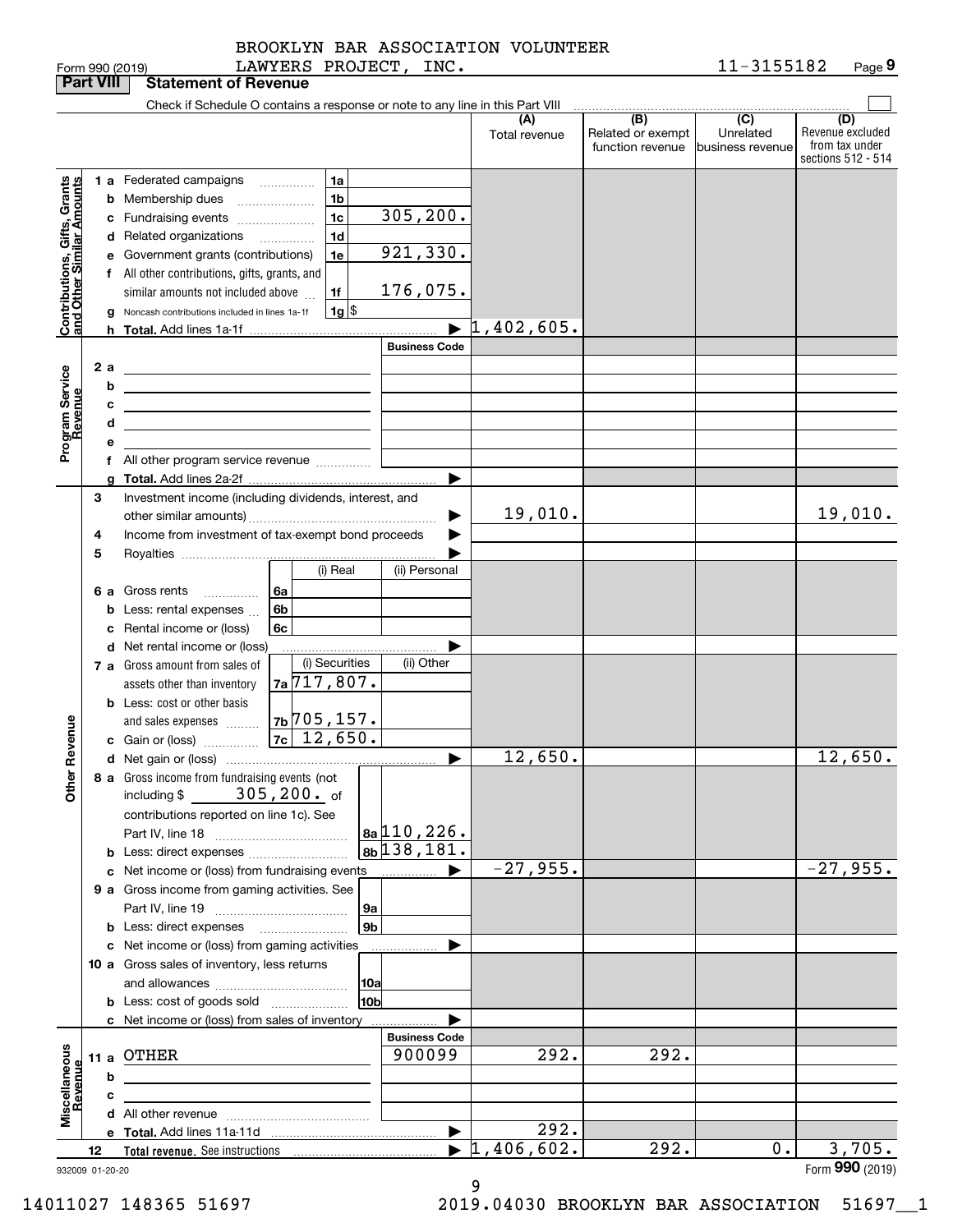#### Form 990 (2019) Page **Part IX Statement of Functional Expenses** LAWYERS PROJECT, INC. 11-3155182 BROOKLYN BAR ASSOCIATION VOLUNTEER

**10**

|                | Section 501(c)(3) and 501(c)(4) organizations must complete all columns. All other organizations must complete column (A).                                                                                 |                           |                             |                                    |                         |
|----------------|------------------------------------------------------------------------------------------------------------------------------------------------------------------------------------------------------------|---------------------------|-----------------------------|------------------------------------|-------------------------|
|                | Check if Schedule O contains a response or note to any line in this Part IX                                                                                                                                | (A)                       | (B)                         | (C)                                | (D)                     |
|                | Do not include amounts reported on lines 6b,<br>7b, 8b, 9b, and 10b of Part VIII.                                                                                                                          | Total expenses            | Program service<br>expenses | Management and<br>general expenses | Fundraising<br>expenses |
| 1.             | Grants and other assistance to domestic organizations                                                                                                                                                      |                           |                             |                                    |                         |
|                | and domestic governments. See Part IV, line 21<br>$\mathbf{r}$                                                                                                                                             | 750.                      | 750.                        |                                    |                         |
| $\mathbf{2}$   | Grants and other assistance to domestic                                                                                                                                                                    |                           |                             |                                    |                         |
|                | individuals. See Part IV, line 22                                                                                                                                                                          | 500.                      | 500.                        |                                    |                         |
| 3              | Grants and other assistance to foreign                                                                                                                                                                     |                           |                             |                                    |                         |
|                | organizations, foreign governments, and foreign                                                                                                                                                            |                           |                             |                                    |                         |
|                | individuals. See Part IV, lines 15 and 16                                                                                                                                                                  |                           |                             |                                    |                         |
| 4              | Benefits paid to or for members                                                                                                                                                                            |                           |                             |                                    |                         |
| 5              | Compensation of current officers, directors,                                                                                                                                                               |                           |                             |                                    |                         |
|                | trustees, and key employees                                                                                                                                                                                | 158, 311.                 | 118,106.                    | 9,174.                             | 31,031.                 |
| 6              | Compensation not included above to disqualified                                                                                                                                                            |                           |                             |                                    |                         |
|                | persons (as defined under section 4958(f)(1)) and                                                                                                                                                          |                           |                             |                                    |                         |
|                | persons described in section 4958(c)(3)(B)<br>.                                                                                                                                                            |                           |                             |                                    |                         |
| $\overline{7}$ | Other salaries and wages                                                                                                                                                                                   | 716, 259.                 | 534,355.                    | 41,507.                            | 140,397.                |
| 8              | Pension plan accruals and contributions (include                                                                                                                                                           |                           |                             |                                    |                         |
|                | section 401(k) and 403(b) employer contributions)                                                                                                                                                          |                           |                             | 371.                               | $\frac{1,256}{3,169}$ . |
| 9              |                                                                                                                                                                                                            | $\frac{16,784.}{47,954.}$ | $\frac{15,157.}{43,848.}$   | 937.                               |                         |
| 10             |                                                                                                                                                                                                            | $\overline{62,469}$ .     | 46,604.                     | 3,620.                             | 12, 245.                |
| 11             | Fees for services (nonemployees):                                                                                                                                                                          |                           |                             |                                    |                         |
| a              |                                                                                                                                                                                                            |                           |                             |                                    |                         |
| b              |                                                                                                                                                                                                            |                           |                             |                                    |                         |
| c              |                                                                                                                                                                                                            | $\overline{21}$ , 400.    |                             | 21,400.                            |                         |
| d              |                                                                                                                                                                                                            |                           |                             |                                    |                         |
| е              | Professional fundraising services. See Part IV, line 17                                                                                                                                                    |                           |                             |                                    |                         |
| f              | Investment management fees                                                                                                                                                                                 | 8,173.                    |                             | 8,173.                             |                         |
| g              | Other. (If line 11g amount exceeds 10% of line 25,                                                                                                                                                         |                           |                             |                                    |                         |
|                | column (A) amount, list line 11g expenses on Sch O.)                                                                                                                                                       | 13,574.                   |                             | 13,574.                            |                         |
| 12             |                                                                                                                                                                                                            |                           |                             |                                    |                         |
| 13             |                                                                                                                                                                                                            | $\overline{52}$ , 625.    | 30,591.                     | 17,382.                            | $\frac{4,652.}{3,818.}$ |
| 14             |                                                                                                                                                                                                            | 38,172.                   | 19,086.                     | 15, 268.                           |                         |
| 15             |                                                                                                                                                                                                            |                           |                             |                                    |                         |
| 16             |                                                                                                                                                                                                            | 196,061.                  | 156,849.                    | 19,606.                            | 19,606.                 |
| 17             |                                                                                                                                                                                                            |                           |                             |                                    |                         |
| 18             | Payments of travel or entertainment expenses                                                                                                                                                               |                           |                             |                                    |                         |
|                | for any federal, state, or local public officials                                                                                                                                                          |                           |                             |                                    |                         |
| 19             | Conferences, conventions, and meetings                                                                                                                                                                     |                           |                             |                                    |                         |
| 20             | Interest                                                                                                                                                                                                   |                           |                             |                                    |                         |
| 21             |                                                                                                                                                                                                            |                           |                             |                                    |                         |
| 22             | Depreciation, depletion, and amortization                                                                                                                                                                  | $\overline{57}$ , 678.    | 49,026.                     | 5,768.                             | 2,884.                  |
| 23             | Insurance                                                                                                                                                                                                  | $\overline{4,178}$ .      | 3,551.                      | 627.                               |                         |
| 24             | Other expenses. Itemize expenses not covered<br>above (List miscellaneous expenses on line 24e. If<br>line 24e amount exceeds 10% of line 25, column (A)<br>amount, list line 24e expenses on Schedule O.) |                           |                             |                                    |                         |
| a              | MISCELLANEOUS PROGRAM E                                                                                                                                                                                    | 25,640.                   | 25,640.                     |                                    |                         |
| b              | <b>OHTER</b>                                                                                                                                                                                               | 2,620.                    |                             | 2,620.                             |                         |
| c              | RECRUITMENT AND RECOGNI                                                                                                                                                                                    | $\overline{2,496}$ .      | 2,496.                      |                                    |                         |
| d              |                                                                                                                                                                                                            |                           |                             |                                    |                         |
| е              | All other expenses                                                                                                                                                                                         |                           |                             |                                    |                         |
| 25             | Total functional expenses. Add lines 1 through 24e                                                                                                                                                         | 1,425,644.                | 1,046,559.                  | 160,027.                           | 219,058.                |
| 26             | Joint costs. Complete this line only if the organization                                                                                                                                                   |                           |                             |                                    |                         |
|                | reported in column (B) joint costs from a combined                                                                                                                                                         |                           |                             |                                    |                         |
|                | educational campaign and fundraising solicitation.                                                                                                                                                         |                           |                             |                                    |                         |
|                | Check here $\blacktriangleright$<br>if following SOP 98-2 (ASC 958-720)                                                                                                                                    |                           |                             |                                    |                         |

10

932010 01-20-20

14011027 148365 51697 2019.04030 BROOKLYN BAR ASSOCIATION 51697\_\_1

Form (2019) **990**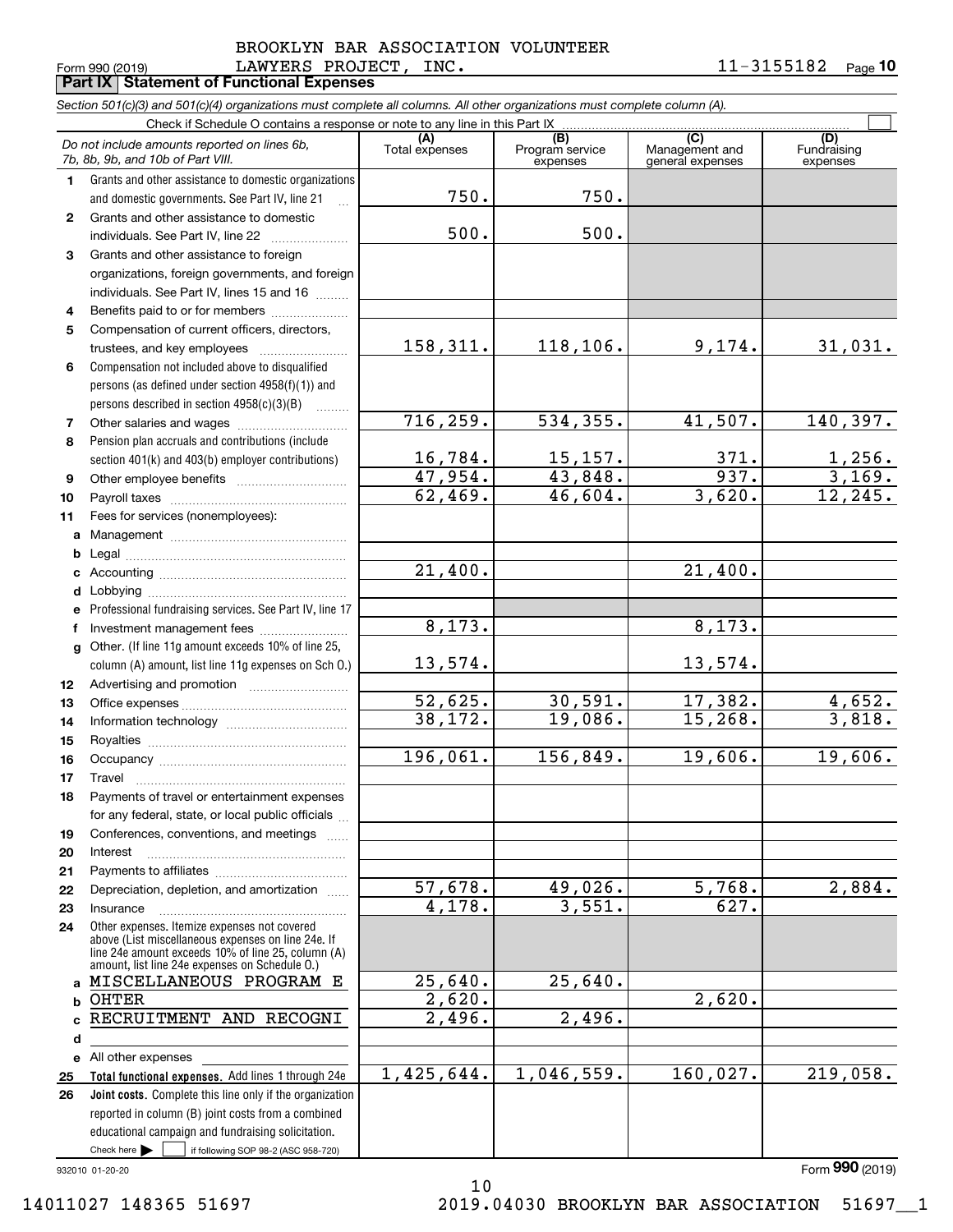| Form 990 (2019) |  |  |
|-----------------|--|--|
|                 |  |  |

#### Form 990 (2019) LAWYERS PROJECT, INC. 1 $1\text{--}3155182$  <sub>Page</sub> BROOKLYN BAR ASSOCIATION VOLUNTEER

|                             | Form 990 (2019)<br>Part X | TAMIDAD LAVUDCI, TMC.<br><b>Balance Sheet</b>                                                                                                                                                                                  |               |                              |                  | TT-JIJJIOT<br>Page II  |
|-----------------------------|---------------------------|--------------------------------------------------------------------------------------------------------------------------------------------------------------------------------------------------------------------------------|---------------|------------------------------|------------------|------------------------|
|                             |                           |                                                                                                                                                                                                                                |               |                              |                  |                        |
|                             |                           |                                                                                                                                                                                                                                |               | (A)<br>Beginning of year     |                  | (B)<br>End of year     |
|                             | 1                         | Cash - non-interest-bearing                                                                                                                                                                                                    |               | 542,594.                     | $\blacksquare$   | 557, 198.              |
|                             | 2                         |                                                                                                                                                                                                                                |               | 88,648.                      | $\overline{2}$   | 41,373.                |
|                             | 3                         |                                                                                                                                                                                                                                |               | $\overline{59,170}$ .        | 3                | 21,209.                |
|                             | 4                         |                                                                                                                                                                                                                                |               | 106, 752.                    | $\overline{4}$   | $\overline{222,795}$ . |
|                             | 5                         | Loans and other receivables from any current or former officer, director,                                                                                                                                                      |               |                              |                  |                        |
|                             |                           | trustee, key employee, creator or founder, substantial contributor, or 35%                                                                                                                                                     |               |                              |                  |                        |
|                             |                           | controlled entity or family member of any of these persons                                                                                                                                                                     |               |                              | 5                |                        |
|                             | 6                         | Loans and other receivables from other disqualified persons (as defined                                                                                                                                                        |               |                              |                  |                        |
|                             |                           | under section 4958(f)(1)), and persons described in section 4958(c)(3)(B)                                                                                                                                                      | <b>Carlos</b> |                              | 6                |                        |
|                             | 7                         |                                                                                                                                                                                                                                |               |                              | $\overline{7}$   |                        |
| Assets                      | 8                         |                                                                                                                                                                                                                                |               |                              | 8                |                        |
|                             | 9                         | Prepaid expenses and deferred charges                                                                                                                                                                                          |               | 56,885.                      | $\boldsymbol{9}$ | 61, 424.               |
|                             |                           | 10a Land, buildings, and equipment: cost or other                                                                                                                                                                              |               |                              |                  |                        |
|                             |                           | basis. Complete Part VI of Schedule D  10a                                                                                                                                                                                     | 371,688.      |                              |                  |                        |
|                             | b                         |                                                                                                                                                                                                                                | 167,008.      | 257,296.                     | 10 <sub>c</sub>  | 204,680.               |
|                             | 11                        |                                                                                                                                                                                                                                |               | 743, 519.                    | 11               | 991, 717.              |
|                             | 12                        |                                                                                                                                                                                                                                |               |                              | 12               |                        |
|                             | 13                        |                                                                                                                                                                                                                                |               |                              | 13               |                        |
|                             | 14                        |                                                                                                                                                                                                                                |               |                              | 14               |                        |
|                             | 15                        |                                                                                                                                                                                                                                |               | 31,413.                      | 15               | 31,412.                |
|                             | 16                        |                                                                                                                                                                                                                                |               | 1,886,277.                   | 16               | 2,131,808.             |
|                             | 17                        |                                                                                                                                                                                                                                |               | 23,555.                      | 17               | 23,018.                |
|                             | 18                        |                                                                                                                                                                                                                                |               |                              | 18               |                        |
|                             | 19                        | Deferred revenue material contracts and a contract of the contract of the contract of the contract of the contract of the contract of the contract of the contract of the contract of the contract of the contract of the cont |               | 6,017.                       | 19               | 85,000.                |
|                             | 20                        |                                                                                                                                                                                                                                |               |                              | 20               |                        |
|                             | 21                        | Escrow or custodial account liability. Complete Part IV of Schedule D                                                                                                                                                          |               |                              | 21               |                        |
|                             | 22                        | Loans and other payables to any current or former officer, director,                                                                                                                                                           |               |                              |                  |                        |
| Liabilities                 |                           | trustee, key employee, creator or founder, substantial contributor, or 35%                                                                                                                                                     |               |                              |                  |                        |
|                             |                           | controlled entity or family member of any of these persons                                                                                                                                                                     |               |                              | 22               |                        |
|                             | 23                        |                                                                                                                                                                                                                                |               |                              | 23               |                        |
|                             | 24                        |                                                                                                                                                                                                                                |               |                              | 24               |                        |
|                             | 25                        | Other liabilities (including federal income tax, payables to related third                                                                                                                                                     |               |                              |                  |                        |
|                             |                           | parties, and other liabilities not included on lines 17-24). Complete Part X                                                                                                                                                   |               |                              |                  |                        |
|                             |                           | of Schedule D                                                                                                                                                                                                                  |               | 35,448.                      | 25               | 43,323.                |
|                             | 26                        | Total liabilities. Add lines 17 through 25                                                                                                                                                                                     |               | 65,020.                      | 26               | 151, 341.              |
|                             |                           | Organizations that follow FASB ASC 958, check here $\blacktriangleright \boxed{X}$                                                                                                                                             |               |                              |                  |                        |
|                             |                           | and complete lines 27, 28, 32, and 33.                                                                                                                                                                                         |               |                              |                  |                        |
|                             | 27                        | Net assets without donor restrictions                                                                                                                                                                                          |               |                              | 27               | 1,945,538.             |
|                             | 28                        |                                                                                                                                                                                                                                |               | $\frac{1,786,682.}{34,575.}$ | 28               | 34,929.                |
|                             |                           | Organizations that do not follow FASB ASC 958, check here $\blacktriangleright$                                                                                                                                                |               |                              |                  |                        |
|                             |                           | and complete lines 29 through 33.                                                                                                                                                                                              |               |                              |                  |                        |
|                             | 29                        |                                                                                                                                                                                                                                |               |                              | 29               |                        |
|                             | 30                        | Paid-in or capital surplus, or land, building, or equipment fund                                                                                                                                                               |               |                              | 30               |                        |
| Net Assets or Fund Balances | 31                        | Retained earnings, endowment, accumulated income, or other funds                                                                                                                                                               |               |                              | 31               |                        |
|                             | 32                        |                                                                                                                                                                                                                                |               | 1,821,257.                   | 32               | <u>1,980,467.</u>      |
|                             | 33                        |                                                                                                                                                                                                                                |               | 1,886,277.                   | 33               | 2,131,808.             |

Form (2019) **990**

932011 01-20-20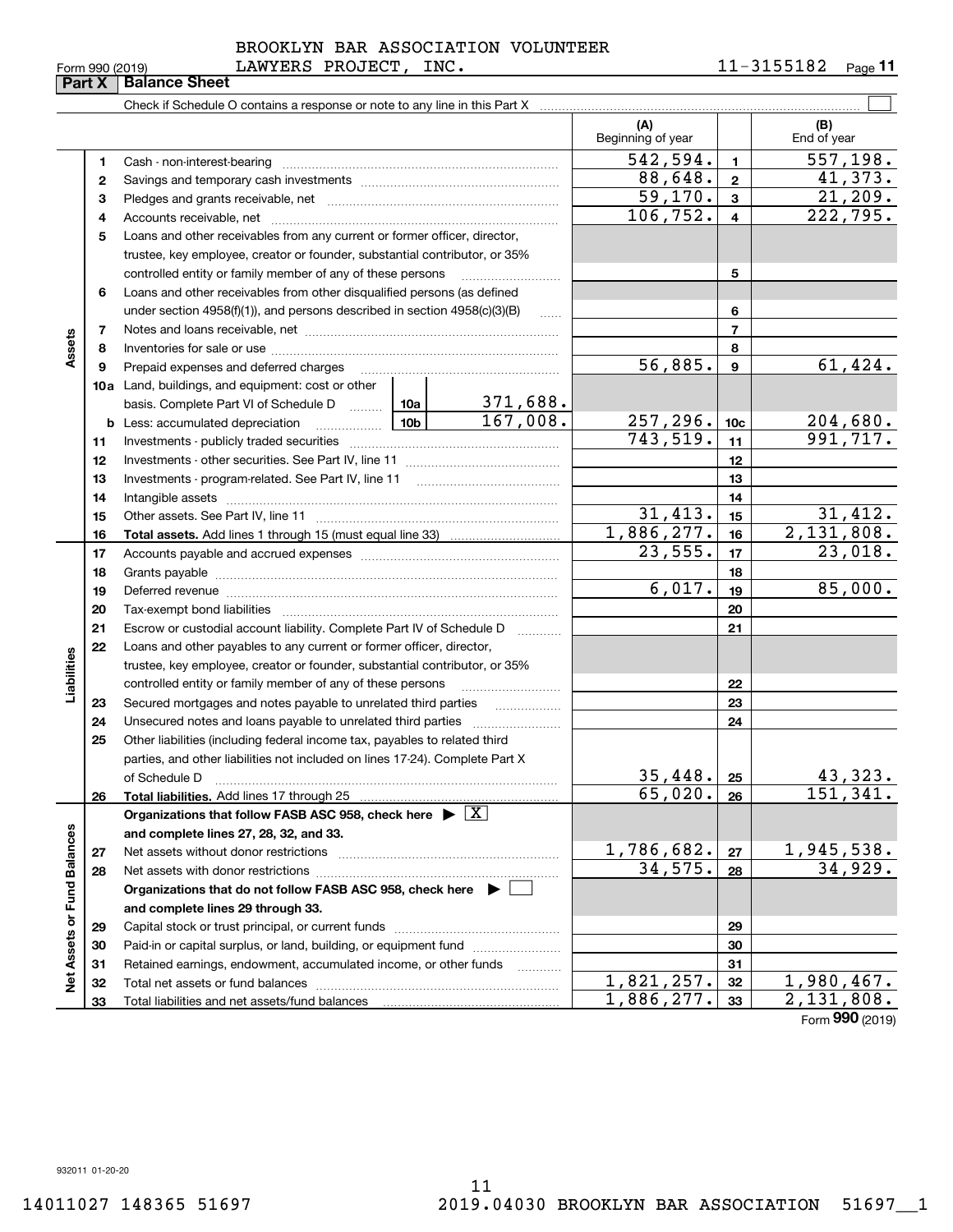|    | BROOKLYN BAR ASSOCIATION VOLUNTEER                                                                                                                                                                                             |                |                        |            |            |
|----|--------------------------------------------------------------------------------------------------------------------------------------------------------------------------------------------------------------------------------|----------------|------------------------|------------|------------|
|    | LAWYERS PROJECT, INC.<br>Form 990 (2019)                                                                                                                                                                                       |                | $11 - 3155182$ Page 12 |            |            |
|    | <b>Reconciliation of Net Assets</b><br>Part XII                                                                                                                                                                                |                |                        |            |            |
|    |                                                                                                                                                                                                                                |                |                        |            |            |
|    |                                                                                                                                                                                                                                |                |                        |            |            |
| 1  |                                                                                                                                                                                                                                | $\mathbf{1}$   |                        |            | 1,406,602. |
| 2  |                                                                                                                                                                                                                                | $\mathbf{2}$   |                        |            | 1,425,644. |
| 3  | Revenue less expenses. Subtract line 2 from line 1                                                                                                                                                                             | 3              |                        |            | $-19,042.$ |
| 4  |                                                                                                                                                                                                                                | $\overline{4}$ |                        |            | 1,821,257. |
| 5  | Net unrealized gains (losses) on investments                                                                                                                                                                                   | 5              |                        |            | 178, 252.  |
| 6  | Donated services and use of facilities [111] Donated and the service of facilities [11] Donated services and use of facilities [11] Donated and the service of the service of the service of the service of the service of the | 6              |                        |            |            |
| 7  |                                                                                                                                                                                                                                | $\overline{7}$ |                        |            |            |
| 8  | Prior period adjustments                                                                                                                                                                                                       | 8              |                        |            |            |
| 9  | Other changes in net assets or fund balances (explain on Schedule O)                                                                                                                                                           | 9              |                        |            | 0.         |
| 10 | Net assets or fund balances at end of year. Combine lines 3 through 9 (must equal Part X, line 32,                                                                                                                             |                |                        |            |            |
|    | column (B))                                                                                                                                                                                                                    | 10             |                        |            | 1,980,467. |
|    | Part XII Financial Statements and Reporting                                                                                                                                                                                    |                |                        |            |            |
|    |                                                                                                                                                                                                                                |                |                        |            |            |
|    |                                                                                                                                                                                                                                |                |                        | <b>Yes</b> | <b>No</b>  |
| 1  | $\boxed{\mathbf{X}}$ Accrual<br>Cash<br>Accounting method used to prepare the Form 990:<br>Other                                                                                                                               |                |                        |            |            |
|    | If the organization changed its method of accounting from a prior year or checked "Other," explain in Schedule O.                                                                                                              |                |                        |            |            |
|    | 2a Were the organization's financial statements compiled or reviewed by an independent accountant?                                                                                                                             |                | 2a                     |            | X          |
|    | If "Yes," check a box below to indicate whether the financial statements for the year were compiled or reviewed on a                                                                                                           |                |                        |            |            |
|    | separate basis, consolidated basis, or both:                                                                                                                                                                                   |                |                        |            |            |
|    | Separate basis<br>Consolidated basis<br>Both consolidated and separate basis                                                                                                                                                   |                |                        |            |            |
|    | b Were the organization's financial statements audited by an independent accountant?                                                                                                                                           |                | 2 <sub>b</sub>         | x          |            |
|    | If "Yes," check a box below to indicate whether the financial statements for the year were audited on a separate basis,                                                                                                        |                |                        |            |            |
|    | consolidated basis, or both:                                                                                                                                                                                                   |                |                        |            |            |
|    | $\boxed{\textbf{X}}$ Separate basis<br>Consolidated basis<br><b>Both consolidated and separate basis</b>                                                                                                                       |                |                        |            |            |
|    | c If "Yes" to line 2a or 2b, does the organization have a committee that assumes responsibility for oversight of the audit,                                                                                                    |                |                        |            |            |
|    |                                                                                                                                                                                                                                |                | 2c                     | X          |            |
|    | If the organization changed either its oversight process or selection process during the tax year, explain on Schedule O.                                                                                                      |                |                        |            |            |
|    | 3a As a result of a federal award, was the organization required to undergo an audit or audits as set forth in the Single Audit                                                                                                |                |                        |            |            |
|    |                                                                                                                                                                                                                                |                | За                     |            | x          |
|    | b If "Yes," did the organization undergo the required audit or audits? If the organization did not undergo the required audit                                                                                                  |                |                        |            |            |
|    | or audits, explain why on Schedule O and describe any steps taken to undergo such audits matures and the content                                                                                                               |                | 3b                     | מחח        |            |

Form (2019) **990**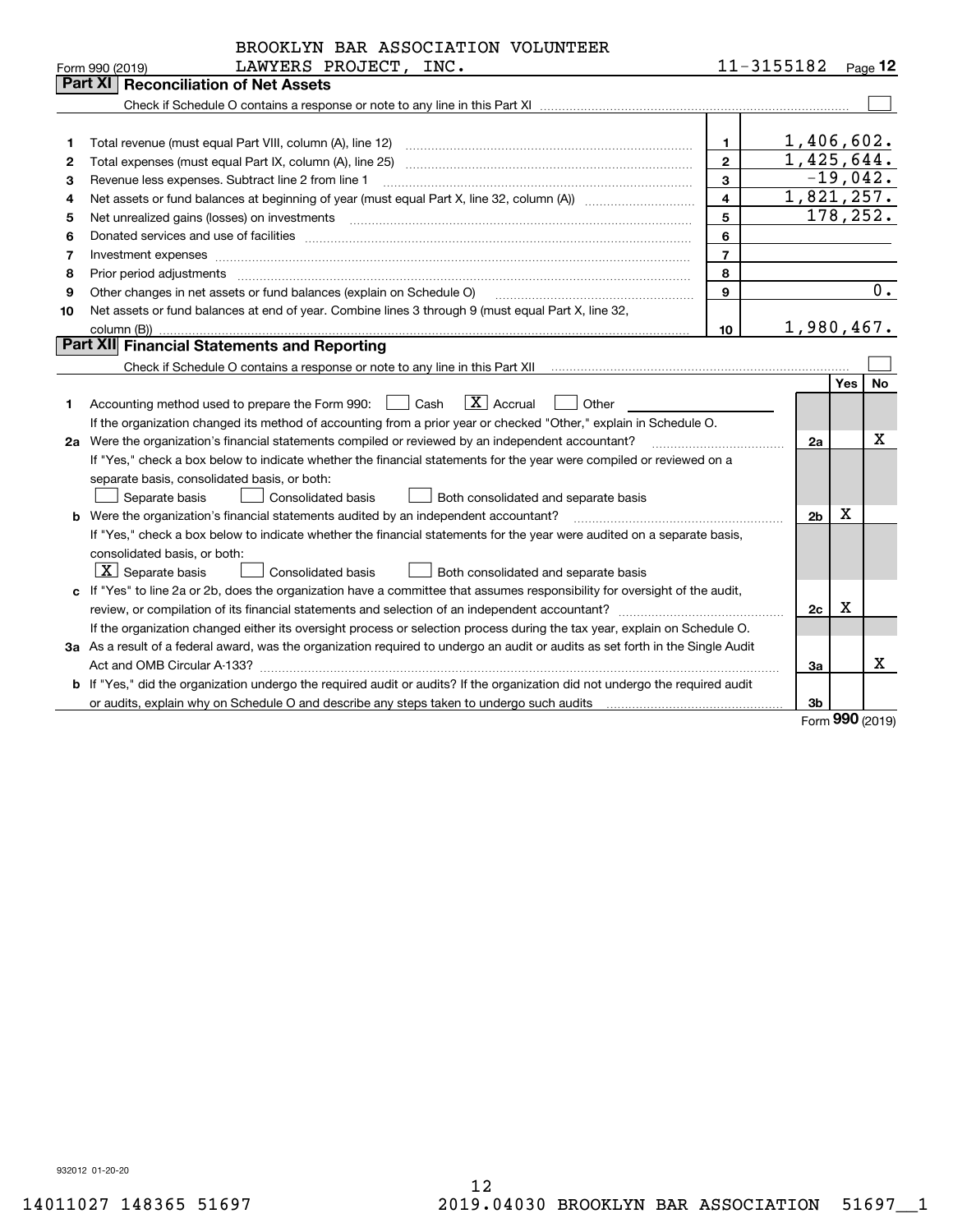|                 |                     | <b>SCHEDULE A</b>                                    |                                               |                                                                                                                                               |     |                                                                |                            | OMB No. 1545-0047                     |
|-----------------|---------------------|------------------------------------------------------|-----------------------------------------------|-----------------------------------------------------------------------------------------------------------------------------------------------|-----|----------------------------------------------------------------|----------------------------|---------------------------------------|
|                 |                     | (Form 990 or 990-EZ)                                 |                                               | <b>Public Charity Status and Public Support</b>                                                                                               |     |                                                                |                            |                                       |
|                 |                     |                                                      |                                               | Complete if the organization is a section 501(c)(3) organization or a section<br>4947(a)(1) nonexempt charitable trust.                       |     |                                                                |                            |                                       |
|                 |                     | Department of the Treasury                           |                                               | Attach to Form 990 or Form 990-EZ.                                                                                                            |     |                                                                |                            | <b>Open to Public</b>                 |
|                 |                     | Internal Revenue Service                             |                                               | Go to www.irs.gov/Form990 for instructions and the latest information.                                                                        |     |                                                                |                            | Inspection                            |
|                 |                     | Name of the organization                             |                                               | BROOKLYN BAR ASSOCIATION VOLUNTEER                                                                                                            |     |                                                                |                            | <b>Employer identification number</b> |
|                 |                     |                                                      | LAWYERS PROJECT, INC.                         |                                                                                                                                               |     |                                                                |                            | 11-3155182                            |
| Part I          |                     |                                                      |                                               | Reason for Public Charity Status (All organizations must complete this part.) See instructions.                                               |     |                                                                |                            |                                       |
|                 |                     |                                                      |                                               | The organization is not a private foundation because it is: (For lines 1 through 12, check only one box.)                                     |     |                                                                |                            |                                       |
| 1               |                     |                                                      |                                               | A church, convention of churches, or association of churches described in section $170(b)(1)(A)(i)$ .                                         |     |                                                                |                            |                                       |
| 2               |                     |                                                      |                                               | A school described in section 170(b)(1)(A)(ii). (Attach Schedule E (Form 990 or 990-EZ).)                                                     |     |                                                                |                            |                                       |
| 3               |                     |                                                      |                                               | A hospital or a cooperative hospital service organization described in section 170(b)(1)(A)(iii).                                             |     |                                                                |                            |                                       |
| 4               |                     |                                                      |                                               | A medical research organization operated in conjunction with a hospital described in section 170(b)(1)(A)(iii). Enter the hospital's name,    |     |                                                                |                            |                                       |
|                 |                     | city, and state:                                     |                                               |                                                                                                                                               |     |                                                                |                            |                                       |
| 5               |                     |                                                      |                                               | An organization operated for the benefit of a college or university owned or operated by a governmental unit described in                     |     |                                                                |                            |                                       |
|                 |                     |                                                      | section 170(b)(1)(A)(iv). (Complete Part II.) |                                                                                                                                               |     |                                                                |                            |                                       |
| 6               |                     |                                                      |                                               | A federal, state, or local government or governmental unit described in section 170(b)(1)(A)(v).                                              |     |                                                                |                            |                                       |
| 7               | $\lfloor x \rfloor$ |                                                      |                                               | An organization that normally receives a substantial part of its support from a governmental unit or from the general public described in     |     |                                                                |                            |                                       |
|                 |                     |                                                      | section 170(b)(1)(A)(vi). (Complete Part II.) |                                                                                                                                               |     |                                                                |                            |                                       |
| 8               |                     |                                                      |                                               | A community trust described in section 170(b)(1)(A)(vi). (Complete Part II.)                                                                  |     |                                                                |                            |                                       |
| 9               |                     |                                                      |                                               | An agricultural research organization described in section 170(b)(1)(A)(ix) operated in conjunction with a land-grant college                 |     |                                                                |                            |                                       |
|                 |                     |                                                      |                                               | or university or a non-land-grant college of agriculture (see instructions). Enter the name, city, and state of the college or                |     |                                                                |                            |                                       |
| 10              |                     | university:                                          |                                               | An organization that normally receives: (1) more than 33 1/3% of its support from contributions, membership fees, and gross receipts from     |     |                                                                |                            |                                       |
|                 |                     |                                                      |                                               | activities related to its exempt functions - subject to certain exceptions, and (2) no more than 33 1/3% of its support from gross investment |     |                                                                |                            |                                       |
|                 |                     |                                                      |                                               | income and unrelated business taxable income (less section 511 tax) from businesses acquired by the organization after June 30, 1975.         |     |                                                                |                            |                                       |
|                 |                     |                                                      | See section 509(a)(2). (Complete Part III.)   |                                                                                                                                               |     |                                                                |                            |                                       |
| 11              |                     |                                                      |                                               | An organization organized and operated exclusively to test for public safety. See section 509(a)(4).                                          |     |                                                                |                            |                                       |
| 12 <sub>2</sub> |                     |                                                      |                                               | An organization organized and operated exclusively for the benefit of, to perform the functions of, or to carry out the purposes of one or    |     |                                                                |                            |                                       |
|                 |                     |                                                      |                                               | more publicly supported organizations described in section 509(a)(1) or section 509(a)(2). See section 509(a)(3). Check the box in            |     |                                                                |                            |                                       |
|                 |                     |                                                      |                                               | lines 12a through 12d that describes the type of supporting organization and complete lines 12e, 12f, and 12g.                                |     |                                                                |                            |                                       |
| a               |                     |                                                      |                                               | Type I. A supporting organization operated, supervised, or controlled by its supported organization(s), typically by giving                   |     |                                                                |                            |                                       |
|                 |                     |                                                      |                                               | the supported organization(s) the power to regularly appoint or elect a majority of the directors or trustees of the supporting               |     |                                                                |                            |                                       |
|                 |                     |                                                      |                                               | organization. You must complete Part IV, Sections A and B.                                                                                    |     |                                                                |                            |                                       |
| b               |                     |                                                      |                                               | Type II. A supporting organization supervised or controlled in connection with its supported organization(s), by having                       |     |                                                                |                            |                                       |
|                 |                     |                                                      |                                               | control or management of the supporting organization vested in the same persons that control or manage the supported                          |     |                                                                |                            |                                       |
|                 |                     |                                                      |                                               | organization(s). You must complete Part IV, Sections A and C.                                                                                 |     |                                                                |                            |                                       |
| с               |                     |                                                      |                                               | Type III functionally integrated. A supporting organization operated in connection with, and functionally integrated with,                    |     |                                                                |                            |                                       |
|                 |                     |                                                      |                                               | its supported organization(s) (see instructions). You must complete Part IV, Sections A, D, and E.                                            |     |                                                                |                            |                                       |
| d               |                     |                                                      |                                               | Type III non-functionally integrated. A supporting organization operated in connection with its supported organization(s)                     |     |                                                                |                            |                                       |
|                 |                     |                                                      |                                               | that is not functionally integrated. The organization generally must satisfy a distribution requirement and an attentiveness                  |     |                                                                |                            |                                       |
|                 |                     |                                                      |                                               | requirement (see instructions). You must complete Part IV, Sections A and D, and Part V.                                                      |     |                                                                |                            |                                       |
| е               |                     |                                                      |                                               | Check this box if the organization received a written determination from the IRS that it is a Type I, Type II, Type III                       |     |                                                                |                            |                                       |
|                 |                     | <b>f</b> Enter the number of supported organizations |                                               | functionally integrated, or Type III non-functionally integrated supporting organization.                                                     |     |                                                                |                            |                                       |
|                 |                     |                                                      |                                               | Provide the following information about the supported organization(s).                                                                        |     |                                                                |                            |                                       |
|                 |                     | (i) Name of supported                                | (ii) EIN                                      | (iii) Type of organization                                                                                                                    |     | (iv) Is the organization listed<br>in your governing document? | (v) Amount of monetary     | (vi) Amount of other                  |
|                 |                     | organization                                         |                                               | (described on lines 1-10<br>above (see instructions))                                                                                         | Yes | No                                                             | support (see instructions) | support (see instructions)            |
|                 |                     |                                                      |                                               |                                                                                                                                               |     |                                                                |                            |                                       |
|                 |                     |                                                      |                                               |                                                                                                                                               |     |                                                                |                            |                                       |
|                 |                     |                                                      |                                               |                                                                                                                                               |     |                                                                |                            |                                       |
|                 |                     |                                                      |                                               |                                                                                                                                               |     |                                                                |                            |                                       |
|                 |                     |                                                      |                                               |                                                                                                                                               |     |                                                                |                            |                                       |
|                 |                     |                                                      |                                               |                                                                                                                                               |     |                                                                |                            |                                       |
|                 |                     |                                                      |                                               |                                                                                                                                               |     |                                                                |                            |                                       |
|                 |                     |                                                      |                                               |                                                                                                                                               |     |                                                                |                            |                                       |
|                 |                     |                                                      |                                               |                                                                                                                                               |     |                                                                |                            |                                       |
|                 |                     |                                                      |                                               |                                                                                                                                               |     |                                                                |                            |                                       |
| Total           |                     |                                                      |                                               | $\Box$ Lev Repersed Reduction Act Notice, see the Instructions for Ferm 000 or 000 EZ $\sim$ 20001 28.25 to                                   |     |                                                                |                            | Schodule A (Form 000 or 000 EZ) 2010  |

LHA For Paperwork Reduction Act Notice, see the Instructions for Form 990 or 990-EZ. 932021 09-25-19 Schedule A (Form 990 or 990-EZ) 2019 13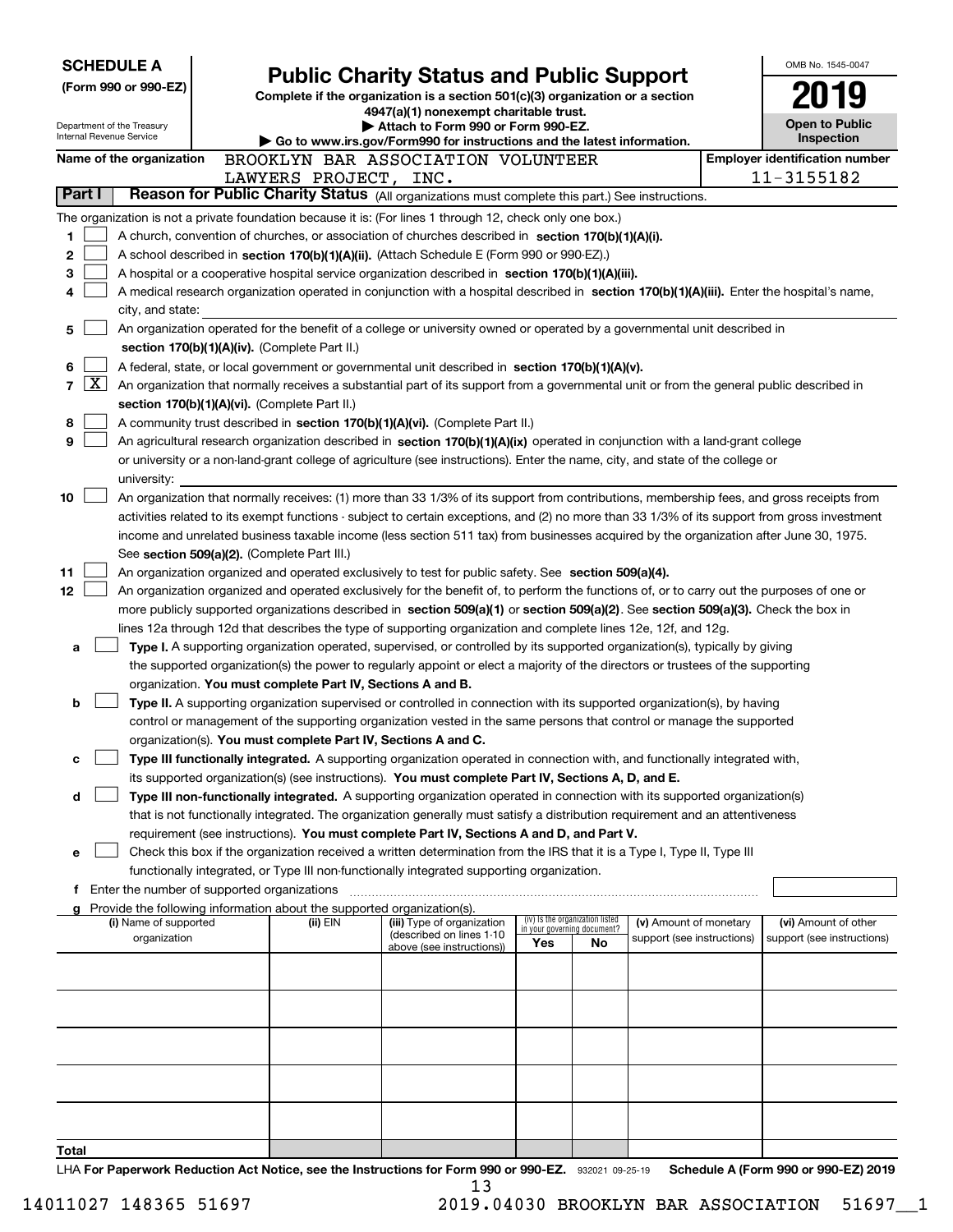|  |  | Schedule A (Form 990 or 990-EZ) 2019 LAWYERS PROJECT, | INC. | $11 - 3155182$ Page 2 |  |
|--|--|-------------------------------------------------------|------|-----------------------|--|
|  |  |                                                       |      |                       |  |

(Complete only if you checked the box on line 5, 7, or 8 of Part I or if the organization failed to qualify under Part III. If the organization fails to qualify under the tests listed below, please complete Part III.) **Part II Support Schedule for Organizations Described in Sections 170(b)(1)(A)(iv) and 170(b)(1)(A)(vi)**

|     | <b>Section A. Public Support</b>                                                                                                           |          |            |            |            |                                      |                                          |
|-----|--------------------------------------------------------------------------------------------------------------------------------------------|----------|------------|------------|------------|--------------------------------------|------------------------------------------|
|     | Calendar year (or fiscal year beginning in)                                                                                                | (a) 2015 | (b) 2016   | $(c)$ 2017 | $(d)$ 2018 | (e) 2019                             | (f) Total                                |
|     | 1 Gifts, grants, contributions, and                                                                                                        |          |            |            |            |                                      |                                          |
|     | membership fees received. (Do not                                                                                                          |          |            |            |            |                                      |                                          |
|     | include any "unusual grants.")                                                                                                             | 1338767. | 1258115.   | 1229566.   | 1366547.   | 1402605.                             | 6595600.                                 |
|     | 2 Tax revenues levied for the organ-                                                                                                       |          |            |            |            |                                      |                                          |
|     | ization's benefit and either paid to                                                                                                       |          |            |            |            |                                      |                                          |
|     | or expended on its behalf                                                                                                                  |          |            |            |            |                                      |                                          |
|     | 3 The value of services or facilities                                                                                                      |          |            |            |            |                                      |                                          |
|     | furnished by a governmental unit to                                                                                                        |          |            |            |            |                                      |                                          |
|     | the organization without charge                                                                                                            |          |            |            |            |                                      |                                          |
|     |                                                                                                                                            | 1338767. | 1258115.   | 1229566.   | 1366547.   | 1402605.                             | 6595600.                                 |
|     | <b>Total.</b> Add lines 1 through 3                                                                                                        |          |            |            |            |                                      |                                          |
| 5.  | The portion of total contributions                                                                                                         |          |            |            |            |                                      |                                          |
|     | by each person (other than a                                                                                                               |          |            |            |            |                                      |                                          |
|     | governmental unit or publicly                                                                                                              |          |            |            |            |                                      |                                          |
|     | supported organization) included                                                                                                           |          |            |            |            |                                      |                                          |
|     | on line 1 that exceeds 2% of the                                                                                                           |          |            |            |            |                                      |                                          |
|     | amount shown on line 11,                                                                                                                   |          |            |            |            |                                      |                                          |
|     | column (f)                                                                                                                                 |          |            |            |            |                                      |                                          |
|     | 6 Public support. Subtract line 5 from line 4.                                                                                             |          |            |            |            |                                      | 6595600.                                 |
|     | <b>Section B. Total Support</b>                                                                                                            |          |            |            |            |                                      |                                          |
|     | Calendar year (or fiscal year beginning in)                                                                                                | (a) 2015 | $(b)$ 2016 | (c) 2017   | $(d)$ 2018 | (e) 2019                             | (f) Total                                |
|     | <b>7</b> Amounts from line 4                                                                                                               | 1338767. | 1258115.   | 1229566.   | 1366547.   | 1402605.                             | 6595600.                                 |
|     | 8 Gross income from interest,                                                                                                              |          |            |            |            |                                      |                                          |
|     | dividends, payments received on                                                                                                            |          |            |            |            |                                      |                                          |
|     | securities loans, rents, royalties,                                                                                                        |          |            |            |            |                                      |                                          |
|     | and income from similar sources                                                                                                            | 15,419.  | 14,558.    | 13,057.    | 24,519.    | 19,010.                              | 86,563.                                  |
| 9   | Net income from unrelated business                                                                                                         |          |            |            |            |                                      |                                          |
|     | activities, whether or not the                                                                                                             |          |            |            |            |                                      |                                          |
|     |                                                                                                                                            |          |            |            |            |                                      |                                          |
|     | business is regularly carried on                                                                                                           |          |            |            |            |                                      |                                          |
|     | 10 Other income. Do not include gain                                                                                                       |          |            |            |            |                                      |                                          |
|     | or loss from the sale of capital                                                                                                           |          | 507.       | 1,765.     |            | $44,072.$ 110, 518. 156, 862.        |                                          |
|     | assets (Explain in Part VI.)                                                                                                               |          |            |            |            |                                      |                                          |
|     | 11 Total support. Add lines 7 through 10                                                                                                   |          |            |            |            |                                      | 6839025.                                 |
| 12  | Gross receipts from related activities, etc. (see instructions)                                                                            |          |            |            |            | 12                                   |                                          |
|     | 13 First five years. If the Form 990 is for the organization's first, second, third, fourth, or fifth tax year as a section 501(c)(3)      |          |            |            |            |                                      |                                          |
|     | <b>Sugal IIL allium, Crieck this box and stop here Communities and Section C. Computation of Public Support Percentage</b>                 |          |            |            |            |                                      |                                          |
|     |                                                                                                                                            |          |            |            |            |                                      |                                          |
|     | 14 Public support percentage for 2019 (line 6, column (f) divided by line 11, column (f) <i>manumanomeron</i>                              |          |            |            |            | 14                                   | 96.44<br>$\%$                            |
|     |                                                                                                                                            |          |            |            |            | 15                                   | 97.62<br>%                               |
|     | 16a 33 1/3% support test - 2019. If the organization did not check the box on line 13, and line 14 is 33 1/3% or more, check this box and  |          |            |            |            |                                      |                                          |
|     | stop here. The organization qualifies as a publicly supported organization                                                                 |          |            |            |            |                                      | $\blacktriangleright$ $\boxed{\text{X}}$ |
|     | b 33 1/3% support test - 2018. If the organization did not check a box on line 13 or 16a, and line 15 is 33 1/3% or more, check this box   |          |            |            |            |                                      |                                          |
|     | and stop here. The organization qualifies as a publicly supported organization                                                             |          |            |            |            |                                      |                                          |
|     | 17a 10% -facts-and-circumstances test - 2019. If the organization did not check a box on line 13, 16a, or 16b, and line 14 is 10% or more, |          |            |            |            |                                      |                                          |
|     | and if the organization meets the "facts-and-circumstances" test, check this box and stop here. Explain in Part VI how the organization    |          |            |            |            |                                      |                                          |
|     | meets the "facts-and-circumstances" test. The organization qualifies as a publicly supported organization                                  |          |            |            |            |                                      |                                          |
|     | b 10% -facts-and-circumstances test - 2018. If the organization did not check a box on line 13, 16a, 16b, or 17a, and line 15 is 10% or    |          |            |            |            |                                      |                                          |
|     | more, and if the organization meets the "facts-and-circumstances" test, check this box and stop here. Explain in Part VI how the           |          |            |            |            |                                      |                                          |
|     | organization meets the "facts-and-circumstances" test. The organization qualifies as a publicly supported organization                     |          |            |            |            |                                      |                                          |
| 18. | Private foundation. If the organization did not check a box on line 13, 16a, 16b, 17a, or 17b, check this box and see instructions         |          |            |            |            |                                      |                                          |
|     |                                                                                                                                            |          |            |            |            | Schodule A (Form 000 or 000 F7) 2010 |                                          |

**Schedule A (Form 990 or 990-EZ) 2019**

932022 09-25-19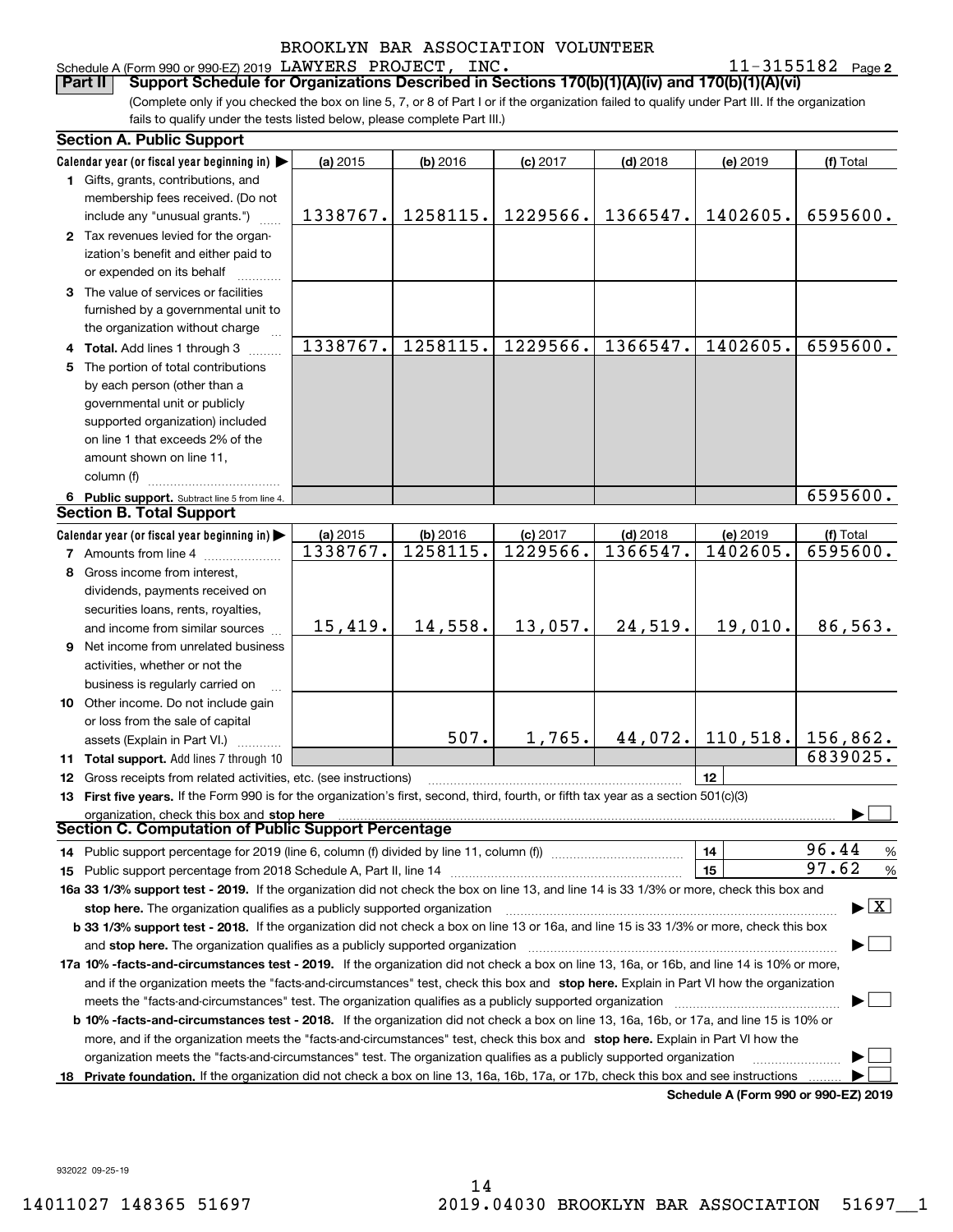Schedule A (Form 990 or 990-EZ) 2019 Page LAWYERS PROJECT, INC. 11-3155182

**Part III Support Schedule for Organizations Described in Section 509(a)(2)** 

(Complete only if you checked the box on line 10 of Part I or if the organization failed to qualify under Part II. If the organization fails to qualify under the tests listed below, please complete Part II.)

| <b>Section A. Public Support</b>                                                                                                                                                         |            |          |            |            |          |                                      |
|------------------------------------------------------------------------------------------------------------------------------------------------------------------------------------------|------------|----------|------------|------------|----------|--------------------------------------|
| Calendar year (or fiscal year beginning in) $\blacktriangleright$                                                                                                                        | (a) 2015   | (b) 2016 | $(c)$ 2017 | $(d)$ 2018 | (e) 2019 | (f) Total                            |
| 1 Gifts, grants, contributions, and                                                                                                                                                      |            |          |            |            |          |                                      |
| membership fees received. (Do not                                                                                                                                                        |            |          |            |            |          |                                      |
| include any "unusual grants.")                                                                                                                                                           |            |          |            |            |          |                                      |
| 2 Gross receipts from admissions,<br>merchandise sold or services per-<br>formed, or facilities furnished in<br>any activity that is related to the<br>organization's tax-exempt purpose |            |          |            |            |          |                                      |
| 3 Gross receipts from activities that                                                                                                                                                    |            |          |            |            |          |                                      |
| are not an unrelated trade or bus-                                                                                                                                                       |            |          |            |            |          |                                      |
| iness under section 513                                                                                                                                                                  |            |          |            |            |          |                                      |
| 4 Tax revenues levied for the organ-                                                                                                                                                     |            |          |            |            |          |                                      |
| ization's benefit and either paid to                                                                                                                                                     |            |          |            |            |          |                                      |
| or expended on its behalf<br>المتمددات                                                                                                                                                   |            |          |            |            |          |                                      |
| 5 The value of services or facilities<br>furnished by a governmental unit to                                                                                                             |            |          |            |            |          |                                      |
| the organization without charge                                                                                                                                                          |            |          |            |            |          |                                      |
| <b>6 Total.</b> Add lines 1 through 5                                                                                                                                                    |            |          |            |            |          |                                      |
| 7a Amounts included on lines 1, 2, and<br>3 received from disqualified persons                                                                                                           |            |          |            |            |          |                                      |
| <b>b</b> Amounts included on lines 2 and 3 received<br>from other than disqualified persons that<br>exceed the greater of \$5,000 or 1% of the<br>amount on line 13 for the year         |            |          |            |            |          |                                      |
| c Add lines 7a and 7b                                                                                                                                                                    |            |          |            |            |          |                                      |
| 8 Public support. (Subtract line 7c from line 6.)<br>Section B. Total Support                                                                                                            |            |          |            |            |          |                                      |
| Calendar year (or fiscal year beginning in) >                                                                                                                                            | (a) $2015$ | (b) 2016 | $(c)$ 2017 | $(d)$ 2018 | (e) 2019 | (f) Total                            |
| 9 Amounts from line 6                                                                                                                                                                    |            |          |            |            |          |                                      |
| <b>10a</b> Gross income from interest,<br>dividends, payments received on<br>securities loans, rents, royalties,<br>and income from similar sources                                      |            |          |            |            |          |                                      |
| <b>b</b> Unrelated business taxable income                                                                                                                                               |            |          |            |            |          |                                      |
| (less section 511 taxes) from businesses<br>acquired after June 30, 1975                                                                                                                 |            |          |            |            |          |                                      |
| c Add lines 10a and 10b                                                                                                                                                                  |            |          |            |            |          |                                      |
| <b>11</b> Net income from unrelated business<br>activities not included in line 10b.<br>whether or not the business is<br>regularly carried on                                           |            |          |            |            |          |                                      |
| 12 Other income. Do not include gain<br>or loss from the sale of capital<br>assets (Explain in Part VI.)                                                                                 |            |          |            |            |          |                                      |
| <b>13</b> Total support. (Add lines 9, 10c, 11, and 12.)                                                                                                                                 |            |          |            |            |          |                                      |
| 14 First five years. If the Form 990 is for the organization's first, second, third, fourth, or fifth tax year as a section 501(c)(3) organization,                                      |            |          |            |            |          |                                      |
| check this box and stop here with an intermediate control to the control of the control of the control of the c                                                                          |            |          |            |            |          |                                      |
| <b>Section C. Computation of Public Support Percentage</b>                                                                                                                               |            |          |            |            |          |                                      |
| 15 Public support percentage for 2019 (line 8, column (f), divided by line 13, column (f))                                                                                               |            |          |            |            | 15       | %                                    |
| 16 Public support percentage from 2018 Schedule A, Part III, line 15                                                                                                                     |            |          |            |            | 16       | %                                    |
| <b>Section D. Computation of Investment Income Percentage</b>                                                                                                                            |            |          |            |            |          |                                      |
| 17 Investment income percentage for 2019 (line 10c, column (f), divided by line 13, column (f))                                                                                          |            |          |            |            | 17       | %                                    |
| 18 Investment income percentage from 2018 Schedule A, Part III, line 17                                                                                                                  |            |          |            |            | 18       | %                                    |
| 19a 33 1/3% support tests - 2019. If the organization did not check the box on line 14, and line 15 is more than 33 1/3%, and line 17 is not                                             |            |          |            |            |          |                                      |
| more than 33 1/3%, check this box and stop here. The organization qualifies as a publicly supported organization                                                                         |            |          |            |            |          | ▶                                    |
| b 33 1/3% support tests - 2018. If the organization did not check a box on line 14 or line 19a, and line 16 is more than 33 1/3%, and                                                    |            |          |            |            |          |                                      |
| line 18 is not more than 33 1/3%, check this box and stop here. The organization qualifies as a publicly supported organization                                                          |            |          |            |            |          |                                      |
| 20 Private foundation. If the organization did not check a box on line 14, 19a, or 19b, check this box and see instructions                                                              |            |          |            |            |          | .                                    |
| 932023 09-25-19                                                                                                                                                                          |            |          |            |            |          | Schedule A (Form 990 or 990-EZ) 2019 |
|                                                                                                                                                                                          |            | 15       |            |            |          |                                      |

14011027 148365 51697 2019.04030 BROOKLYN BAR ASSOCIATION 51697\_\_1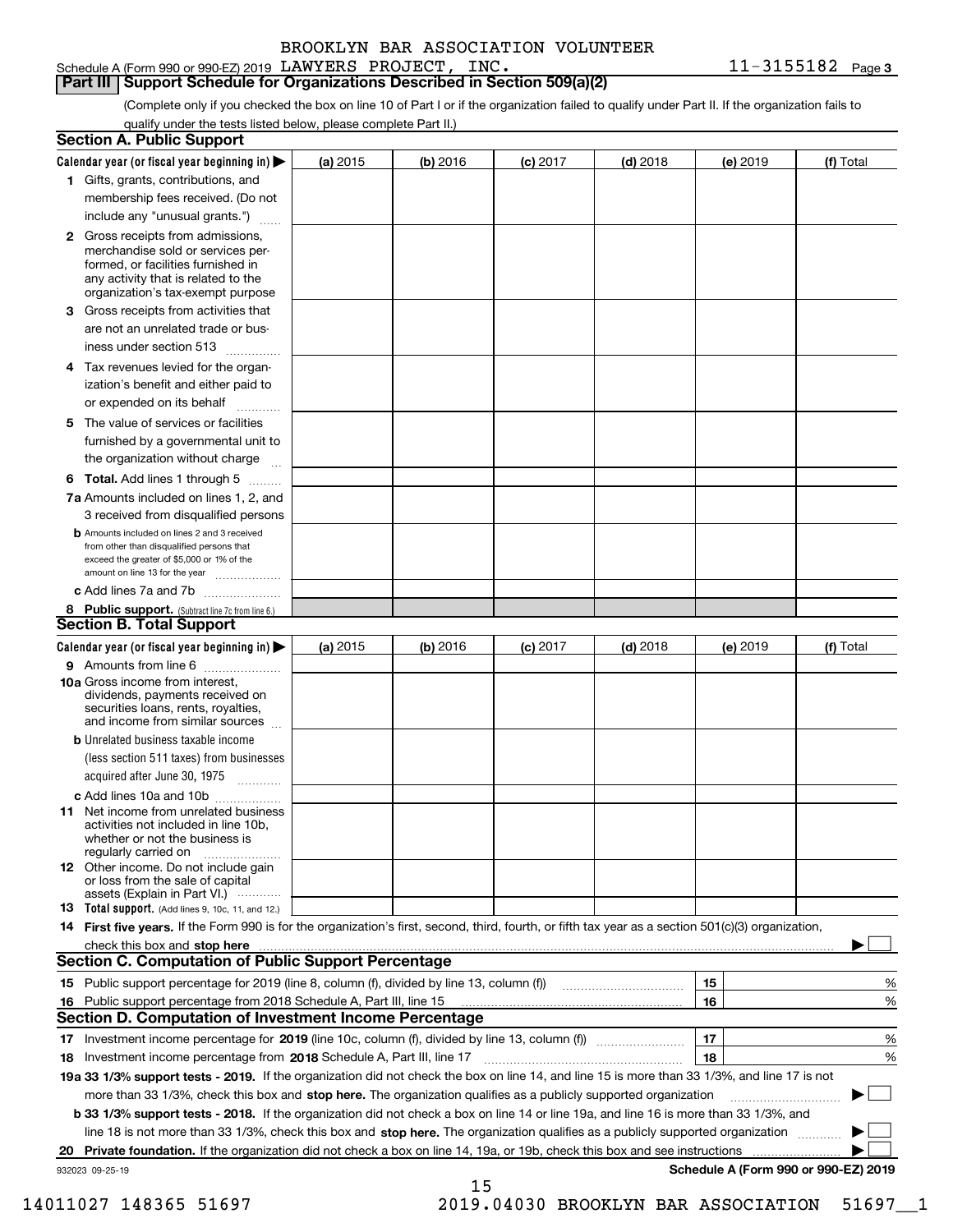# **Part IV Supporting Organizations**

(Complete only if you checked a box in line 12 on Part I. If you checked 12a of Part I, complete Sections A and B. If you checked 12b of Part I, complete Sections A and C. If you checked 12c of Part I, complete Sections A, D, and E. If you checked 12d of Part I, complete Sections A and D, and complete Part V.)

#### **Section A. All Supporting Organizations**

- **1** Are all of the organization's supported organizations listed by name in the organization's governing documents? If "No," describe in **Part VI** how the supported organizations are designated. If designated by *class or purpose, describe the designation. If historic and continuing relationship, explain.*
- **2** Did the organization have any supported organization that does not have an IRS determination of status under section 509(a)(1) or (2)? If "Yes," explain in Part VI how the organization determined that the supported *organization was described in section 509(a)(1) or (2).*
- **3a** Did the organization have a supported organization described in section 501(c)(4), (5), or (6)? If "Yes," answer *(b) and (c) below.*
- **b** Did the organization confirm that each supported organization qualified under section 501(c)(4), (5), or (6) and satisfied the public support tests under section 509(a)(2)? If "Yes," describe in **Part VI** when and how the *organization made the determination.*
- **c**Did the organization ensure that all support to such organizations was used exclusively for section 170(c)(2)(B) purposes? If "Yes," explain in **Part VI** what controls the organization put in place to ensure such use.
- **4a***If* Was any supported organization not organized in the United States ("foreign supported organization")? *"Yes," and if you checked 12a or 12b in Part I, answer (b) and (c) below.*
- **b** Did the organization have ultimate control and discretion in deciding whether to make grants to the foreign supported organization? If "Yes," describe in **Part VI** how the organization had such control and discretion *despite being controlled or supervised by or in connection with its supported organizations.*
- **c** Did the organization support any foreign supported organization that does not have an IRS determination under sections 501(c)(3) and 509(a)(1) or (2)? If "Yes," explain in **Part VI** what controls the organization used *to ensure that all support to the foreign supported organization was used exclusively for section 170(c)(2)(B) purposes.*
- **5a** Did the organization add, substitute, or remove any supported organizations during the tax year? If "Yes," answer (b) and (c) below (if applicable). Also, provide detail in **Part VI,** including (i) the names and EIN *numbers of the supported organizations added, substituted, or removed; (ii) the reasons for each such action; (iii) the authority under the organization's organizing document authorizing such action; and (iv) how the action was accomplished (such as by amendment to the organizing document).*
- **b** Type I or Type II only. Was any added or substituted supported organization part of a class already designated in the organization's organizing document?
- **cSubstitutions only.**  Was the substitution the result of an event beyond the organization's control?
- **6** Did the organization provide support (whether in the form of grants or the provision of services or facilities) to **Part VI.** *If "Yes," provide detail in* support or benefit one or more of the filing organization's supported organizations? anyone other than (i) its supported organizations, (ii) individuals that are part of the charitable class benefited by one or more of its supported organizations, or (iii) other supporting organizations that also
- **7**Did the organization provide a grant, loan, compensation, or other similar payment to a substantial contributor *If "Yes," complete Part I of Schedule L (Form 990 or 990-EZ).* regard to a substantial contributor? (as defined in section 4958(c)(3)(C)), a family member of a substantial contributor, or a 35% controlled entity with
- **8** Did the organization make a loan to a disqualified person (as defined in section 4958) not described in line 7? *If "Yes," complete Part I of Schedule L (Form 990 or 990-EZ).*
- **9a** Was the organization controlled directly or indirectly at any time during the tax year by one or more in section 509(a)(1) or (2))? If "Yes," *provide detail in* <code>Part VI.</code> disqualified persons as defined in section 4946 (other than foundation managers and organizations described
- **b** Did one or more disqualified persons (as defined in line 9a) hold a controlling interest in any entity in which the supporting organization had an interest? If "Yes," provide detail in P**art VI**.
- **c**Did a disqualified person (as defined in line 9a) have an ownership interest in, or derive any personal benefit from, assets in which the supporting organization also had an interest? If "Yes," provide detail in P**art VI.**
- **10a** Was the organization subject to the excess business holdings rules of section 4943 because of section supporting organizations)? If "Yes," answer 10b below. 4943(f) (regarding certain Type II supporting organizations, and all Type III non-functionally integrated
- **b** Did the organization have any excess business holdings in the tax year? (Use Schedule C, Form 4720, to *determine whether the organization had excess business holdings.)*

16

932024 09-25-19



**10b**

#### **Schedule A (Form 990 or 990-EZ) 2019**

14011027 148365 51697 2019.04030 BROOKLYN BAR ASSOCIATION 51697\_\_1

**1**

**YesNo**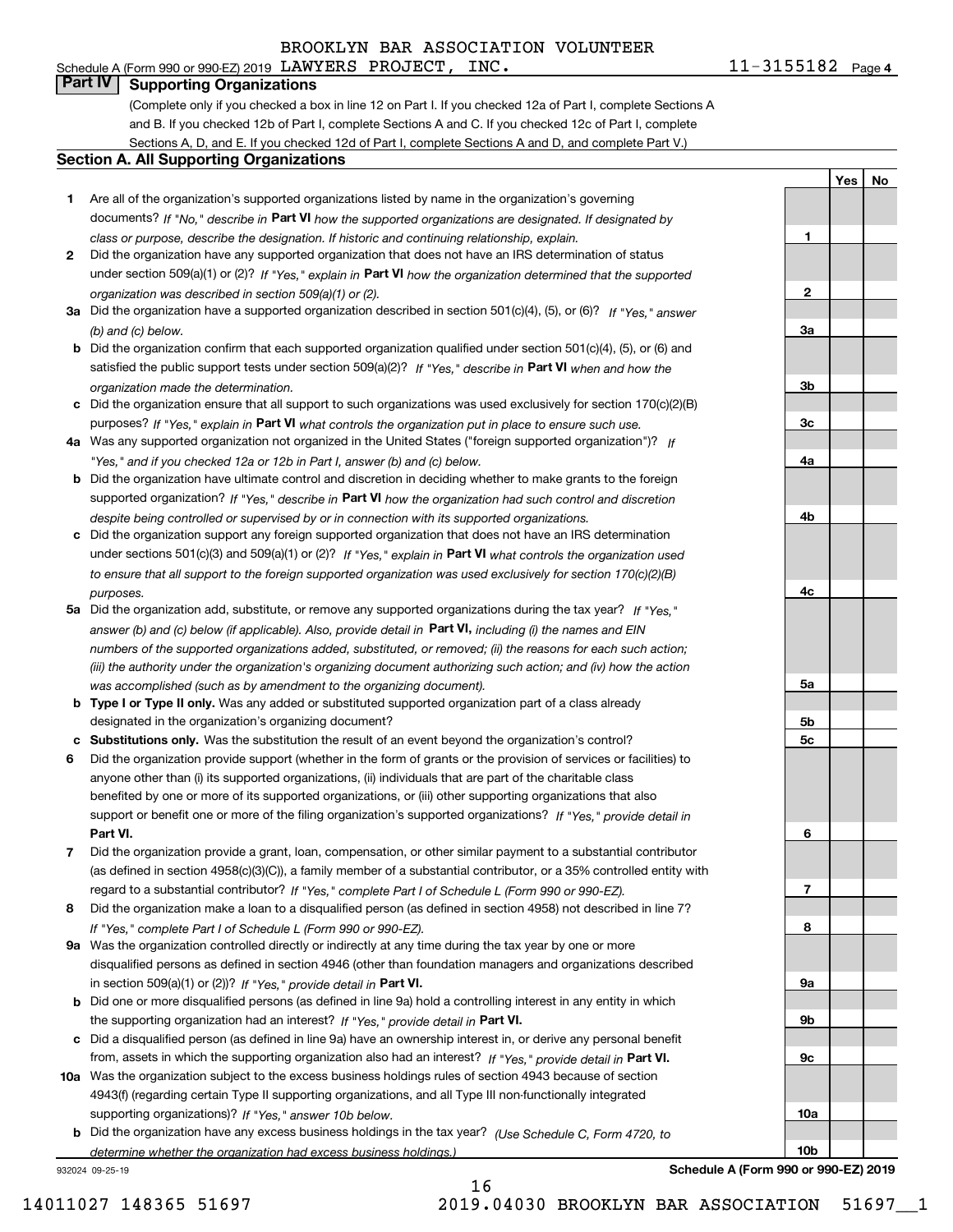11-3155182 Page 5 **Yes No 11** Has the organization accepted a gift or contribution from any of the following persons? **a** A person who directly or indirectly controls, either alone or together with persons described in (b) and (c) **b** A family member of a person described in (a) above? **c11a11bPart VI. 11c Yes No 1** Did the **2** Did the **Part VI 12Part V Yes No 1**or trustees of each of the organization's supported organization(s)? If "No," describe in **Part VI** how control **1Yes No 11***If "Yes" to a, b, or c, provide detail in If "No," describe in how the supported organization(s) effectively operated, supervised, or controlled the organization's activities. If the organization had more than one supported organization, describe how the powers to appoint and/or remove directors or trustees were allocated among the supported organizations and what conditions or restrictions, if any, applied to such powers during the tax year. If "Yes," explain in how providing such benefit carried out the purposes of the supported organization(s) that operated, supervised, or controlled the supporting organization. or management of the supporting organization was vested in the same persons that controlled or managed the supported organization(s).* Schedule A (Form 990 or 990-EZ) 2019 Page LAWYERS PROJECT, INC. 11-3155182 below, the governing body of a supported organization?  $\frac{1}{2}$  35% controlled entity of a person described in (a) or (b) above? If  $\frac{1}{2}$ Did the directors, trustees, or membership of one or more supported organizations have the power to regularly appoint or elect at least a majority of the organization's directors or trustees at all times during the tax yea Did the organization operate for the benefit of any supported organization other than the supported organization(s) that operated, supervised, or controlled the supporting organization? Were a majority of the organization's directors or trustees during the tax year also a majority of the directors Did the organization provide to each of its supported organizations, by the last day of the fifth month of the organization's tax year, (i) a written notice describing the type and amount of support provided during the prior tax year, (ii) a copy of the Form 990 that was most recently filed as of the date of notification, and (iii) copies of the organization's governing documents in effect on the date of notification, to the extent not previously provided? **Part IV Supporting Organizations** *(continued)* **Section B Section C Section D. All Type III Supporting Organizations**

- **2** Were any of the organization's officers, directors, or trustees either (i) appointed or elected by the supported **3**organization(s) or (ii) serving on the governing body of a supported organization? If "No," explain in **Part VI** how *the organization maintained a close and continuous working relationship with the supported organization(s).* By reason of the relationship described in (2), did the organization's supported organizations have a
- income or assets at all times during the tax year? If "Yes," describe in **Part VI** the role the organization's *supported organizations played in this regard.* significant voice in the organization's investment policies and in directing the use of the organization's

### **Section E. Type III Functionally Integrated Supporting Organizations**

- **1**Check the box next to the method that the organization used to satisfy the Integral Part Test during the year (see instructions).
- **alinupy** The organization satisfied the Activities Test. Complete line 2 below.
- **b**The organization is the parent of each of its supported organizations. *Complete* line 3 *below.*  $\mathcal{L}^{\text{max}}$

|  |  | The organization supported a governmental entity. Describe in Part VI how you supported a government entity (see instructions). |  |
|--|--|---------------------------------------------------------------------------------------------------------------------------------|--|
|--|--|---------------------------------------------------------------------------------------------------------------------------------|--|

17

- **2Answer (a) and (b) below. Yes No** Activities Test.
- **a** Did substantially all of the organization's activities during the tax year directly further the exempt purposes of the supported organization(s) to which the organization was responsive? If "Yes," then in **Part VI identify those supported organizations and explain**  *how these activities directly furthered their exempt purposes, how the organization was responsive to those supported organizations, and how the organization determined that these activities constituted substantially all of its activities.*
- **b** Did the activities described in (a) constitute activities that, but for the organization's involvement, one or more of the organization's supported organization(s) would have been engaged in? If "Yes," explain in **Part VI** the *reasons for the organization's position that its supported organization(s) would have engaged in these activities but for the organization's involvement.*
- **3** Parent of Supported Organizations. Answer (a) and (b) below.

**a** Did the organization have the power to regularly appoint or elect a majority of the officers, directors, or trustees of each of the supported organizations? *Provide details in* Part VI.

**b** Did the organization exercise a substantial degree of direction over the policies, programs, and activities of each of its supported organizations? If "Yes," describe in Part VI the role played by the organization in this regard.

932025 09-25-19

**Schedule A (Form 990 or 990-EZ) 2019**

**2**

**3**

**2a**

**2b**

**3a**

**3b**

| Controlled emity of a person described in (a) or (b) above: If "Yes" to a, b, or c, provide detail in Fart VI. | . |     |    |
|----------------------------------------------------------------------------------------------------------------|---|-----|----|
| . Type I Supporting Organizations                                                                              |   |     |    |
|                                                                                                                |   | Yes | No |
| e directors, trustees, or membership of one or more supported organizations have the power to                  |   |     |    |
| rly appoint or elect at least a majority of the organization's directors or trustees at all times during the   |   |     |    |
| ar? If "No," describe in Part VI how the supported organization(s) effectively operated, supervised, or        |   |     |    |
| lled the organization's activities. If the organization had more than one supported organization,              |   |     |    |
| be how the powers to appoint and/or remove directors or trustees were allocated among the supported            |   |     |    |
| zations and what conditions or restrictions, if any, applied to such powers during the tax year.               |   |     |    |
| e organization operate for the benefit of any supported organization other than the supported                  |   |     |    |
| zation(s) that operated, supervised, or controlled the supporting organization? If "Yes," explain in           |   |     |    |
| I how providing such benefit carried out the purposes of the supported organization(s) that operated,          |   |     |    |
| ised, or controlled the supporting organization.                                                               | 2 |     |    |
| . Type II Supporting Organizations                                                                             |   |     |    |
|                                                                                                                |   |     |    |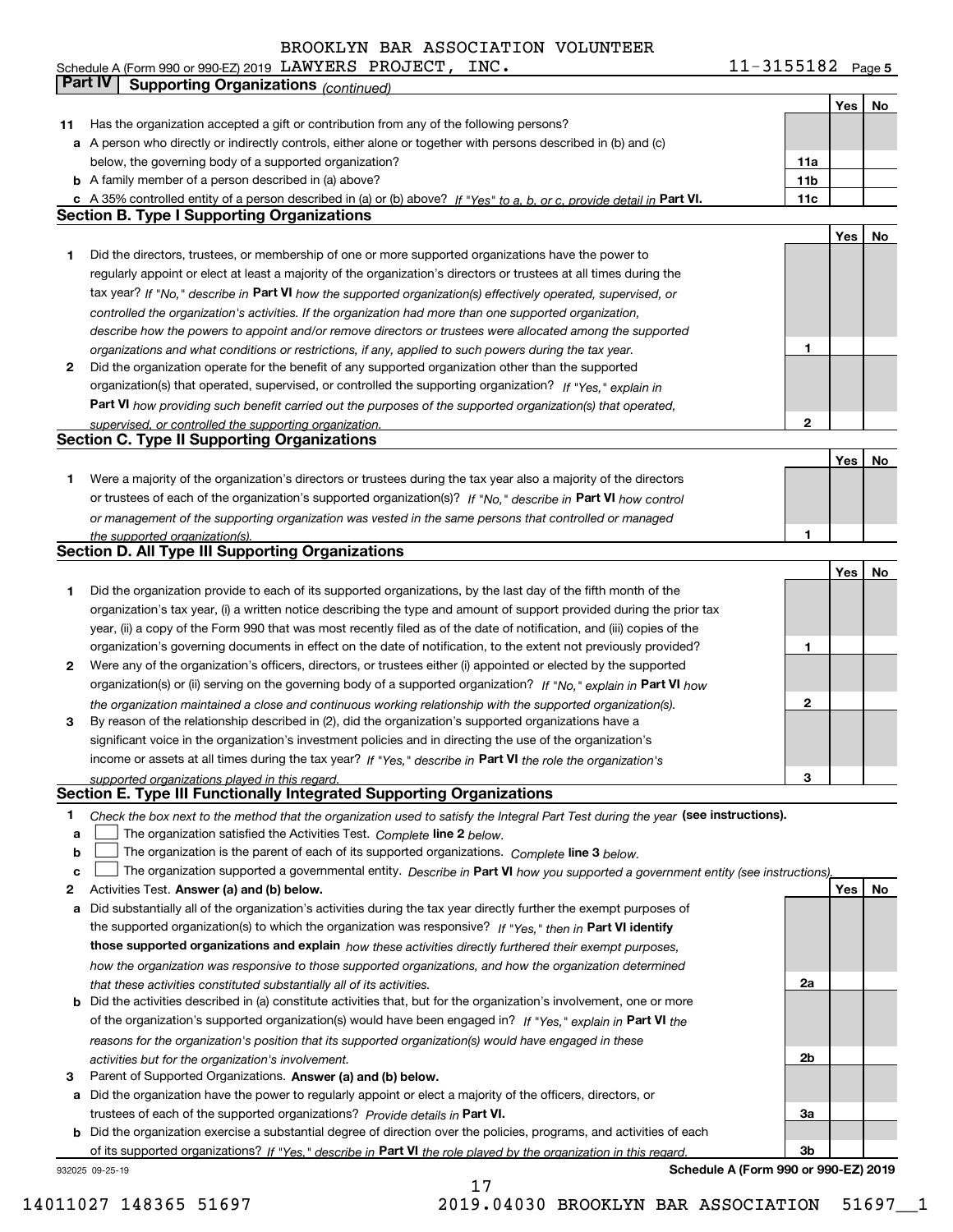11-3155182 Page 6

#### **1SEP 10. See instructions.** All antegral Part Test as a qualifying trust on Nov. 20, 1970 (explain in Part VI). See instructions. All **Section A - Adjusted Net Income 12** Recoveries of prior-year distributions **3** Other gross income (see instructions) **4**Add lines 1 through 3. **56** Portion of operating expenses paid or incurred for production or **7** Other expenses (see instructions) **8** Adjusted Net Income (subtract lines 5, 6, and 7 from line 4) **8 8 1234567Section B - Minimum Asset Amount 1**Aggregate fair market value of all non-exempt-use assets (see **2**Acquisition indebtedness applicable to non-exempt-use assets **3** Subtract line 2 from line 1d. **4**Cash deemed held for exempt use. Enter 1-1/2% of line 3 (for greater amount, **5** Net value of non-exempt-use assets (subtract line 4 from line 3) **678a** Average monthly value of securities **b** Average monthly cash balances **c**Fair market value of other non-exempt-use assets **dTotal**  (add lines 1a, 1b, and 1c) **eDiscount** claimed for blockage or other **1a1b1c1d2345678**factors (explain in detail in **Part VI**): **Minimum Asset Amount**  (add line 7 to line 6) **Section C - Distributable Amount 123456123456Distributable Amount.** Subtract line 5 from line 4, unless subject to Schedule A (Form 990 or 990-EZ) 2019 Page LAWYERS PROJECT, INC. 11-3155182 other Type III non-functionally integrated supporting organizations must complete Sections A through E. (B) Current Year (optional)(A) Prior Year Net short-term capital gain Depreciation and depletion collection of gross income or for management, conservation, or maintenance of property held for production of income (see instructions) (B) Current Year (optional)(A) Prior Year instructions for short tax year or assets held for part of year): see instructions). Multiply line 5 by .035. Recoveries of prior-year distributions Current Year Adjusted net income for prior year (from Section A, line 8, Column A) Enter 85% of line 1. Minimum asset amount for prior year (from Section B, line 8, Column A) Enter greater of line 2 or line 3. Income tax imposed in prior year emergency temporary reduction (see instructions). **Part V Type III Non-Functionally Integrated 509(a)(3) Supporting Organizations**   $\mathcal{L}^{\text{max}}$

**7**Check here if the current year is the organization's first as a non-functionally integrated Type III supporting organization (see instructions). $\mathcal{L}^{\text{max}}$ 

**Schedule A (Form 990 or 990-EZ) 2019**

932026 09-25-19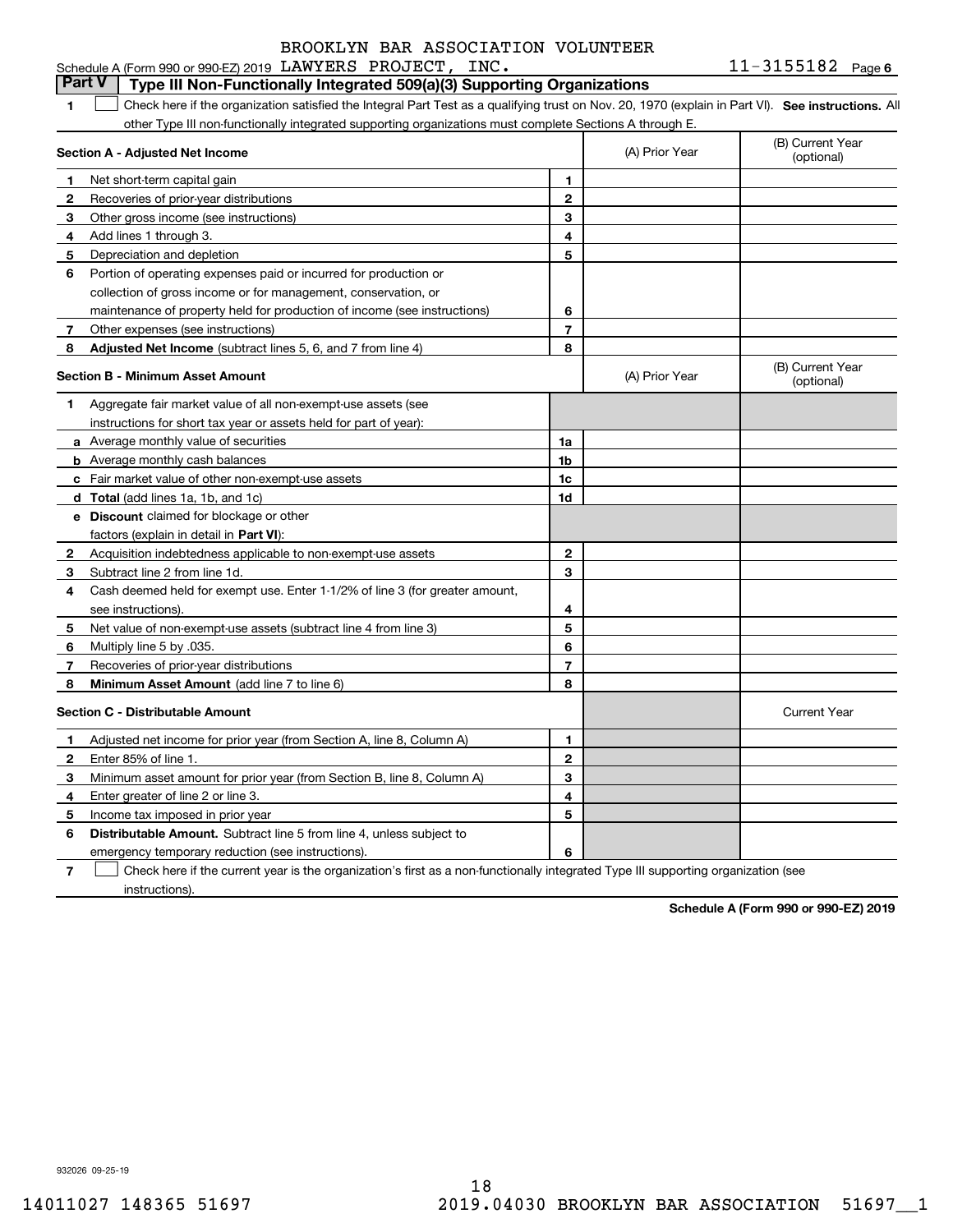|               | Schedule A (Form 990 or 990-EZ) 2019 LAWYERS PROJECT, INC.                                 |                                    |                                               | $11 - 3155182$ Page 7                                   |  |
|---------------|--------------------------------------------------------------------------------------------|------------------------------------|-----------------------------------------------|---------------------------------------------------------|--|
| <b>Part V</b> | Type III Non-Functionally Integrated 509(a)(3) Supporting Organizations                    |                                    | (continued)                                   |                                                         |  |
|               | Section D - Distributions                                                                  |                                    |                                               | <b>Current Year</b>                                     |  |
| 1.            | Amounts paid to supported organizations to accomplish exempt purposes                      |                                    |                                               |                                                         |  |
| 2             | Amounts paid to perform activity that directly furthers exempt purposes of supported       |                                    |                                               |                                                         |  |
|               | organizations, in excess of income from activity                                           |                                    |                                               |                                                         |  |
| 3             | Administrative expenses paid to accomplish exempt purposes of supported organizations      |                                    |                                               |                                                         |  |
| 4             | Amounts paid to acquire exempt-use assets                                                  |                                    |                                               |                                                         |  |
| 5             | Qualified set-aside amounts (prior IRS approval required)                                  |                                    |                                               |                                                         |  |
| 6             | Other distributions (describe in Part VI). See instructions.                               |                                    |                                               |                                                         |  |
| 7             | Total annual distributions. Add lines 1 through 6.                                         |                                    |                                               |                                                         |  |
| 8             | Distributions to attentive supported organizations to which the organization is responsive |                                    |                                               |                                                         |  |
|               | (provide details in Part VI). See instructions.                                            |                                    |                                               |                                                         |  |
| 9             | Distributable amount for 2019 from Section C, line 6                                       |                                    |                                               |                                                         |  |
| 10            | Line 8 amount divided by line 9 amount                                                     |                                    |                                               |                                                         |  |
|               | <b>Section E - Distribution Allocations</b> (see instructions)                             | (i)<br><b>Excess Distributions</b> | (ii)<br><b>Underdistributions</b><br>Pre-2019 | (iii)<br><b>Distributable</b><br><b>Amount for 2019</b> |  |
| 1             | Distributable amount for 2019 from Section C, line 6                                       |                                    |                                               |                                                         |  |
| 2             | Underdistributions, if any, for years prior to 2019 (reason-                               |                                    |                                               |                                                         |  |
|               | able cause required-explain in Part VI). See instructions.                                 |                                    |                                               |                                                         |  |
| 3             | Excess distributions carryover, if any, to 2019                                            |                                    |                                               |                                                         |  |
|               | <b>a</b> From 2014                                                                         |                                    |                                               |                                                         |  |
|               | $b$ From 2015                                                                              |                                    |                                               |                                                         |  |
|               | c From 2016                                                                                |                                    |                                               |                                                         |  |
|               | d From 2017                                                                                |                                    |                                               |                                                         |  |
|               | e From 2018                                                                                |                                    |                                               |                                                         |  |
|               | f Total of lines 3a through e                                                              |                                    |                                               |                                                         |  |
|               | g Applied to underdistributions of prior years                                             |                                    |                                               |                                                         |  |
|               | <b>h</b> Applied to 2019 distributable amount                                              |                                    |                                               |                                                         |  |
| Ť.            | Carryover from 2014 not applied (see instructions)                                         |                                    |                                               |                                                         |  |
|               | Remainder. Subtract lines 3g, 3h, and 3i from 3f.                                          |                                    |                                               |                                                         |  |
| 4             | Distributions for 2019 from Section D.                                                     |                                    |                                               |                                                         |  |
|               | \$<br>line $7:$                                                                            |                                    |                                               |                                                         |  |
|               | a Applied to underdistributions of prior years                                             |                                    |                                               |                                                         |  |
|               | <b>b</b> Applied to 2019 distributable amount                                              |                                    |                                               |                                                         |  |
|               | <b>c</b> Remainder. Subtract lines 4a and 4b from 4.                                       |                                    |                                               |                                                         |  |
|               | Remaining underdistributions for years prior to 2019, if                                   |                                    |                                               |                                                         |  |
|               | any. Subtract lines 3q and 4a from line 2. For result greater                              |                                    |                                               |                                                         |  |
|               | than zero, explain in Part VI. See instructions.                                           |                                    |                                               |                                                         |  |
| 6             | Remaining underdistributions for 2019. Subtract lines 3h                                   |                                    |                                               |                                                         |  |
|               | and 4b from line 1. For result greater than zero, explain in                               |                                    |                                               |                                                         |  |
|               | Part VI. See instructions.                                                                 |                                    |                                               |                                                         |  |
| 7             | Excess distributions carryover to 2020. Add lines 3j                                       |                                    |                                               |                                                         |  |
|               | and 4c.                                                                                    |                                    |                                               |                                                         |  |
| 8             | Breakdown of line 7:                                                                       |                                    |                                               |                                                         |  |
|               | a Excess from 2015                                                                         |                                    |                                               |                                                         |  |
|               | <b>b</b> Excess from 2016                                                                  |                                    |                                               |                                                         |  |
|               | c Excess from 2017                                                                         |                                    |                                               |                                                         |  |
|               | d Excess from 2018                                                                         |                                    |                                               |                                                         |  |
|               | e Excess from 2019                                                                         |                                    |                                               |                                                         |  |
|               |                                                                                            |                                    |                                               |                                                         |  |

**Schedule A (Form 990 or 990-EZ) 2019**

932027 09-25-19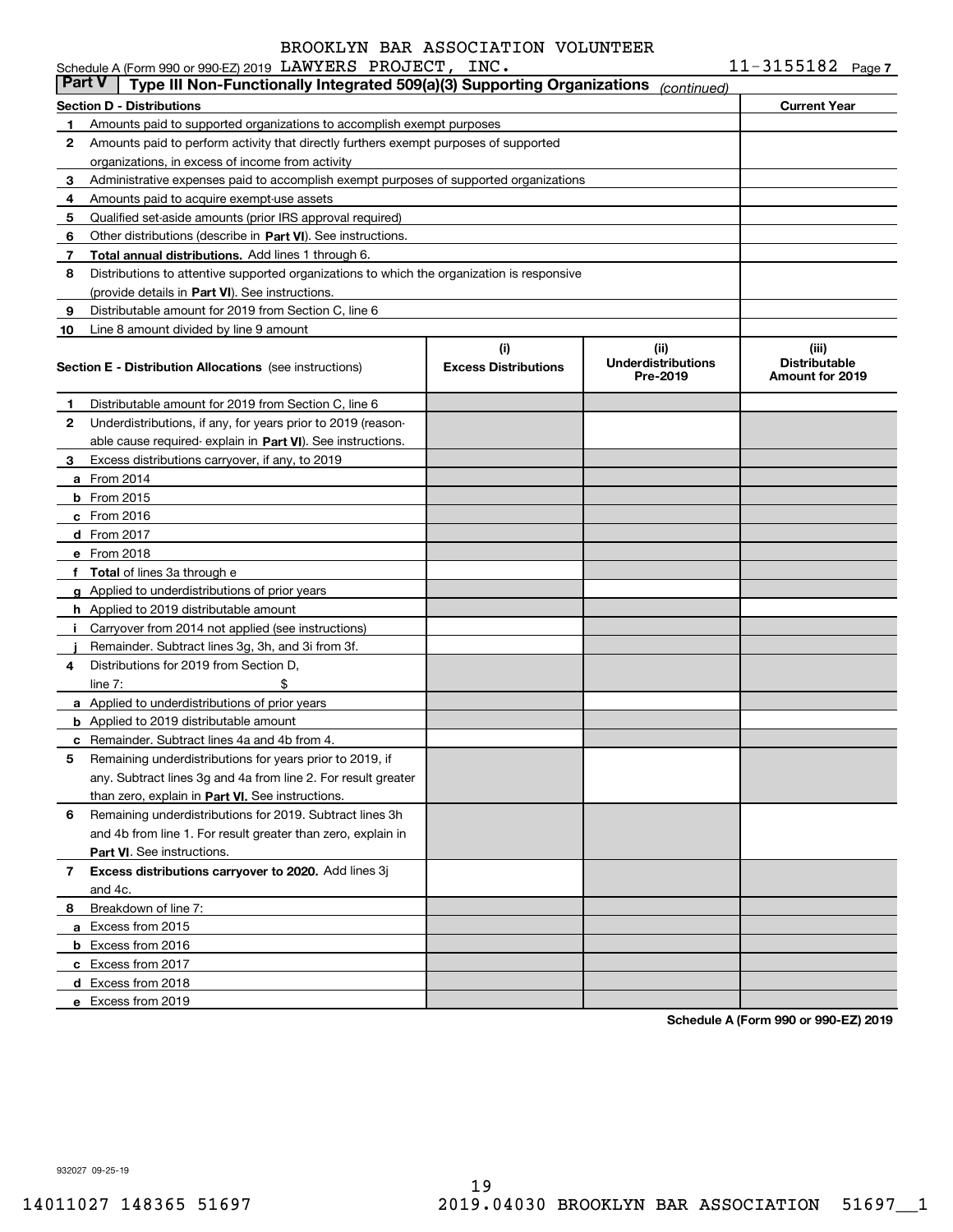|                 |                                                                                                                                                                                                                                                                                                                                                                                                                                                                                                                                                                      | BROOKLYN BAR ASSOCIATION VOLUNTEER |                                      |
|-----------------|----------------------------------------------------------------------------------------------------------------------------------------------------------------------------------------------------------------------------------------------------------------------------------------------------------------------------------------------------------------------------------------------------------------------------------------------------------------------------------------------------------------------------------------------------------------------|------------------------------------|--------------------------------------|
| <b>Part VI</b>  | Schedule A (Form 990 or 990-EZ) 2019 LAWYERS PROJECT, INC.                                                                                                                                                                                                                                                                                                                                                                                                                                                                                                           |                                    | $11 - 3155182$ Page 8                |
|                 | Supplemental Information. Provide the explanations required by Part II, line 10; Part II, line 17a or 17b; Part III, line 12;<br>Part IV, Section A, lines 1, 2, 3b, 3c, 4b, 4c, 5a, 6, 9a, 9b, 9c, 11a, 11b, and 11c; Part IV, Section B, lines 1 and 2; Part IV, Section C,<br>line 1; Part IV, Section D, lines 2 and 3; Part IV, Section E, lines 1c, 2a, 2b, 3a, and 3b; Part V, line 1; Part V, Section B, line 1e; Part V,<br>Section D, lines 5, 6, and 8; and Part V, Section E, lines 2, 5, and 6. Also complete this part for any additional information. |                                    |                                      |
|                 | (See instructions.)                                                                                                                                                                                                                                                                                                                                                                                                                                                                                                                                                  |                                    |                                      |
|                 |                                                                                                                                                                                                                                                                                                                                                                                                                                                                                                                                                                      |                                    |                                      |
|                 |                                                                                                                                                                                                                                                                                                                                                                                                                                                                                                                                                                      |                                    |                                      |
|                 |                                                                                                                                                                                                                                                                                                                                                                                                                                                                                                                                                                      |                                    |                                      |
|                 |                                                                                                                                                                                                                                                                                                                                                                                                                                                                                                                                                                      |                                    |                                      |
|                 |                                                                                                                                                                                                                                                                                                                                                                                                                                                                                                                                                                      |                                    |                                      |
|                 |                                                                                                                                                                                                                                                                                                                                                                                                                                                                                                                                                                      |                                    |                                      |
|                 |                                                                                                                                                                                                                                                                                                                                                                                                                                                                                                                                                                      |                                    |                                      |
|                 |                                                                                                                                                                                                                                                                                                                                                                                                                                                                                                                                                                      |                                    |                                      |
|                 |                                                                                                                                                                                                                                                                                                                                                                                                                                                                                                                                                                      |                                    |                                      |
|                 |                                                                                                                                                                                                                                                                                                                                                                                                                                                                                                                                                                      |                                    |                                      |
|                 |                                                                                                                                                                                                                                                                                                                                                                                                                                                                                                                                                                      |                                    |                                      |
|                 |                                                                                                                                                                                                                                                                                                                                                                                                                                                                                                                                                                      |                                    |                                      |
|                 |                                                                                                                                                                                                                                                                                                                                                                                                                                                                                                                                                                      |                                    |                                      |
|                 |                                                                                                                                                                                                                                                                                                                                                                                                                                                                                                                                                                      |                                    |                                      |
|                 |                                                                                                                                                                                                                                                                                                                                                                                                                                                                                                                                                                      |                                    |                                      |
|                 |                                                                                                                                                                                                                                                                                                                                                                                                                                                                                                                                                                      |                                    |                                      |
|                 |                                                                                                                                                                                                                                                                                                                                                                                                                                                                                                                                                                      |                                    |                                      |
|                 |                                                                                                                                                                                                                                                                                                                                                                                                                                                                                                                                                                      |                                    |                                      |
|                 |                                                                                                                                                                                                                                                                                                                                                                                                                                                                                                                                                                      |                                    |                                      |
|                 |                                                                                                                                                                                                                                                                                                                                                                                                                                                                                                                                                                      |                                    |                                      |
|                 |                                                                                                                                                                                                                                                                                                                                                                                                                                                                                                                                                                      |                                    |                                      |
|                 |                                                                                                                                                                                                                                                                                                                                                                                                                                                                                                                                                                      |                                    |                                      |
|                 |                                                                                                                                                                                                                                                                                                                                                                                                                                                                                                                                                                      |                                    |                                      |
|                 |                                                                                                                                                                                                                                                                                                                                                                                                                                                                                                                                                                      |                                    |                                      |
|                 |                                                                                                                                                                                                                                                                                                                                                                                                                                                                                                                                                                      |                                    |                                      |
|                 |                                                                                                                                                                                                                                                                                                                                                                                                                                                                                                                                                                      |                                    |                                      |
|                 |                                                                                                                                                                                                                                                                                                                                                                                                                                                                                                                                                                      |                                    |                                      |
|                 |                                                                                                                                                                                                                                                                                                                                                                                                                                                                                                                                                                      |                                    |                                      |
|                 |                                                                                                                                                                                                                                                                                                                                                                                                                                                                                                                                                                      |                                    |                                      |
|                 |                                                                                                                                                                                                                                                                                                                                                                                                                                                                                                                                                                      |                                    |                                      |
|                 |                                                                                                                                                                                                                                                                                                                                                                                                                                                                                                                                                                      |                                    |                                      |
|                 |                                                                                                                                                                                                                                                                                                                                                                                                                                                                                                                                                                      |                                    |                                      |
| 932028 09-25-19 |                                                                                                                                                                                                                                                                                                                                                                                                                                                                                                                                                                      |                                    | Schedule A (Form 990 or 990-EZ) 2019 |
|                 |                                                                                                                                                                                                                                                                                                                                                                                                                                                                                                                                                                      | 20                                 |                                      |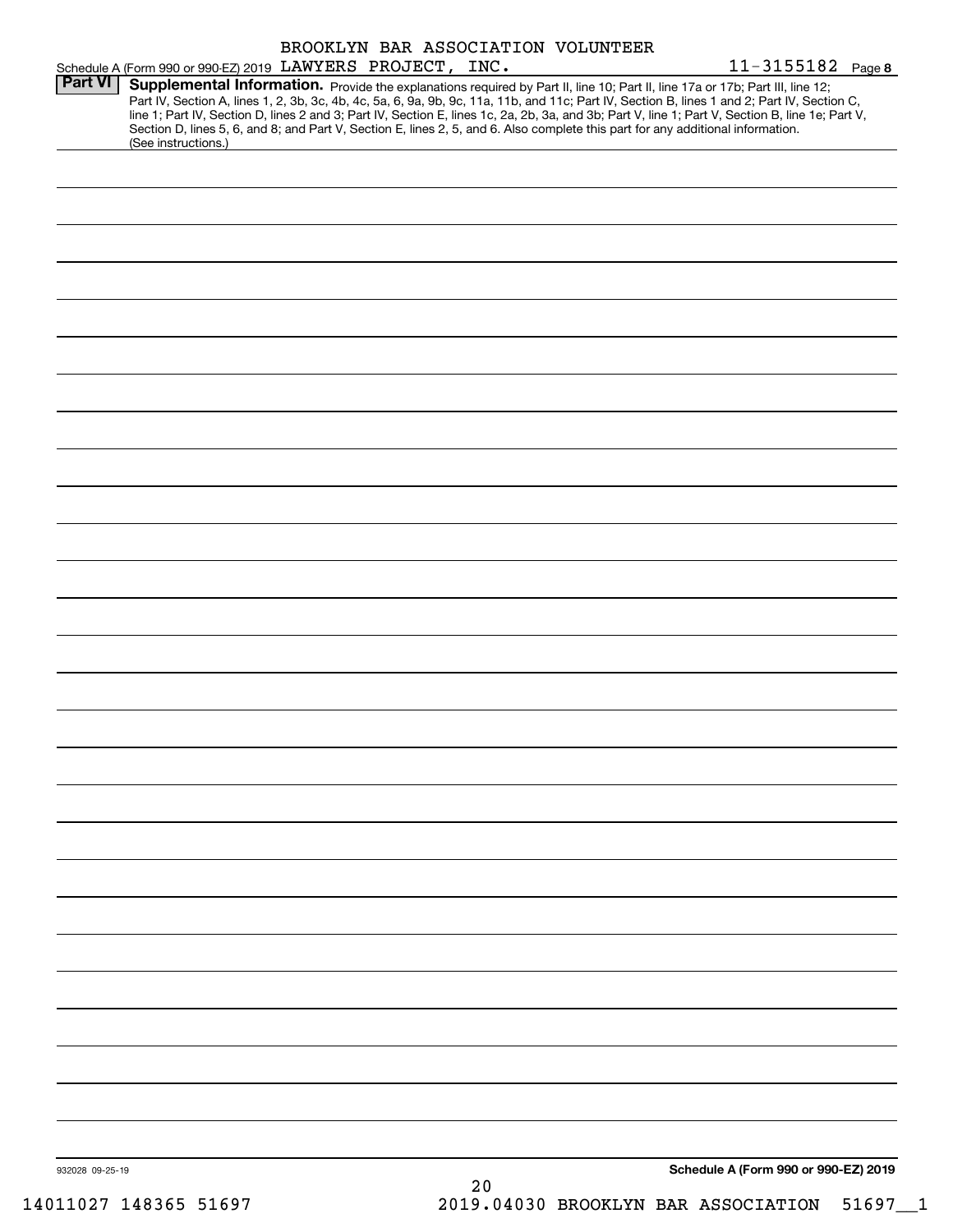Department of the Treasury Internal Revenue Service **(Form 990, 990-EZ, or 990-PF)**

|  |  | Name of the organization |
|--|--|--------------------------|
|  |  |                          |

**Organization type** (check one):

#### \*\* PUBLIC DISCLOSURE COPY \*\*

# **Schedule B Schedule of Contributors**

**| Attach to Form 990, Form 990-EZ, or Form 990-PF. | Go to www.irs.gov/Form990 for the latest information.** OMB No. 1545-0047

**2019**

**Employer identification number**

| BROOKLYN BAR ASSOCIATION VOLUNTEER |            |
|------------------------------------|------------|
| LAWYERS PROJECT, INC.              | 11-3155182 |

| Filers of:         | <b>Section:</b>                                                             |
|--------------------|-----------------------------------------------------------------------------|
| Form 990 or 990-EZ | $\lfloor x \rfloor$ 501(c)( 3) (enter number) organization                  |
|                    | $4947(a)(1)$ nonexempt charitable trust not treated as a private foundation |
|                    | 527 political organization                                                  |
| Form 990-PF        | 501(c)(3) exempt private foundation                                         |
|                    | 4947(a)(1) nonexempt charitable trust treated as a private foundation       |
|                    | 501(c)(3) taxable private foundation                                        |

Check if your organization is covered by the **General Rule** or a **Special Rule. Note:**  Only a section 501(c)(7), (8), or (10) organization can check boxes for both the General Rule and a Special Rule. See instructions.

#### **General Rule**

 $\mathcal{L}^{\text{max}}$ 

For an organization filing Form 990, 990-EZ, or 990-PF that received, during the year, contributions totaling \$5,000 or more (in money or property) from any one contributor. Complete Parts I and II. See instructions for determining a contributor's total contributions.

#### **Special Rules**

any one contributor, during the year, total contributions of the greater of  $\,$  (1) \$5,000; or **(2)** 2% of the amount on (i) Form 990, Part VIII, line 1h;  $\boxed{\textbf{X}}$  For an organization described in section 501(c)(3) filing Form 990 or 990-EZ that met the 33 1/3% support test of the regulations under sections 509(a)(1) and 170(b)(1)(A)(vi), that checked Schedule A (Form 990 or 990-EZ), Part II, line 13, 16a, or 16b, and that received from or (ii) Form 990-EZ, line 1. Complete Parts I and II.

year, total contributions of more than \$1,000 *exclusively* for religious, charitable, scientific, literary, or educational purposes, or for the For an organization described in section 501(c)(7), (8), or (10) filing Form 990 or 990-EZ that received from any one contributor, during the prevention of cruelty to children or animals. Complete Parts I, II, and III.  $\mathcal{L}^{\text{max}}$ 

purpose. Don't complete any of the parts unless the **General Rule** applies to this organization because it received *nonexclusively* year, contributions <sub>exclusively</sub> for religious, charitable, etc., purposes, but no such contributions totaled more than \$1,000. If this box is checked, enter here the total contributions that were received during the year for an *exclusively* religious, charitable, etc., For an organization described in section 501(c)(7), (8), or (10) filing Form 990 or 990-EZ that received from any one contributor, during the religious, charitable, etc., contributions totaling \$5,000 or more during the year  $\Box$ — $\Box$  =  $\Box$  $\mathcal{L}^{\text{max}}$ 

**Caution:**  An organization that isn't covered by the General Rule and/or the Special Rules doesn't file Schedule B (Form 990, 990-EZ, or 990-PF),  **must** but it answer "No" on Part IV, line 2, of its Form 990; or check the box on line H of its Form 990-EZ or on its Form 990-PF, Part I, line 2, to certify that it doesn't meet the filing requirements of Schedule B (Form 990, 990-EZ, or 990-PF).

**For Paperwork Reduction Act Notice, see the instructions for Form 990, 990-EZ, or 990-PF. Schedule B (Form 990, 990-EZ, or 990-PF) (2019)** LHA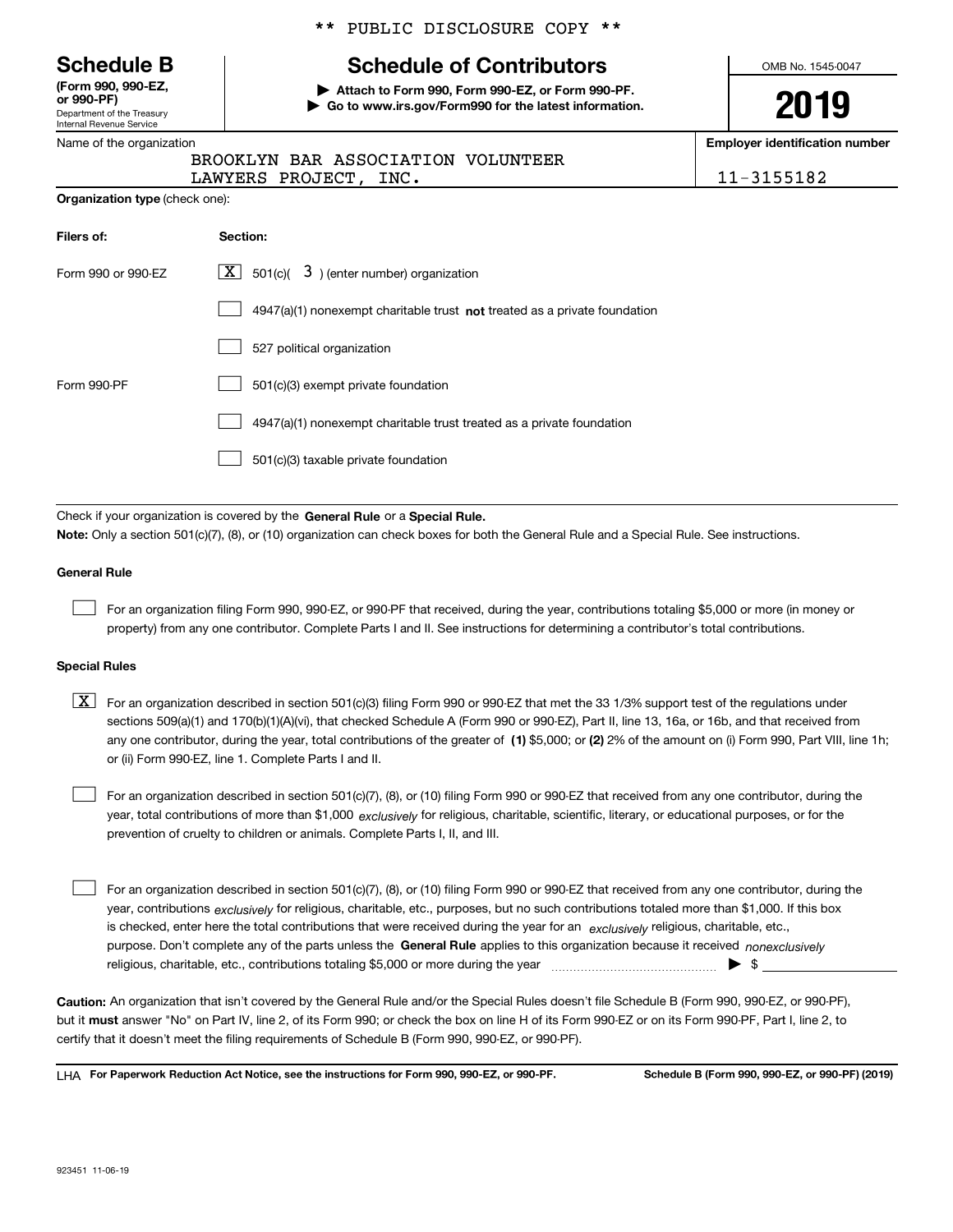Name of organization

Chedule B (Form 990, 990-EZ, or 990-PF) (2019)<br> **2Page 2**<br>
ROOKLYN BAR ASSOCIATION VOLUNTEER<br> **2Part I** Contributors (see instructions). Use duplicate copies of Part I if additional space is needed.<br>
2Part I Contributors ( BROOKLYN BAR ASSOCIATION VOLUNTEER LAWYERS PROJECT, INC. 11-3155182

| Part I           | <b>Contributors</b> (see instructions). Use duplicate copies of Part I if additional space is needed. |                                   |                                                                                                             |
|------------------|-------------------------------------------------------------------------------------------------------|-----------------------------------|-------------------------------------------------------------------------------------------------------------|
| (a)<br>No.       | (b)<br>Name, address, and ZIP + 4                                                                     | (c)<br><b>Total contributions</b> | (d)<br>Type of contribution                                                                                 |
| 1                |                                                                                                       | 196,875.<br>$\frac{1}{2}$         | $\overline{\mathbf{X}}$<br>Person<br>Pavroll<br>Noncash<br>(Complete Part II for<br>noncash contributions.) |
| (a)<br>No.       | (b)<br>Name, address, and ZIP + 4                                                                     | (c)<br><b>Total contributions</b> | (d)<br>Type of contribution                                                                                 |
| $\boldsymbol{2}$ |                                                                                                       | 49,574.<br>$\frac{1}{2}$          | $\overline{\mathbf{X}}$<br>Person<br>Payroll<br>Noncash<br>(Complete Part II for<br>noncash contributions.) |
| (a)<br>No.       | (b)<br>Name, address, and ZIP + 4                                                                     | (c)<br><b>Total contributions</b> | (d)<br>Type of contribution                                                                                 |
| 3                |                                                                                                       | 89,106.<br>$\frac{1}{2}$          | $\overline{\mathbf{X}}$<br>Person<br>Payroll<br>Noncash<br>(Complete Part II for<br>noncash contributions.) |
| (a)<br>No.       | (b)<br>Name, address, and ZIP + 4                                                                     | (c)<br><b>Total contributions</b> | (d)<br>Type of contribution                                                                                 |
| 4                |                                                                                                       | 340,000.<br>$\mathsf{\$}$         | $\overline{\mathbf{X}}$<br>Person<br>Payroll<br>Noncash<br>(Complete Part II for<br>noncash contributions.) |
| (a)<br>No.       | (b)<br>Name, address, and ZIP + 4                                                                     | (c)<br><b>Total contributions</b> | (d)<br>Type of contribution                                                                                 |
| $\overline{5}$   |                                                                                                       | 142,874.<br>\$                    | $\boxed{\text{X}}$<br>Person<br>Payroll<br>Noncash<br>(Complete Part II for<br>noncash contributions.)      |
| (a)<br>No.       | (b)<br>Name, address, and ZIP + 4                                                                     | (c)<br><b>Total contributions</b> | (d)<br>Type of contribution                                                                                 |
| 6                |                                                                                                       | 92,900.<br>\$                     | $\boxed{\text{X}}$<br>Person<br>Payroll<br>Noncash<br>(Complete Part II for<br>noncash contributions.)      |

923452 11-06-19 **Schedule B (Form 990, 990-EZ, or 990-PF) (2019)**

14011027 148365 51697 2019.04030 BROOKLYN BAR ASSOCIATION 51697\_\_1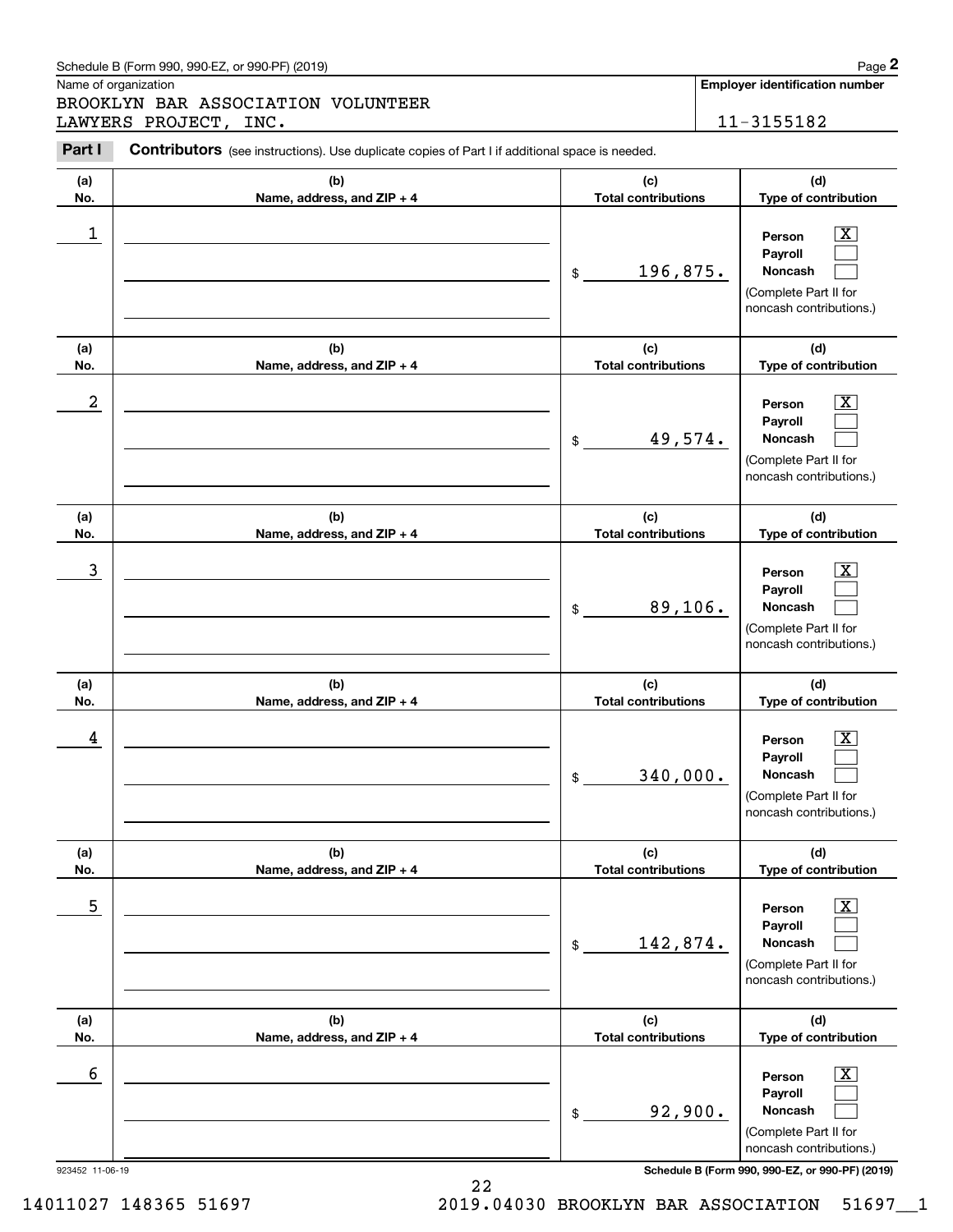| No.<br>from<br>Part I        | (b)<br>Description of noncash property given | (c)<br>FMV (or estimate)<br>(See instructions.) | (d)<br>Date received                            |
|------------------------------|----------------------------------------------|-------------------------------------------------|-------------------------------------------------|
|                              |                                              | \$                                              |                                                 |
| (a)<br>No.<br>from<br>Part I | (b)<br>Description of noncash property given | (c)<br>FMV (or estimate)<br>(See instructions.) | (d)<br>Date received                            |
|                              |                                              | \$                                              |                                                 |
| (a)<br>No.<br>from<br>Part I | (b)<br>Description of noncash property given | (c)<br>FMV (or estimate)<br>(See instructions.) | (d)<br>Date received                            |
|                              |                                              | \$                                              |                                                 |
| (a)<br>No.<br>from<br>Part I | (b)<br>Description of noncash property given | (c)<br>FMV (or estimate)<br>(See instructions.) | (d)<br>Date received                            |
|                              |                                              | \$                                              |                                                 |
| (a)<br>No.<br>from<br>Part I | (b)<br>Description of noncash property given | (c)<br>FMV (or estimate)<br>(See instructions.) | (d)<br>Date received                            |
|                              |                                              | \$                                              |                                                 |
| (a)<br>No.<br>from<br>Part I | (b)<br>Description of noncash property given | (c)<br>FMV (or estimate)<br>(See instructions.) | (d)<br>Date received                            |
|                              |                                              | \$                                              | Schedule B (Form 990, 990-EZ, or 990-PF) (2019) |

#### Schedule B (Form 990, 990-EZ, or 990-PF) (2019) **Page 3**

Name of organization

Chedule B (Form 990, 990-EZ, or 990-PF) (2019)<br>
Iame of organization<br> **3ROOKLYN BAR ASSOCIATION VOLUNTEER**<br> **3ROOKLYN BAR ASSOCIATION VOLUNTEER**<br> **Part II** Noncash Property (see instructions). Use duplicate copies of Part BROOKLYN BAR ASSOCIATION VOLUNTEER LAWYERS PROJECT, INC. 11-3155182

**Employer identification number**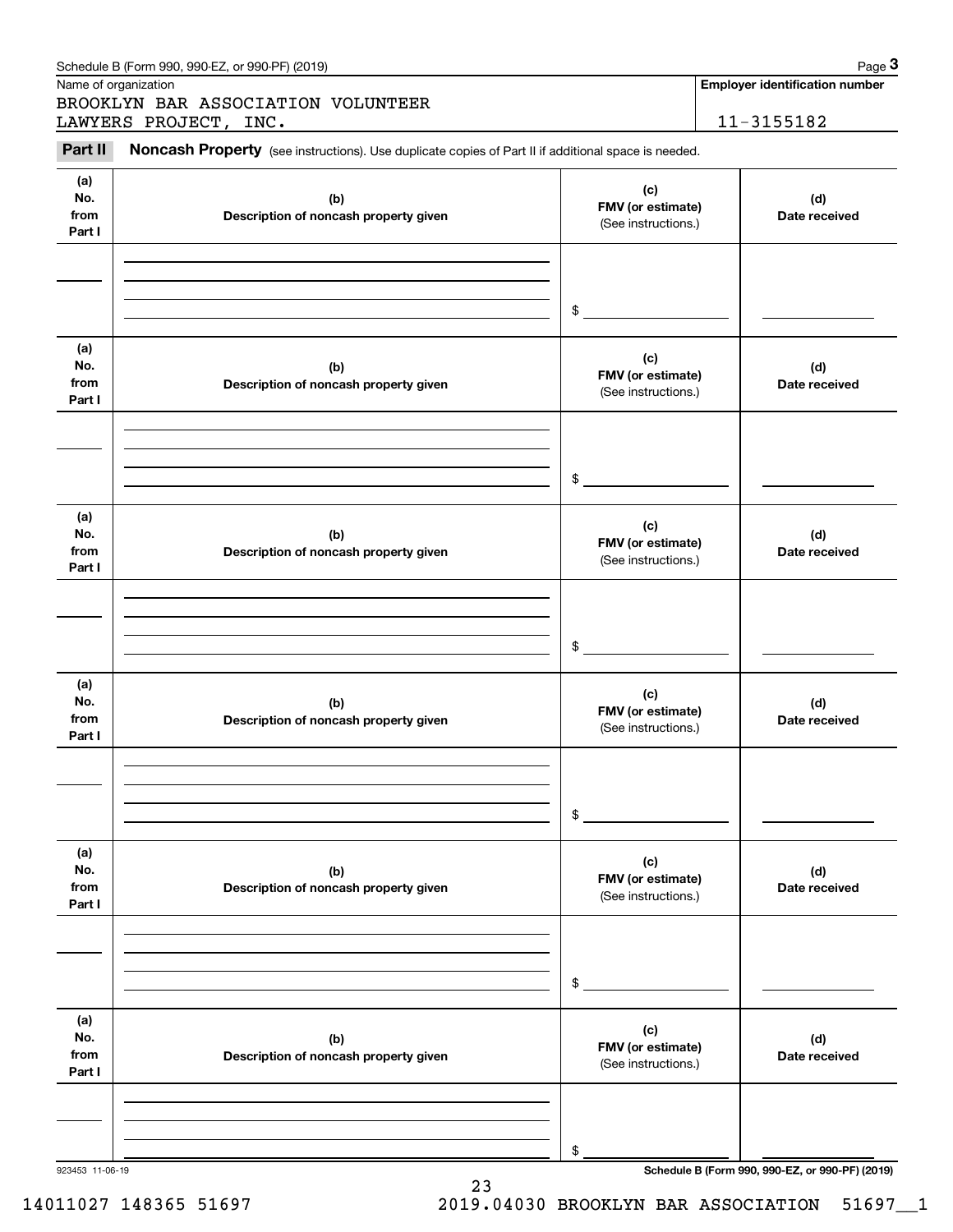|                 | Schedule B (Form 990, 990-EZ, or 990-PF) (2019)                                                                                                                                                                                                                                            |                      |                                     | Page 4                                                                                                                                                         |  |  |  |
|-----------------|--------------------------------------------------------------------------------------------------------------------------------------------------------------------------------------------------------------------------------------------------------------------------------------------|----------------------|-------------------------------------|----------------------------------------------------------------------------------------------------------------------------------------------------------------|--|--|--|
|                 | Name of organization                                                                                                                                                                                                                                                                       |                      |                                     | <b>Employer identification number</b>                                                                                                                          |  |  |  |
|                 | BROOKLYN BAR ASSOCIATION VOLUNTEER                                                                                                                                                                                                                                                         |                      |                                     |                                                                                                                                                                |  |  |  |
|                 | LAWYERS PROJECT, INC.                                                                                                                                                                                                                                                                      |                      |                                     | 11-3155182                                                                                                                                                     |  |  |  |
| Part III        | from any one contributor. Complete columns (a) through (e) and the following line entry. For organizations<br>completing Part III, enter the total of exclusively religious, charitable, etc., contributions of \$1,000 or less for the year. (Enter this info. once.) $\triangleright$ \$ |                      |                                     | Exclusively religious, charitable, etc., contributions to organizations described in section 501(c)(7), (8), or (10) that total more than \$1,000 for the year |  |  |  |
|                 | Use duplicate copies of Part III if additional space is needed.                                                                                                                                                                                                                            |                      |                                     |                                                                                                                                                                |  |  |  |
| (a) No.<br>from |                                                                                                                                                                                                                                                                                            |                      |                                     |                                                                                                                                                                |  |  |  |
| Part I          | (b) Purpose of gift                                                                                                                                                                                                                                                                        | (c) Use of gift      |                                     | (d) Description of how gift is held                                                                                                                            |  |  |  |
|                 |                                                                                                                                                                                                                                                                                            |                      |                                     |                                                                                                                                                                |  |  |  |
|                 |                                                                                                                                                                                                                                                                                            |                      |                                     |                                                                                                                                                                |  |  |  |
|                 |                                                                                                                                                                                                                                                                                            |                      |                                     |                                                                                                                                                                |  |  |  |
|                 |                                                                                                                                                                                                                                                                                            |                      |                                     |                                                                                                                                                                |  |  |  |
|                 |                                                                                                                                                                                                                                                                                            | (e) Transfer of gift |                                     |                                                                                                                                                                |  |  |  |
|                 | Transferee's name, address, and ZIP + 4                                                                                                                                                                                                                                                    |                      |                                     | Relationship of transferor to transferee                                                                                                                       |  |  |  |
|                 |                                                                                                                                                                                                                                                                                            |                      |                                     |                                                                                                                                                                |  |  |  |
|                 |                                                                                                                                                                                                                                                                                            |                      |                                     |                                                                                                                                                                |  |  |  |
|                 |                                                                                                                                                                                                                                                                                            |                      |                                     |                                                                                                                                                                |  |  |  |
|                 |                                                                                                                                                                                                                                                                                            |                      |                                     |                                                                                                                                                                |  |  |  |
| (a) No.<br>from | (b) Purpose of gift<br>(c) Use of gift                                                                                                                                                                                                                                                     |                      |                                     | (d) Description of how gift is held                                                                                                                            |  |  |  |
| Part I          |                                                                                                                                                                                                                                                                                            |                      |                                     |                                                                                                                                                                |  |  |  |
|                 |                                                                                                                                                                                                                                                                                            |                      |                                     |                                                                                                                                                                |  |  |  |
|                 |                                                                                                                                                                                                                                                                                            |                      |                                     |                                                                                                                                                                |  |  |  |
|                 |                                                                                                                                                                                                                                                                                            |                      |                                     |                                                                                                                                                                |  |  |  |
|                 | (e) Transfer of gift                                                                                                                                                                                                                                                                       |                      |                                     |                                                                                                                                                                |  |  |  |
|                 |                                                                                                                                                                                                                                                                                            |                      |                                     |                                                                                                                                                                |  |  |  |
|                 | Transferee's name, address, and ZIP + 4                                                                                                                                                                                                                                                    |                      |                                     | Relationship of transferor to transferee                                                                                                                       |  |  |  |
|                 |                                                                                                                                                                                                                                                                                            |                      |                                     |                                                                                                                                                                |  |  |  |
|                 |                                                                                                                                                                                                                                                                                            |                      |                                     |                                                                                                                                                                |  |  |  |
|                 |                                                                                                                                                                                                                                                                                            |                      |                                     |                                                                                                                                                                |  |  |  |
| (a) No.         |                                                                                                                                                                                                                                                                                            |                      |                                     |                                                                                                                                                                |  |  |  |
| from<br>Part I  | (b) Purpose of gift                                                                                                                                                                                                                                                                        | (c) Use of gift      | (d) Description of how gift is held |                                                                                                                                                                |  |  |  |
|                 |                                                                                                                                                                                                                                                                                            |                      |                                     |                                                                                                                                                                |  |  |  |
|                 |                                                                                                                                                                                                                                                                                            |                      |                                     |                                                                                                                                                                |  |  |  |
|                 |                                                                                                                                                                                                                                                                                            |                      |                                     |                                                                                                                                                                |  |  |  |
|                 |                                                                                                                                                                                                                                                                                            |                      |                                     |                                                                                                                                                                |  |  |  |
|                 | (e) Transfer of gift                                                                                                                                                                                                                                                                       |                      |                                     |                                                                                                                                                                |  |  |  |
|                 |                                                                                                                                                                                                                                                                                            |                      |                                     |                                                                                                                                                                |  |  |  |
|                 | Transferee's name, address, and $ZIP + 4$                                                                                                                                                                                                                                                  |                      |                                     | Relationship of transferor to transferee                                                                                                                       |  |  |  |
|                 |                                                                                                                                                                                                                                                                                            |                      |                                     |                                                                                                                                                                |  |  |  |
|                 |                                                                                                                                                                                                                                                                                            |                      |                                     |                                                                                                                                                                |  |  |  |
|                 |                                                                                                                                                                                                                                                                                            |                      |                                     |                                                                                                                                                                |  |  |  |
| (a) No.<br>from |                                                                                                                                                                                                                                                                                            |                      |                                     |                                                                                                                                                                |  |  |  |
| Part I          | (b) Purpose of gift                                                                                                                                                                                                                                                                        | (c) Use of gift      |                                     | (d) Description of how gift is held                                                                                                                            |  |  |  |
|                 |                                                                                                                                                                                                                                                                                            |                      |                                     |                                                                                                                                                                |  |  |  |
|                 |                                                                                                                                                                                                                                                                                            |                      |                                     |                                                                                                                                                                |  |  |  |
|                 |                                                                                                                                                                                                                                                                                            |                      |                                     |                                                                                                                                                                |  |  |  |
|                 |                                                                                                                                                                                                                                                                                            |                      |                                     |                                                                                                                                                                |  |  |  |
|                 |                                                                                                                                                                                                                                                                                            | (e) Transfer of gift |                                     |                                                                                                                                                                |  |  |  |
|                 | Transferee's name, address, and ZIP + 4                                                                                                                                                                                                                                                    |                      |                                     | Relationship of transferor to transferee                                                                                                                       |  |  |  |
|                 |                                                                                                                                                                                                                                                                                            |                      |                                     |                                                                                                                                                                |  |  |  |
|                 |                                                                                                                                                                                                                                                                                            |                      |                                     |                                                                                                                                                                |  |  |  |
|                 |                                                                                                                                                                                                                                                                                            |                      |                                     |                                                                                                                                                                |  |  |  |
|                 |                                                                                                                                                                                                                                                                                            |                      |                                     |                                                                                                                                                                |  |  |  |
| 923454 11-06-19 |                                                                                                                                                                                                                                                                                            |                      |                                     | Schedule B (Form 990, 990-EZ, or 990-PF) (2019)                                                                                                                |  |  |  |

24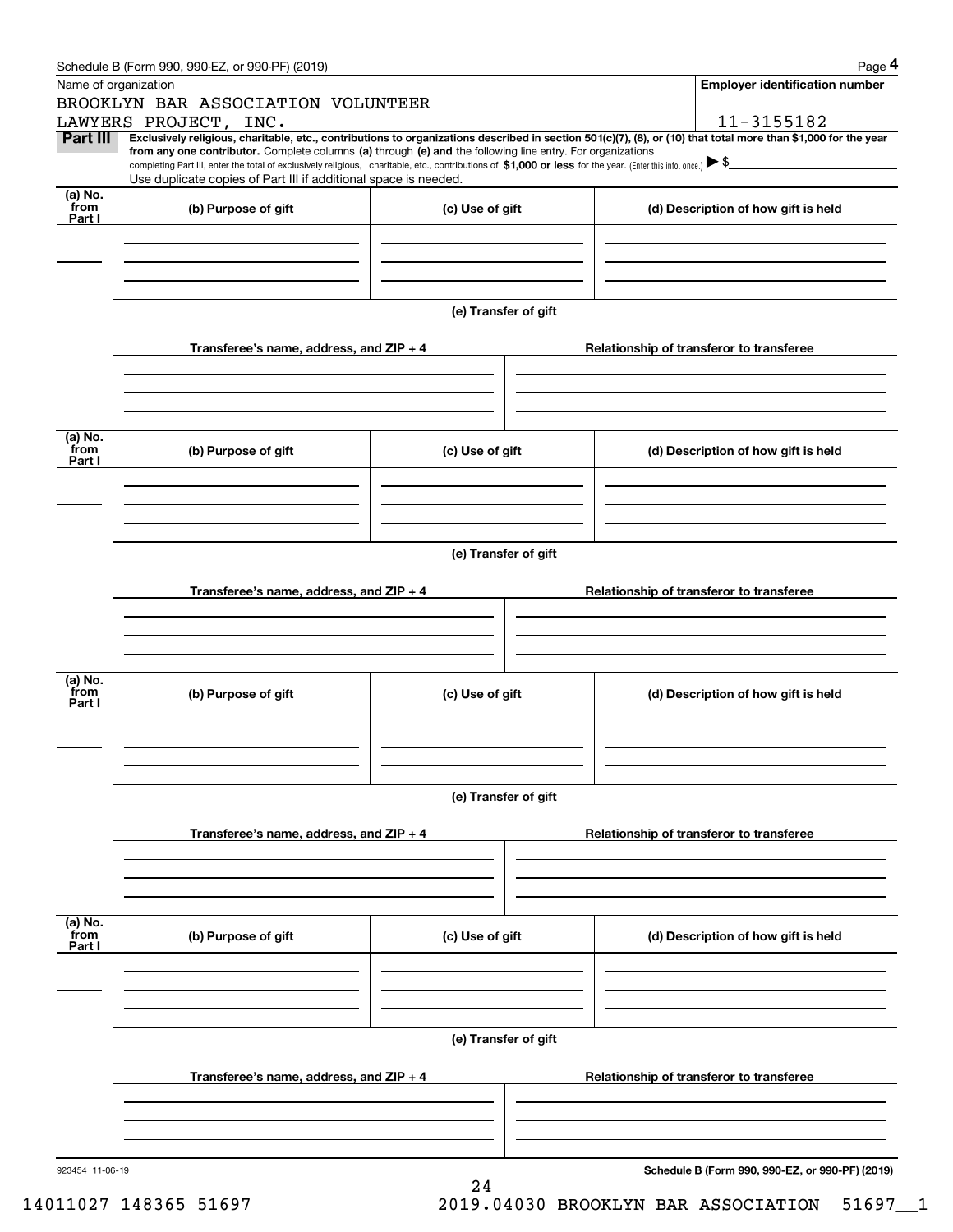| <b>SCHEDULE D</b> |                                                                                                                                         |                                                                                                        | <b>Supplemental Financial Statements</b>                                                                                                       |                                                | OMB No. 1545-0047                                   |  |
|-------------------|-----------------------------------------------------------------------------------------------------------------------------------------|--------------------------------------------------------------------------------------------------------|------------------------------------------------------------------------------------------------------------------------------------------------|------------------------------------------------|-----------------------------------------------------|--|
|                   | (Form 990)                                                                                                                              |                                                                                                        | Complete if the organization answered "Yes" on Form 990,                                                                                       |                                                |                                                     |  |
|                   | Department of the Treasury                                                                                                              |                                                                                                        | Part IV, line 6, 7, 8, 9, 10, 11a, 11b, 11c, 11d, 11e, 11f, 12a, or 12b.<br>Attach to Form 990.                                                | Open to Public                                 |                                                     |  |
|                   | Internal Revenue Service                                                                                                                |                                                                                                        | Go to www.irs.gov/Form990 for instructions and the latest information.                                                                         |                                                | Inspection                                          |  |
|                   | BROOKLYN BAR ASSOCIATION VOLUNTEER<br>Name of the organization<br>LAWYERS PROJECT, INC.                                                 |                                                                                                        |                                                                                                                                                |                                                | <b>Employer identification number</b><br>11-3155182 |  |
| Part I            |                                                                                                                                         |                                                                                                        | Organizations Maintaining Donor Advised Funds or Other Similar Funds or Accounts. Complete if the                                              |                                                |                                                     |  |
|                   |                                                                                                                                         | organization answered "Yes" on Form 990, Part IV, line 6.                                              |                                                                                                                                                |                                                |                                                     |  |
|                   |                                                                                                                                         |                                                                                                        | (a) Donor advised funds                                                                                                                        |                                                | (b) Funds and other accounts                        |  |
| 1                 |                                                                                                                                         |                                                                                                        |                                                                                                                                                |                                                |                                                     |  |
| 2                 |                                                                                                                                         | Aggregate value of contributions to (during year)                                                      |                                                                                                                                                |                                                |                                                     |  |
| з                 |                                                                                                                                         | Aggregate value of grants from (during year)                                                           |                                                                                                                                                |                                                |                                                     |  |
| 4                 |                                                                                                                                         |                                                                                                        |                                                                                                                                                |                                                |                                                     |  |
| 5                 |                                                                                                                                         |                                                                                                        | Did the organization inform all donors and donor advisors in writing that the assets held in donor advised funds                               |                                                |                                                     |  |
|                   |                                                                                                                                         |                                                                                                        |                                                                                                                                                |                                                | Yes<br>No                                           |  |
| 6                 |                                                                                                                                         |                                                                                                        | Did the organization inform all grantees, donors, and donor advisors in writing that grant funds can be used only                              |                                                |                                                     |  |
|                   |                                                                                                                                         |                                                                                                        | for charitable purposes and not for the benefit of the donor or donor advisor, or for any other purpose conferring                             |                                                |                                                     |  |
|                   | impermissible private benefit?                                                                                                          |                                                                                                        |                                                                                                                                                |                                                | Yes<br>No.                                          |  |
| Part II           |                                                                                                                                         |                                                                                                        | Conservation Easements. Complete if the organization answered "Yes" on Form 990, Part IV, line 7.                                              |                                                |                                                     |  |
| 1.                |                                                                                                                                         | Purpose(s) of conservation easements held by the organization (check all that apply).                  |                                                                                                                                                |                                                |                                                     |  |
|                   |                                                                                                                                         | Preservation of land for public use (for example, recreation or education)                             | Preservation of a historically important land area                                                                                             |                                                |                                                     |  |
|                   |                                                                                                                                         | Protection of natural habitat                                                                          |                                                                                                                                                | Preservation of a certified historic structure |                                                     |  |
|                   |                                                                                                                                         | Preservation of open space                                                                             |                                                                                                                                                |                                                |                                                     |  |
| 2                 |                                                                                                                                         |                                                                                                        | Complete lines 2a through 2d if the organization held a qualified conservation contribution in the form of a conservation easement on the last |                                                |                                                     |  |
|                   | day of the tax year.                                                                                                                    |                                                                                                        |                                                                                                                                                |                                                | Held at the End of the Tax Year                     |  |
|                   |                                                                                                                                         |                                                                                                        |                                                                                                                                                | 2a                                             |                                                     |  |
| b                 |                                                                                                                                         | Total acreage restricted by conservation easements                                                     |                                                                                                                                                | 2b                                             |                                                     |  |
| с                 |                                                                                                                                         |                                                                                                        | Number of conservation easements on a certified historic structure included in (a) manufacture included in (a)                                 | 2c                                             |                                                     |  |
|                   |                                                                                                                                         |                                                                                                        | d Number of conservation easements included in (c) acquired after 7/25/06, and not on a historic structure                                     |                                                |                                                     |  |
| 3                 |                                                                                                                                         |                                                                                                        | Number of conservation easements modified, transferred, released, extinguished, or terminated by the organization during the tax               | 2d                                             |                                                     |  |
|                   |                                                                                                                                         |                                                                                                        |                                                                                                                                                |                                                |                                                     |  |
| 4                 | year                                                                                                                                    | Number of states where property subject to conservation easement is located $\blacktriangleright$      |                                                                                                                                                |                                                |                                                     |  |
| 5                 |                                                                                                                                         | Does the organization have a written policy regarding the periodic monitoring, inspection, handling of |                                                                                                                                                |                                                |                                                     |  |
|                   |                                                                                                                                         | violations, and enforcement of the conservation easements it holds?                                    |                                                                                                                                                |                                                | Yes<br>No                                           |  |
| 6                 |                                                                                                                                         |                                                                                                        | Staff and volunteer hours devoted to monitoring, inspecting, handling of violations, and enforcing conservation easements during the year      |                                                |                                                     |  |
|                   |                                                                                                                                         |                                                                                                        |                                                                                                                                                |                                                |                                                     |  |
| 7                 |                                                                                                                                         |                                                                                                        | Amount of expenses incurred in monitoring, inspecting, handling of violations, and enforcing conservation easements during the year            |                                                |                                                     |  |
|                   | $\blacktriangleright$ \$                                                                                                                |                                                                                                        |                                                                                                                                                |                                                |                                                     |  |
| 8                 |                                                                                                                                         |                                                                                                        | Does each conservation easement reported on line 2(d) above satisfy the requirements of section 170(h)(4)(B)(i)                                |                                                |                                                     |  |
|                   |                                                                                                                                         |                                                                                                        |                                                                                                                                                |                                                | Yes<br>No                                           |  |
| 9                 |                                                                                                                                         |                                                                                                        | In Part XIII, describe how the organization reports conservation easements in its revenue and expense statement and                            |                                                |                                                     |  |
|                   |                                                                                                                                         |                                                                                                        | balance sheet, and include, if applicable, the text of the footnote to the organization's financial statements that describes the              |                                                |                                                     |  |
|                   |                                                                                                                                         | organization's accounting for conservation easements.                                                  |                                                                                                                                                |                                                |                                                     |  |
|                   | Part III                                                                                                                                |                                                                                                        | Organizations Maintaining Collections of Art, Historical Treasures, or Other Similar Assets.                                                   |                                                |                                                     |  |
|                   |                                                                                                                                         | Complete if the organization answered "Yes" on Form 990, Part IV, line 8.                              |                                                                                                                                                |                                                |                                                     |  |
|                   |                                                                                                                                         |                                                                                                        | 1a If the organization elected, as permitted under FASB ASC 958, not to report in its revenue statement and balance sheet works                |                                                |                                                     |  |
|                   |                                                                                                                                         |                                                                                                        | of art, historical treasures, or other similar assets held for public exhibition, education, or research in furtherance of public              |                                                |                                                     |  |
|                   |                                                                                                                                         |                                                                                                        | service, provide in Part XIII the text of the footnote to its financial statements that describes these items.                                 |                                                |                                                     |  |
|                   |                                                                                                                                         |                                                                                                        | <b>b</b> If the organization elected, as permitted under FASB ASC 958, to report in its revenue statement and balance sheet works of           |                                                |                                                     |  |
|                   | art, historical treasures, or other similar assets held for public exhibition, education, or research in furtherance of public service, |                                                                                                        |                                                                                                                                                |                                                |                                                     |  |
|                   |                                                                                                                                         | provide the following amounts relating to these items:                                                 |                                                                                                                                                |                                                |                                                     |  |
|                   |                                                                                                                                         |                                                                                                        |                                                                                                                                                | $\blacktriangleright$ \$                       |                                                     |  |
|                   |                                                                                                                                         | (ii) Assets included in Form 990, Part X                                                               |                                                                                                                                                |                                                |                                                     |  |
| 2                 |                                                                                                                                         |                                                                                                        | If the organization received or held works of art, historical treasures, or other similar assets for financial gain, provide                   |                                                |                                                     |  |
|                   |                                                                                                                                         | the following amounts required to be reported under FASB ASC 958 relating to these items:              |                                                                                                                                                | - \$                                           |                                                     |  |
|                   |                                                                                                                                         |                                                                                                        |                                                                                                                                                | $\blacktriangleright$ \$                       |                                                     |  |
|                   |                                                                                                                                         | LHA For Paperwork Reduction Act Notice, see the Instructions for Form 990.                             |                                                                                                                                                |                                                | Schedule D (Form 990) 2019                          |  |
|                   | 932051 10-02-19                                                                                                                         |                                                                                                        |                                                                                                                                                |                                                |                                                     |  |
|                   |                                                                                                                                         |                                                                                                        | 25                                                                                                                                             |                                                |                                                     |  |

| 14011027 148365 5169 |  |  |
|----------------------|--|--|
|----------------------|--|--|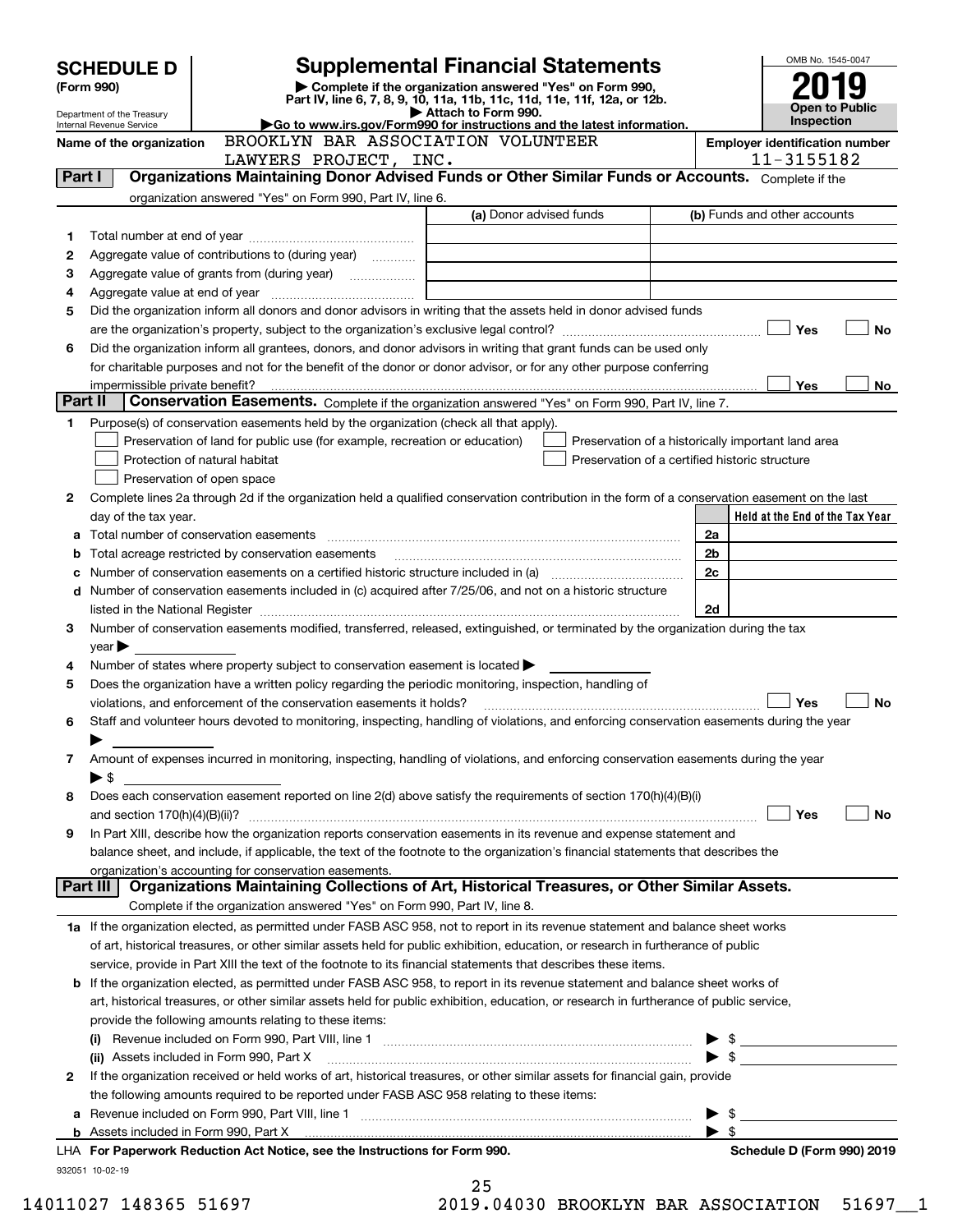|               |                                                                                                                                                                                                                                | BROOKLYN BAR ASSOCIATION VOLUNTEER |                   |                                                                                                                                                                                                                               |        |                      |         |                            |          |             |
|---------------|--------------------------------------------------------------------------------------------------------------------------------------------------------------------------------------------------------------------------------|------------------------------------|-------------------|-------------------------------------------------------------------------------------------------------------------------------------------------------------------------------------------------------------------------------|--------|----------------------|---------|----------------------------|----------|-------------|
|               | Schedule D (Form 990) 2019                                                                                                                                                                                                     | LAWYERS PROJECT, INC.              |                   |                                                                                                                                                                                                                               |        |                      |         | $11 - 3155182$ Page 2      |          |             |
|               | Organizations Maintaining Collections of Art, Historical Treasures, or Other Similar Assets (continued)<br>Part III                                                                                                            |                                    |                   |                                                                                                                                                                                                                               |        |                      |         |                            |          |             |
| З             | Using the organization's acquisition, accession, and other records, check any of the following that make significant use of its                                                                                                |                                    |                   |                                                                                                                                                                                                                               |        |                      |         |                            |          |             |
|               | collection items (check all that apply):                                                                                                                                                                                       |                                    |                   |                                                                                                                                                                                                                               |        |                      |         |                            |          |             |
| a             | Public exhibition                                                                                                                                                                                                              | d                                  |                   | Loan or exchange program                                                                                                                                                                                                      |        |                      |         |                            |          |             |
| b             | Scholarly research                                                                                                                                                                                                             | е                                  |                   | Other and the contract of the contract of the contract of the contract of the contract of the contract of the contract of the contract of the contract of the contract of the contract of the contract of the contract of the |        |                      |         |                            |          |             |
| c             | Preservation for future generations                                                                                                                                                                                            |                                    |                   |                                                                                                                                                                                                                               |        |                      |         |                            |          |             |
|               | Provide a description of the organization's collections and explain how they further the organization's exempt purpose in Part XIII.                                                                                           |                                    |                   |                                                                                                                                                                                                                               |        |                      |         |                            |          |             |
| 5             | During the year, did the organization solicit or receive donations of art, historical treasures, or other similar assets                                                                                                       |                                    |                   |                                                                                                                                                                                                                               |        |                      |         |                            |          |             |
|               | to be sold to raise funds rather than to be maintained as part of the organization's collection?                                                                                                                               |                                    |                   |                                                                                                                                                                                                                               |        |                      |         | Yes                        |          | No          |
|               | Part IV<br>Escrow and Custodial Arrangements. Complete if the organization answered "Yes" on Form 990, Part IV, line 9, or                                                                                                     |                                    |                   |                                                                                                                                                                                                                               |        |                      |         |                            |          |             |
|               | reported an amount on Form 990, Part X, line 21.                                                                                                                                                                               |                                    |                   |                                                                                                                                                                                                                               |        |                      |         |                            |          |             |
|               | 1a Is the organization an agent, trustee, custodian or other intermediary for contributions or other assets not included                                                                                                       |                                    |                   |                                                                                                                                                                                                                               |        |                      |         |                            |          |             |
|               | on Form 990, Part X? [11] matter contracts and contracts and contracts are contracted as a function of the set of the set of the set of the set of the set of the set of the set of the set of the set of the set of the set o |                                    |                   |                                                                                                                                                                                                                               |        |                      |         | Yes                        |          | No          |
|               | b If "Yes," explain the arrangement in Part XIII and complete the following table:                                                                                                                                             |                                    |                   |                                                                                                                                                                                                                               |        |                      |         |                            |          |             |
|               |                                                                                                                                                                                                                                |                                    |                   |                                                                                                                                                                                                                               |        |                      |         | Amount                     |          |             |
|               |                                                                                                                                                                                                                                |                                    |                   |                                                                                                                                                                                                                               |        | 1c                   |         |                            |          |             |
|               |                                                                                                                                                                                                                                |                                    |                   |                                                                                                                                                                                                                               |        | 1d                   |         |                            |          |             |
|               | e Distributions during the year manufactured and continuum and contact the year manufactured and contact the year manufactured and contact the year manufactured and contact the year manufactured and contact the year manufa |                                    |                   |                                                                                                                                                                                                                               |        | 1e                   |         |                            |          |             |
|               | Ending balance manufactured and contract and contract of the contract of the contract of the contract of the contract of the contract of the contract of the contract of the contract of the contract of the contract of the c |                                    |                   |                                                                                                                                                                                                                               |        | 1f                   |         |                            |          |             |
|               | 2a Did the organization include an amount on Form 990, Part X, line 21, for escrow or custodial account liability?                                                                                                             |                                    |                   |                                                                                                                                                                                                                               |        |                      |         | Yes                        |          | No          |
|               | <b>b</b> If "Yes," explain the arrangement in Part XIII. Check here if the explanation has been provided on Part XIII                                                                                                          |                                    |                   |                                                                                                                                                                                                                               |        |                      |         |                            |          |             |
| <b>Part V</b> | Endowment Funds. Complete if the organization answered "Yes" on Form 990, Part IV, line 10.                                                                                                                                    |                                    |                   |                                                                                                                                                                                                                               |        |                      |         |                            |          |             |
|               |                                                                                                                                                                                                                                | (a) Current year                   | (b) Prior year    | (c) Two years back                                                                                                                                                                                                            |        | (d) Three years back |         | (e) Four years back        |          |             |
| 1a            | Beginning of year balance                                                                                                                                                                                                      | 29,575.                            | 30,262.           | 27,671.                                                                                                                                                                                                                       |        |                      | 27,146. |                            | 26,456.  |             |
|               |                                                                                                                                                                                                                                |                                    |                   |                                                                                                                                                                                                                               |        |                      |         |                            |          |             |
|               | Net investment earnings, gains, and losses                                                                                                                                                                                     | 5,854.                             | $-187.$           |                                                                                                                                                                                                                               | 3,091. |                      | 525.    | 1,192.                     |          |             |
|               | Grants or scholarships                                                                                                                                                                                                         | 500.                               | 500.              |                                                                                                                                                                                                                               | 500.   |                      |         |                            |          | 500.        |
|               | e Other expenditures for facilities                                                                                                                                                                                            |                                    |                   |                                                                                                                                                                                                                               |        |                      |         |                            |          |             |
|               | and programs                                                                                                                                                                                                                   |                                    |                   |                                                                                                                                                                                                                               |        |                      |         |                            |          |             |
|               |                                                                                                                                                                                                                                |                                    |                   |                                                                                                                                                                                                                               |        |                      |         |                            |          |             |
|               | End of year balance                                                                                                                                                                                                            | 34,929.                            | 29,575.           | 30, 262.                                                                                                                                                                                                                      |        |                      | 27,671. |                            | 27,146.  |             |
| 2             | Provide the estimated percentage of the current year end balance (line 1g, column (a)) held as:                                                                                                                                |                                    |                   |                                                                                                                                                                                                                               |        |                      |         |                            |          |             |
|               | Board designated or quasi-endowment                                                                                                                                                                                            |                                    | %                 |                                                                                                                                                                                                                               |        |                      |         |                            |          |             |
|               | 79.58<br>Permanent endowment                                                                                                                                                                                                   | $\%$                               |                   |                                                                                                                                                                                                                               |        |                      |         |                            |          |             |
|               | 20.42%<br><b>c</b> Term endowment $\blacktriangleright$                                                                                                                                                                        |                                    |                   |                                                                                                                                                                                                                               |        |                      |         |                            |          |             |
|               | The percentages on lines 2a, 2b, and 2c should equal 100%.                                                                                                                                                                     |                                    |                   |                                                                                                                                                                                                                               |        |                      |         |                            |          |             |
|               | 3a Are there endowment funds not in the possession of the organization that are held and administered for the organization                                                                                                     |                                    |                   |                                                                                                                                                                                                                               |        |                      |         |                            |          |             |
|               | by:                                                                                                                                                                                                                            |                                    |                   |                                                                                                                                                                                                                               |        |                      |         |                            | Yes      | No          |
|               | (i)                                                                                                                                                                                                                            |                                    |                   |                                                                                                                                                                                                                               |        |                      |         | 3a(i)                      |          | X           |
|               | (ii)                                                                                                                                                                                                                           |                                    |                   |                                                                                                                                                                                                                               |        |                      |         | 3a(ii)                     |          | $\mathbf X$ |
|               |                                                                                                                                                                                                                                |                                    |                   |                                                                                                                                                                                                                               |        |                      |         | 3b                         |          |             |
| 4             | Describe in Part XIII the intended uses of the organization's endowment funds.                                                                                                                                                 |                                    |                   |                                                                                                                                                                                                                               |        |                      |         |                            |          |             |
|               | Land, Buildings, and Equipment.<br><b>Part VI</b>                                                                                                                                                                              |                                    |                   |                                                                                                                                                                                                                               |        |                      |         |                            |          |             |
|               | Complete if the organization answered "Yes" on Form 990, Part IV, line 11a. See Form 990, Part X, line 10.                                                                                                                     |                                    |                   |                                                                                                                                                                                                                               |        |                      |         |                            |          |             |
|               | Description of property                                                                                                                                                                                                        | (a) Cost or other                  | (b) Cost or other |                                                                                                                                                                                                                               |        | (c) Accumulated      |         | (d) Book value             |          |             |
|               |                                                                                                                                                                                                                                | basis (investment)                 | basis (other)     |                                                                                                                                                                                                                               |        | depreciation         |         |                            |          |             |
|               |                                                                                                                                                                                                                                |                                    |                   |                                                                                                                                                                                                                               |        |                      |         |                            |          |             |
|               |                                                                                                                                                                                                                                |                                    |                   |                                                                                                                                                                                                                               |        |                      |         |                            |          |             |
|               |                                                                                                                                                                                                                                |                                    |                   | 133,256.                                                                                                                                                                                                                      |        | 50,073.              |         |                            | 83, 183. |             |
|               |                                                                                                                                                                                                                                |                                    |                   | 238,432.                                                                                                                                                                                                                      |        | 116,935.             |         |                            | 121,497. |             |
|               |                                                                                                                                                                                                                                |                                    |                   |                                                                                                                                                                                                                               |        |                      |         |                            |          |             |
|               |                                                                                                                                                                                                                                |                                    |                   |                                                                                                                                                                                                                               |        |                      |         |                            | 204,680. |             |
|               |                                                                                                                                                                                                                                |                                    |                   |                                                                                                                                                                                                                               |        |                      |         |                            |          |             |
|               |                                                                                                                                                                                                                                |                                    |                   |                                                                                                                                                                                                                               |        |                      |         | Schedule D (Form 990) 2019 |          |             |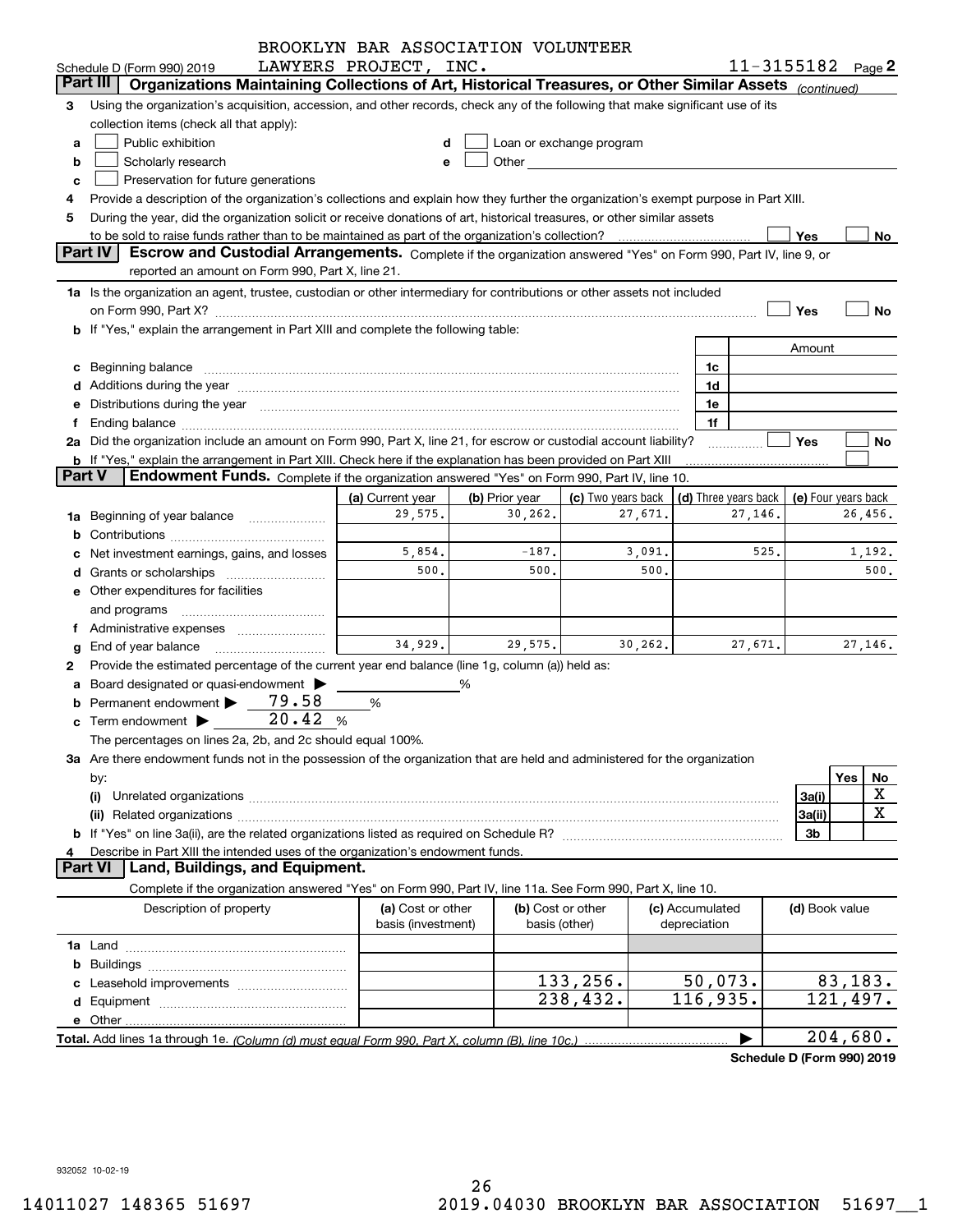| Schedule D (Form 990) 2019                                                                                        | LAWYERS PROJECT, INC. |                                                           | 11-3155182<br>Page $3$ |
|-------------------------------------------------------------------------------------------------------------------|-----------------------|-----------------------------------------------------------|------------------------|
| Part VII Investments - Other Securities.                                                                          |                       |                                                           |                        |
| Complete if the organization answered "Yes" on Form 990, Part IV, line 11b. See Form 990, Part X, line 12.        |                       |                                                           |                        |
| (a) Description of security or category (including name of security)                                              | (b) Book value        | (c) Method of valuation: Cost or end-of-year market value |                        |
| (1) Financial derivatives                                                                                         |                       |                                                           |                        |
|                                                                                                                   |                       |                                                           |                        |
| $(3)$ Other                                                                                                       |                       |                                                           |                        |
| (A)                                                                                                               |                       |                                                           |                        |
| (B)                                                                                                               |                       |                                                           |                        |
| (C)                                                                                                               |                       |                                                           |                        |
| (D)                                                                                                               |                       |                                                           |                        |
| (E)                                                                                                               |                       |                                                           |                        |
| (F)                                                                                                               |                       |                                                           |                        |
| (G)                                                                                                               |                       |                                                           |                        |
| (H)                                                                                                               |                       |                                                           |                        |
| Total. (Col. (b) must equal Form 990, Part X, col. (B) line 12.) $\blacktriangleright$                            |                       |                                                           |                        |
| Part VIII Investments - Program Related.                                                                          |                       |                                                           |                        |
| Complete if the organization answered "Yes" on Form 990, Part IV, line 11c. See Form 990, Part X, line 13.        |                       |                                                           |                        |
| (a) Description of investment                                                                                     | (b) Book value        | (c) Method of valuation: Cost or end-of-year market value |                        |
| (1)                                                                                                               |                       |                                                           |                        |
| (2)                                                                                                               |                       |                                                           |                        |
| (3)                                                                                                               |                       |                                                           |                        |
| (4)                                                                                                               |                       |                                                           |                        |
| (5)                                                                                                               |                       |                                                           |                        |
| (6)                                                                                                               |                       |                                                           |                        |
| (7)                                                                                                               |                       |                                                           |                        |
| (8)                                                                                                               |                       |                                                           |                        |
| (9)                                                                                                               |                       |                                                           |                        |
| Total. (Col. (b) must equal Form 990, Part X, col. (B) line $13.$                                                 |                       |                                                           |                        |
| Part IX<br><b>Other Assets.</b>                                                                                   |                       |                                                           |                        |
| Complete if the organization answered "Yes" on Form 990, Part IV, line 11d. See Form 990, Part X, line 15.        |                       |                                                           |                        |
|                                                                                                                   | (a) Description       |                                                           | (b) Book value         |
| (1)                                                                                                               |                       |                                                           |                        |
| (2)                                                                                                               |                       |                                                           |                        |
| (3)                                                                                                               |                       |                                                           |                        |
| (4)                                                                                                               |                       |                                                           |                        |
| (5)                                                                                                               |                       |                                                           |                        |
| <u>(6)</u>                                                                                                        |                       |                                                           |                        |
| (7)                                                                                                               |                       |                                                           |                        |
| (8)                                                                                                               |                       |                                                           |                        |
| (9)                                                                                                               |                       |                                                           |                        |
|                                                                                                                   |                       |                                                           |                        |
| Part X<br><b>Other Liabilities.</b>                                                                               |                       |                                                           |                        |
| Complete if the organization answered "Yes" on Form 990, Part IV, line 11e or 11f. See Form 990, Part X, line 25. |                       |                                                           |                        |
| (a) Description of liability<br>1.                                                                                |                       |                                                           | (b) Book value         |
| Federal income taxes<br>(1)                                                                                       |                       |                                                           |                        |
| DEFERRED RENT<br>(2)                                                                                              |                       |                                                           | 43,323.                |
| (3)                                                                                                               |                       |                                                           |                        |
| (4)                                                                                                               |                       |                                                           |                        |
| (5)                                                                                                               |                       |                                                           |                        |
| (6)                                                                                                               |                       |                                                           |                        |
| (7)                                                                                                               |                       |                                                           |                        |
| (8)                                                                                                               |                       |                                                           |                        |
| (9)                                                                                                               |                       |                                                           |                        |
| Total. (Column (b) must equal Form 990. Part X, col. (B) line 25.)                                                |                       |                                                           | 43,323.                |
|                                                                                                                   |                       |                                                           |                        |

**2.** Liability for uncertain tax positions. In Part XIII, provide the text of the footnote to the organization's financial statements that reports the organization's liability for uncertain tax positions under FASB ASC 740. Check here if the text of the footnote has been provided in Part XIII  $\mathcal{L}^{\text{max}}$ 

**Schedule D (Form 990) 2019**

932053 10-02-19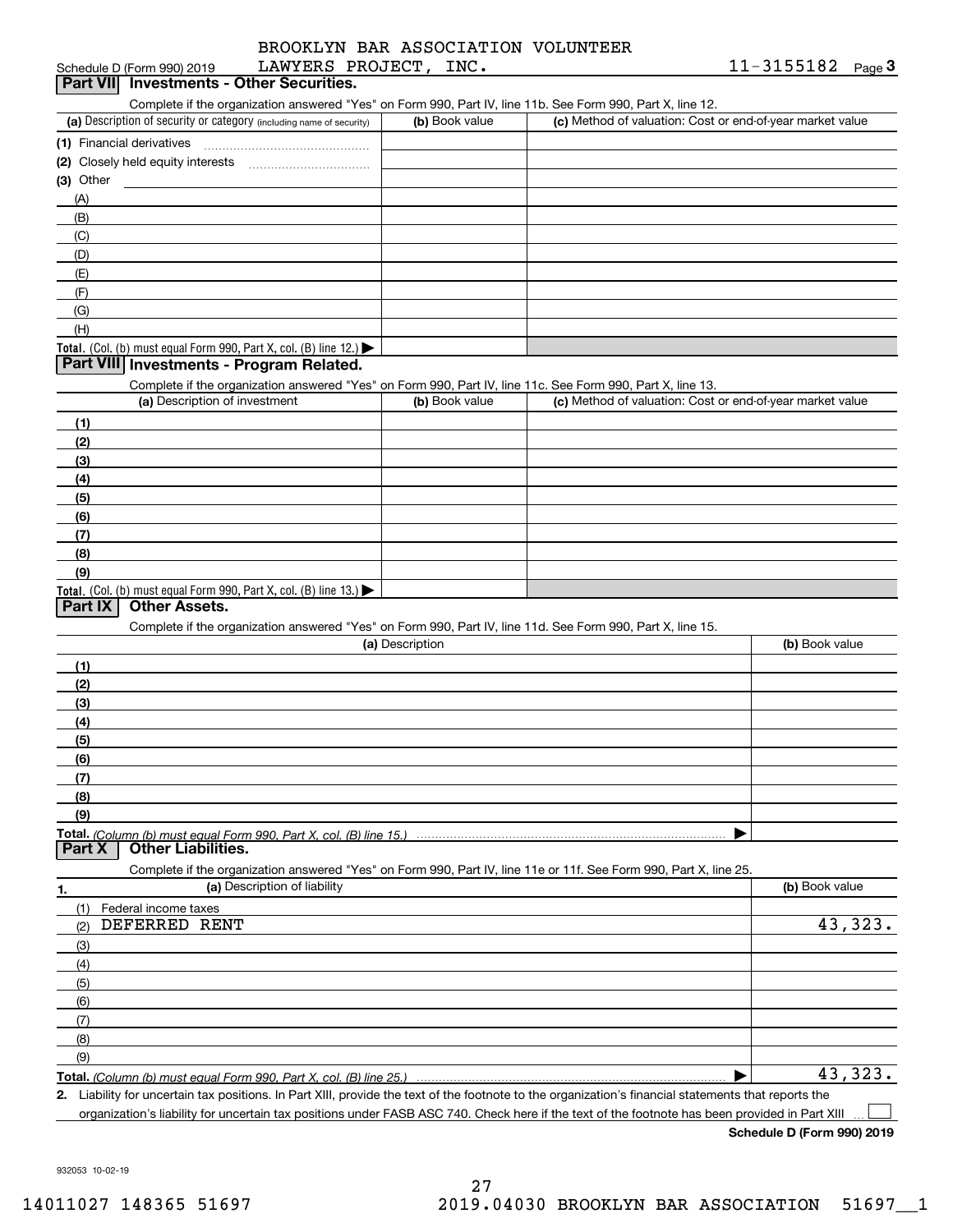| $11 - 3155182$ Page 4<br>LAWYERS PROJECT, INC.<br>Schedule D (Form 990) 2019<br>Reconciliation of Revenue per Audited Financial Statements With Revenue per Return.<br><b>Part XI</b><br>Complete if the organization answered "Yes" on Form 990, Part IV, line 12a.<br>6,740,731.<br>$\mathbf{1}$<br>Total revenue, gains, and other support per audited financial statements<br>1<br>Amounts included on line 1 but not on Form 990, Part VIII, line 12:<br>$\mathbf{2}$<br>178,252.<br>2a<br>Net unrealized gains (losses) on investments [11] matter contracts and the unrealized gains (losses) on investments<br>a<br>$\overline{5,164,050}$ .<br>2 <sub>b</sub><br>b<br>2c<br>2d<br>Other (Describe in Part XIII.) <b>Construction Contract Construction</b> Construction Construction Construction Constr<br>d<br>5, 342, 302.<br>e Add lines 2a through 2d<br>2e<br>1,398,429.<br>$\mathbf{3}$<br>3<br>Amounts included on Form 990, Part VIII, line 12, but not on line 1:<br>4<br>8,173.<br>4a<br>a<br>4b<br>Other (Describe in Part XIII.) <b>Construction Contract Construction</b> Chemistry Chemistry Chemistry Chemistry Chemistry<br>b<br><u>8,173.</u><br>Add lines 4a and 4b<br>4c<br>c.<br>1,406,602.<br>$\overline{5}$<br>5<br>Part XII   Reconciliation of Expenses per Audited Financial Statements With Expenses per Return.<br>Complete if the organization answered "Yes" on Form 990, Part IV, line 12a.<br>6,581,521.<br>$\blacksquare$<br>Total expenses and losses per audited financial statements<br>1<br>Amounts included on line 1 but not on Form 990, Part IX, line 25:<br>2<br>5, 164, 050.<br>2a<br>a<br>2 <sub>b</sub><br>b<br>2c<br>c<br>2d<br>5, 164, 050.<br>2e<br>1,417,471.<br>$\mathbf{a}$<br>3<br>Amounts included on Form 990, Part IX, line 25, but not on line 1:<br>4<br>8,173.<br>4a<br>a<br>4 <sub>b</sub><br>b<br>8,173.<br>Add lines 4a and 4b<br>4с<br>c.<br>1,425,644.<br>5<br>Part XIII Supplemental Information. | BROOKLYN BAR ASSOCIATION VOLUNTEER |  |  |  |  |  |  |  |  |  |  |
|----------------------------------------------------------------------------------------------------------------------------------------------------------------------------------------------------------------------------------------------------------------------------------------------------------------------------------------------------------------------------------------------------------------------------------------------------------------------------------------------------------------------------------------------------------------------------------------------------------------------------------------------------------------------------------------------------------------------------------------------------------------------------------------------------------------------------------------------------------------------------------------------------------------------------------------------------------------------------------------------------------------------------------------------------------------------------------------------------------------------------------------------------------------------------------------------------------------------------------------------------------------------------------------------------------------------------------------------------------------------------------------------------------------------------------------------------------------------------------------------------------------------------------------------------------------------------------------------------------------------------------------------------------------------------------------------------------------------------------------------------------------------------------------------------------------------------------------------------------------------------------------------------------------------------------------------------------------------------|------------------------------------|--|--|--|--|--|--|--|--|--|--|
|                                                                                                                                                                                                                                                                                                                                                                                                                                                                                                                                                                                                                                                                                                                                                                                                                                                                                                                                                                                                                                                                                                                                                                                                                                                                                                                                                                                                                                                                                                                                                                                                                                                                                                                                                                                                                                                                                                                                                                            |                                    |  |  |  |  |  |  |  |  |  |  |
|                                                                                                                                                                                                                                                                                                                                                                                                                                                                                                                                                                                                                                                                                                                                                                                                                                                                                                                                                                                                                                                                                                                                                                                                                                                                                                                                                                                                                                                                                                                                                                                                                                                                                                                                                                                                                                                                                                                                                                            |                                    |  |  |  |  |  |  |  |  |  |  |
|                                                                                                                                                                                                                                                                                                                                                                                                                                                                                                                                                                                                                                                                                                                                                                                                                                                                                                                                                                                                                                                                                                                                                                                                                                                                                                                                                                                                                                                                                                                                                                                                                                                                                                                                                                                                                                                                                                                                                                            |                                    |  |  |  |  |  |  |  |  |  |  |
|                                                                                                                                                                                                                                                                                                                                                                                                                                                                                                                                                                                                                                                                                                                                                                                                                                                                                                                                                                                                                                                                                                                                                                                                                                                                                                                                                                                                                                                                                                                                                                                                                                                                                                                                                                                                                                                                                                                                                                            |                                    |  |  |  |  |  |  |  |  |  |  |
|                                                                                                                                                                                                                                                                                                                                                                                                                                                                                                                                                                                                                                                                                                                                                                                                                                                                                                                                                                                                                                                                                                                                                                                                                                                                                                                                                                                                                                                                                                                                                                                                                                                                                                                                                                                                                                                                                                                                                                            |                                    |  |  |  |  |  |  |  |  |  |  |
|                                                                                                                                                                                                                                                                                                                                                                                                                                                                                                                                                                                                                                                                                                                                                                                                                                                                                                                                                                                                                                                                                                                                                                                                                                                                                                                                                                                                                                                                                                                                                                                                                                                                                                                                                                                                                                                                                                                                                                            |                                    |  |  |  |  |  |  |  |  |  |  |
|                                                                                                                                                                                                                                                                                                                                                                                                                                                                                                                                                                                                                                                                                                                                                                                                                                                                                                                                                                                                                                                                                                                                                                                                                                                                                                                                                                                                                                                                                                                                                                                                                                                                                                                                                                                                                                                                                                                                                                            |                                    |  |  |  |  |  |  |  |  |  |  |
|                                                                                                                                                                                                                                                                                                                                                                                                                                                                                                                                                                                                                                                                                                                                                                                                                                                                                                                                                                                                                                                                                                                                                                                                                                                                                                                                                                                                                                                                                                                                                                                                                                                                                                                                                                                                                                                                                                                                                                            |                                    |  |  |  |  |  |  |  |  |  |  |
|                                                                                                                                                                                                                                                                                                                                                                                                                                                                                                                                                                                                                                                                                                                                                                                                                                                                                                                                                                                                                                                                                                                                                                                                                                                                                                                                                                                                                                                                                                                                                                                                                                                                                                                                                                                                                                                                                                                                                                            |                                    |  |  |  |  |  |  |  |  |  |  |
|                                                                                                                                                                                                                                                                                                                                                                                                                                                                                                                                                                                                                                                                                                                                                                                                                                                                                                                                                                                                                                                                                                                                                                                                                                                                                                                                                                                                                                                                                                                                                                                                                                                                                                                                                                                                                                                                                                                                                                            |                                    |  |  |  |  |  |  |  |  |  |  |
|                                                                                                                                                                                                                                                                                                                                                                                                                                                                                                                                                                                                                                                                                                                                                                                                                                                                                                                                                                                                                                                                                                                                                                                                                                                                                                                                                                                                                                                                                                                                                                                                                                                                                                                                                                                                                                                                                                                                                                            |                                    |  |  |  |  |  |  |  |  |  |  |
|                                                                                                                                                                                                                                                                                                                                                                                                                                                                                                                                                                                                                                                                                                                                                                                                                                                                                                                                                                                                                                                                                                                                                                                                                                                                                                                                                                                                                                                                                                                                                                                                                                                                                                                                                                                                                                                                                                                                                                            |                                    |  |  |  |  |  |  |  |  |  |  |
|                                                                                                                                                                                                                                                                                                                                                                                                                                                                                                                                                                                                                                                                                                                                                                                                                                                                                                                                                                                                                                                                                                                                                                                                                                                                                                                                                                                                                                                                                                                                                                                                                                                                                                                                                                                                                                                                                                                                                                            |                                    |  |  |  |  |  |  |  |  |  |  |
|                                                                                                                                                                                                                                                                                                                                                                                                                                                                                                                                                                                                                                                                                                                                                                                                                                                                                                                                                                                                                                                                                                                                                                                                                                                                                                                                                                                                                                                                                                                                                                                                                                                                                                                                                                                                                                                                                                                                                                            |                                    |  |  |  |  |  |  |  |  |  |  |
|                                                                                                                                                                                                                                                                                                                                                                                                                                                                                                                                                                                                                                                                                                                                                                                                                                                                                                                                                                                                                                                                                                                                                                                                                                                                                                                                                                                                                                                                                                                                                                                                                                                                                                                                                                                                                                                                                                                                                                            |                                    |  |  |  |  |  |  |  |  |  |  |
|                                                                                                                                                                                                                                                                                                                                                                                                                                                                                                                                                                                                                                                                                                                                                                                                                                                                                                                                                                                                                                                                                                                                                                                                                                                                                                                                                                                                                                                                                                                                                                                                                                                                                                                                                                                                                                                                                                                                                                            |                                    |  |  |  |  |  |  |  |  |  |  |
|                                                                                                                                                                                                                                                                                                                                                                                                                                                                                                                                                                                                                                                                                                                                                                                                                                                                                                                                                                                                                                                                                                                                                                                                                                                                                                                                                                                                                                                                                                                                                                                                                                                                                                                                                                                                                                                                                                                                                                            |                                    |  |  |  |  |  |  |  |  |  |  |
|                                                                                                                                                                                                                                                                                                                                                                                                                                                                                                                                                                                                                                                                                                                                                                                                                                                                                                                                                                                                                                                                                                                                                                                                                                                                                                                                                                                                                                                                                                                                                                                                                                                                                                                                                                                                                                                                                                                                                                            |                                    |  |  |  |  |  |  |  |  |  |  |
|                                                                                                                                                                                                                                                                                                                                                                                                                                                                                                                                                                                                                                                                                                                                                                                                                                                                                                                                                                                                                                                                                                                                                                                                                                                                                                                                                                                                                                                                                                                                                                                                                                                                                                                                                                                                                                                                                                                                                                            |                                    |  |  |  |  |  |  |  |  |  |  |
|                                                                                                                                                                                                                                                                                                                                                                                                                                                                                                                                                                                                                                                                                                                                                                                                                                                                                                                                                                                                                                                                                                                                                                                                                                                                                                                                                                                                                                                                                                                                                                                                                                                                                                                                                                                                                                                                                                                                                                            |                                    |  |  |  |  |  |  |  |  |  |  |
|                                                                                                                                                                                                                                                                                                                                                                                                                                                                                                                                                                                                                                                                                                                                                                                                                                                                                                                                                                                                                                                                                                                                                                                                                                                                                                                                                                                                                                                                                                                                                                                                                                                                                                                                                                                                                                                                                                                                                                            |                                    |  |  |  |  |  |  |  |  |  |  |
|                                                                                                                                                                                                                                                                                                                                                                                                                                                                                                                                                                                                                                                                                                                                                                                                                                                                                                                                                                                                                                                                                                                                                                                                                                                                                                                                                                                                                                                                                                                                                                                                                                                                                                                                                                                                                                                                                                                                                                            |                                    |  |  |  |  |  |  |  |  |  |  |
|                                                                                                                                                                                                                                                                                                                                                                                                                                                                                                                                                                                                                                                                                                                                                                                                                                                                                                                                                                                                                                                                                                                                                                                                                                                                                                                                                                                                                                                                                                                                                                                                                                                                                                                                                                                                                                                                                                                                                                            |                                    |  |  |  |  |  |  |  |  |  |  |
|                                                                                                                                                                                                                                                                                                                                                                                                                                                                                                                                                                                                                                                                                                                                                                                                                                                                                                                                                                                                                                                                                                                                                                                                                                                                                                                                                                                                                                                                                                                                                                                                                                                                                                                                                                                                                                                                                                                                                                            |                                    |  |  |  |  |  |  |  |  |  |  |
|                                                                                                                                                                                                                                                                                                                                                                                                                                                                                                                                                                                                                                                                                                                                                                                                                                                                                                                                                                                                                                                                                                                                                                                                                                                                                                                                                                                                                                                                                                                                                                                                                                                                                                                                                                                                                                                                                                                                                                            |                                    |  |  |  |  |  |  |  |  |  |  |
|                                                                                                                                                                                                                                                                                                                                                                                                                                                                                                                                                                                                                                                                                                                                                                                                                                                                                                                                                                                                                                                                                                                                                                                                                                                                                                                                                                                                                                                                                                                                                                                                                                                                                                                                                                                                                                                                                                                                                                            |                                    |  |  |  |  |  |  |  |  |  |  |
|                                                                                                                                                                                                                                                                                                                                                                                                                                                                                                                                                                                                                                                                                                                                                                                                                                                                                                                                                                                                                                                                                                                                                                                                                                                                                                                                                                                                                                                                                                                                                                                                                                                                                                                                                                                                                                                                                                                                                                            |                                    |  |  |  |  |  |  |  |  |  |  |
|                                                                                                                                                                                                                                                                                                                                                                                                                                                                                                                                                                                                                                                                                                                                                                                                                                                                                                                                                                                                                                                                                                                                                                                                                                                                                                                                                                                                                                                                                                                                                                                                                                                                                                                                                                                                                                                                                                                                                                            |                                    |  |  |  |  |  |  |  |  |  |  |
|                                                                                                                                                                                                                                                                                                                                                                                                                                                                                                                                                                                                                                                                                                                                                                                                                                                                                                                                                                                                                                                                                                                                                                                                                                                                                                                                                                                                                                                                                                                                                                                                                                                                                                                                                                                                                                                                                                                                                                            |                                    |  |  |  |  |  |  |  |  |  |  |
|                                                                                                                                                                                                                                                                                                                                                                                                                                                                                                                                                                                                                                                                                                                                                                                                                                                                                                                                                                                                                                                                                                                                                                                                                                                                                                                                                                                                                                                                                                                                                                                                                                                                                                                                                                                                                                                                                                                                                                            |                                    |  |  |  |  |  |  |  |  |  |  |
|                                                                                                                                                                                                                                                                                                                                                                                                                                                                                                                                                                                                                                                                                                                                                                                                                                                                                                                                                                                                                                                                                                                                                                                                                                                                                                                                                                                                                                                                                                                                                                                                                                                                                                                                                                                                                                                                                                                                                                            |                                    |  |  |  |  |  |  |  |  |  |  |
|                                                                                                                                                                                                                                                                                                                                                                                                                                                                                                                                                                                                                                                                                                                                                                                                                                                                                                                                                                                                                                                                                                                                                                                                                                                                                                                                                                                                                                                                                                                                                                                                                                                                                                                                                                                                                                                                                                                                                                            |                                    |  |  |  |  |  |  |  |  |  |  |

Provide the descriptions required for Part II, lines 3, 5, and 9; Part III, lines 1a and 4; Part IV, lines 1b and 2b; Part V, line 4; Part X, line 2; Part XI, lines 2d and 4b; and Part XII, lines 2d and 4b. Also complete this part to provide any additional information.

PART V, LINE 4:

THE FUND WILL AWARD A \$500 ANNUAL GRANT TO AN ATTORNEY WHO HAS

DEMONSTRATED OUTSTANDING COMMITTMENT TO PROVIDE PRO BONO REPRESENTATION OF

THE INDIGENT.

932054 10-02-19

**Schedule D (Form 990) 2019** 28 14011027 148365 51697 2019.04030 BROOKLYN BAR ASSOCIATION 51697\_\_1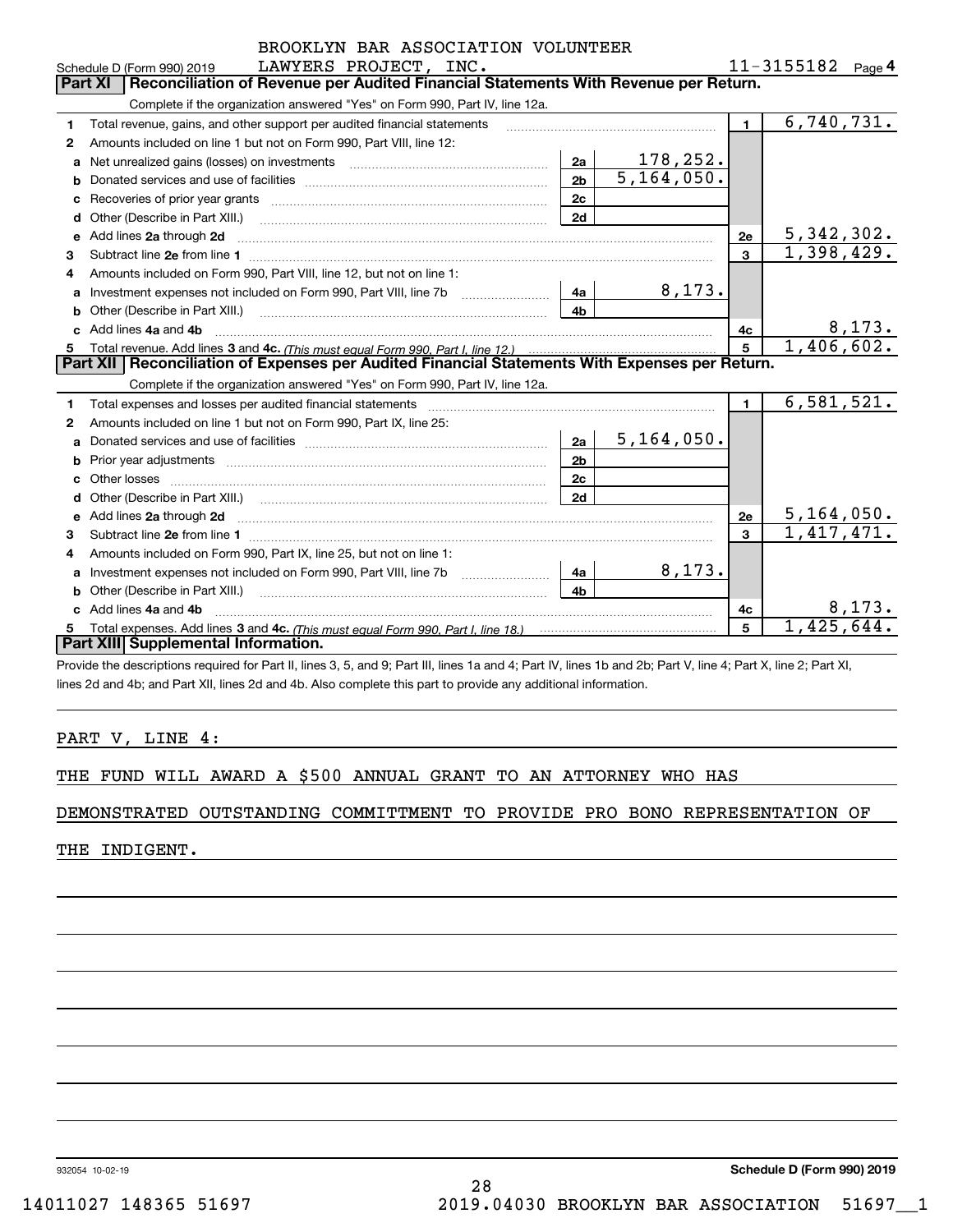| Complete if the organization answered "Yes" on Form 990, Part IV, line 17, 18, or 19, or if the<br>2019<br>organization entered more than \$15,000 on Form 990-EZ, line 6a.<br>Attach to Form 990 or Form 990-EZ.<br><b>Open to Public</b><br>Department of the Treasury<br>Inspection<br>Go to www.irs.gov/Form990 for instructions and the latest information.<br>Name of the organization<br><b>Employer identification number</b><br>BROOKLYN BAR ASSOCIATION VOLUNTEER<br>11-3155182<br>LAWYERS PROJECT, INC.<br>Part I<br>Fundraising Activities. Complete if the organization answered "Yes" on Form 990, Part IV, line 17. Form 990-EZ filers are not<br>required to complete this part.<br>1 Indicate whether the organization raised funds through any of the following activities. Check all that apply.<br>Mail solicitations<br>Solicitation of non-government grants<br>e<br>a<br>Internet and email solicitations<br>Solicitation of government grants<br>b<br>Phone solicitations<br>Special fundraising events<br>g<br>c<br>In-person solicitations<br>d<br>2 a Did the organization have a written or oral agreement with any individual (including officers, directors, trustees, or<br><b>No</b><br>key employees listed in Form 990, Part VII) or entity in connection with professional fundraising services?<br>Yes<br><b>b</b> If "Yes," list the 10 highest paid individuals or entities (fundraisers) pursuant to agreements under which the fundraiser is to be<br>compensated at least \$5,000 by the organization.<br>(v) Amount paid<br>(iii) Did<br>fundraiser<br>have custody<br>(vi) Amount paid<br>(i) Name and address of individual<br>(iv) Gross receipts<br>to (or retained by)<br>(ii) Activity<br>to (or retained by)<br>fundraiser<br>from activity<br>or entity (fundraiser)<br>or control of<br>organization<br>listed in col. (i)<br>contributions?<br>Yes<br>No<br>3 List all states in which the organization is registered or licensed to solicit contributions or has been notified it is exempt from registration<br>or licensing.<br>Schedule G (Form 990 or 990-EZ) 2019<br>LHA For Paperwork Reduction Act Notice, see the Instructions for Form 990 or 990-EZ. | <b>SCHEDULE G</b>        |  | <b>Supplemental Information Regarding Fundraising or Gaming Activities</b> |  |  | OMB No. 1545-0047 |
|---------------------------------------------------------------------------------------------------------------------------------------------------------------------------------------------------------------------------------------------------------------------------------------------------------------------------------------------------------------------------------------------------------------------------------------------------------------------------------------------------------------------------------------------------------------------------------------------------------------------------------------------------------------------------------------------------------------------------------------------------------------------------------------------------------------------------------------------------------------------------------------------------------------------------------------------------------------------------------------------------------------------------------------------------------------------------------------------------------------------------------------------------------------------------------------------------------------------------------------------------------------------------------------------------------------------------------------------------------------------------------------------------------------------------------------------------------------------------------------------------------------------------------------------------------------------------------------------------------------------------------------------------------------------------------------------------------------------------------------------------------------------------------------------------------------------------------------------------------------------------------------------------------------------------------------------------------------------------------------------------------------------------------------------------------------------------------------------------------------------------------------------------------------------------------------------------------------------|--------------------------|--|----------------------------------------------------------------------------|--|--|-------------------|
|                                                                                                                                                                                                                                                                                                                                                                                                                                                                                                                                                                                                                                                                                                                                                                                                                                                                                                                                                                                                                                                                                                                                                                                                                                                                                                                                                                                                                                                                                                                                                                                                                                                                                                                                                                                                                                                                                                                                                                                                                                                                                                                                                                                                                     | (Form 990 or 990-EZ)     |  |                                                                            |  |  |                   |
|                                                                                                                                                                                                                                                                                                                                                                                                                                                                                                                                                                                                                                                                                                                                                                                                                                                                                                                                                                                                                                                                                                                                                                                                                                                                                                                                                                                                                                                                                                                                                                                                                                                                                                                                                                                                                                                                                                                                                                                                                                                                                                                                                                                                                     |                          |  |                                                                            |  |  |                   |
|                                                                                                                                                                                                                                                                                                                                                                                                                                                                                                                                                                                                                                                                                                                                                                                                                                                                                                                                                                                                                                                                                                                                                                                                                                                                                                                                                                                                                                                                                                                                                                                                                                                                                                                                                                                                                                                                                                                                                                                                                                                                                                                                                                                                                     | Internal Revenue Service |  |                                                                            |  |  |                   |
|                                                                                                                                                                                                                                                                                                                                                                                                                                                                                                                                                                                                                                                                                                                                                                                                                                                                                                                                                                                                                                                                                                                                                                                                                                                                                                                                                                                                                                                                                                                                                                                                                                                                                                                                                                                                                                                                                                                                                                                                                                                                                                                                                                                                                     |                          |  |                                                                            |  |  |                   |
|                                                                                                                                                                                                                                                                                                                                                                                                                                                                                                                                                                                                                                                                                                                                                                                                                                                                                                                                                                                                                                                                                                                                                                                                                                                                                                                                                                                                                                                                                                                                                                                                                                                                                                                                                                                                                                                                                                                                                                                                                                                                                                                                                                                                                     |                          |  |                                                                            |  |  |                   |
|                                                                                                                                                                                                                                                                                                                                                                                                                                                                                                                                                                                                                                                                                                                                                                                                                                                                                                                                                                                                                                                                                                                                                                                                                                                                                                                                                                                                                                                                                                                                                                                                                                                                                                                                                                                                                                                                                                                                                                                                                                                                                                                                                                                                                     |                          |  |                                                                            |  |  |                   |
|                                                                                                                                                                                                                                                                                                                                                                                                                                                                                                                                                                                                                                                                                                                                                                                                                                                                                                                                                                                                                                                                                                                                                                                                                                                                                                                                                                                                                                                                                                                                                                                                                                                                                                                                                                                                                                                                                                                                                                                                                                                                                                                                                                                                                     |                          |  |                                                                            |  |  |                   |
|                                                                                                                                                                                                                                                                                                                                                                                                                                                                                                                                                                                                                                                                                                                                                                                                                                                                                                                                                                                                                                                                                                                                                                                                                                                                                                                                                                                                                                                                                                                                                                                                                                                                                                                                                                                                                                                                                                                                                                                                                                                                                                                                                                                                                     |                          |  |                                                                            |  |  |                   |
|                                                                                                                                                                                                                                                                                                                                                                                                                                                                                                                                                                                                                                                                                                                                                                                                                                                                                                                                                                                                                                                                                                                                                                                                                                                                                                                                                                                                                                                                                                                                                                                                                                                                                                                                                                                                                                                                                                                                                                                                                                                                                                                                                                                                                     |                          |  |                                                                            |  |  |                   |
|                                                                                                                                                                                                                                                                                                                                                                                                                                                                                                                                                                                                                                                                                                                                                                                                                                                                                                                                                                                                                                                                                                                                                                                                                                                                                                                                                                                                                                                                                                                                                                                                                                                                                                                                                                                                                                                                                                                                                                                                                                                                                                                                                                                                                     |                          |  |                                                                            |  |  |                   |
|                                                                                                                                                                                                                                                                                                                                                                                                                                                                                                                                                                                                                                                                                                                                                                                                                                                                                                                                                                                                                                                                                                                                                                                                                                                                                                                                                                                                                                                                                                                                                                                                                                                                                                                                                                                                                                                                                                                                                                                                                                                                                                                                                                                                                     |                          |  |                                                                            |  |  |                   |
|                                                                                                                                                                                                                                                                                                                                                                                                                                                                                                                                                                                                                                                                                                                                                                                                                                                                                                                                                                                                                                                                                                                                                                                                                                                                                                                                                                                                                                                                                                                                                                                                                                                                                                                                                                                                                                                                                                                                                                                                                                                                                                                                                                                                                     |                          |  |                                                                            |  |  |                   |
|                                                                                                                                                                                                                                                                                                                                                                                                                                                                                                                                                                                                                                                                                                                                                                                                                                                                                                                                                                                                                                                                                                                                                                                                                                                                                                                                                                                                                                                                                                                                                                                                                                                                                                                                                                                                                                                                                                                                                                                                                                                                                                                                                                                                                     |                          |  |                                                                            |  |  |                   |
|                                                                                                                                                                                                                                                                                                                                                                                                                                                                                                                                                                                                                                                                                                                                                                                                                                                                                                                                                                                                                                                                                                                                                                                                                                                                                                                                                                                                                                                                                                                                                                                                                                                                                                                                                                                                                                                                                                                                                                                                                                                                                                                                                                                                                     |                          |  |                                                                            |  |  |                   |
|                                                                                                                                                                                                                                                                                                                                                                                                                                                                                                                                                                                                                                                                                                                                                                                                                                                                                                                                                                                                                                                                                                                                                                                                                                                                                                                                                                                                                                                                                                                                                                                                                                                                                                                                                                                                                                                                                                                                                                                                                                                                                                                                                                                                                     |                          |  |                                                                            |  |  |                   |
|                                                                                                                                                                                                                                                                                                                                                                                                                                                                                                                                                                                                                                                                                                                                                                                                                                                                                                                                                                                                                                                                                                                                                                                                                                                                                                                                                                                                                                                                                                                                                                                                                                                                                                                                                                                                                                                                                                                                                                                                                                                                                                                                                                                                                     |                          |  |                                                                            |  |  |                   |
|                                                                                                                                                                                                                                                                                                                                                                                                                                                                                                                                                                                                                                                                                                                                                                                                                                                                                                                                                                                                                                                                                                                                                                                                                                                                                                                                                                                                                                                                                                                                                                                                                                                                                                                                                                                                                                                                                                                                                                                                                                                                                                                                                                                                                     |                          |  |                                                                            |  |  |                   |
|                                                                                                                                                                                                                                                                                                                                                                                                                                                                                                                                                                                                                                                                                                                                                                                                                                                                                                                                                                                                                                                                                                                                                                                                                                                                                                                                                                                                                                                                                                                                                                                                                                                                                                                                                                                                                                                                                                                                                                                                                                                                                                                                                                                                                     |                          |  |                                                                            |  |  |                   |
|                                                                                                                                                                                                                                                                                                                                                                                                                                                                                                                                                                                                                                                                                                                                                                                                                                                                                                                                                                                                                                                                                                                                                                                                                                                                                                                                                                                                                                                                                                                                                                                                                                                                                                                                                                                                                                                                                                                                                                                                                                                                                                                                                                                                                     |                          |  |                                                                            |  |  |                   |
|                                                                                                                                                                                                                                                                                                                                                                                                                                                                                                                                                                                                                                                                                                                                                                                                                                                                                                                                                                                                                                                                                                                                                                                                                                                                                                                                                                                                                                                                                                                                                                                                                                                                                                                                                                                                                                                                                                                                                                                                                                                                                                                                                                                                                     |                          |  |                                                                            |  |  |                   |
|                                                                                                                                                                                                                                                                                                                                                                                                                                                                                                                                                                                                                                                                                                                                                                                                                                                                                                                                                                                                                                                                                                                                                                                                                                                                                                                                                                                                                                                                                                                                                                                                                                                                                                                                                                                                                                                                                                                                                                                                                                                                                                                                                                                                                     |                          |  |                                                                            |  |  |                   |
|                                                                                                                                                                                                                                                                                                                                                                                                                                                                                                                                                                                                                                                                                                                                                                                                                                                                                                                                                                                                                                                                                                                                                                                                                                                                                                                                                                                                                                                                                                                                                                                                                                                                                                                                                                                                                                                                                                                                                                                                                                                                                                                                                                                                                     |                          |  |                                                                            |  |  |                   |
|                                                                                                                                                                                                                                                                                                                                                                                                                                                                                                                                                                                                                                                                                                                                                                                                                                                                                                                                                                                                                                                                                                                                                                                                                                                                                                                                                                                                                                                                                                                                                                                                                                                                                                                                                                                                                                                                                                                                                                                                                                                                                                                                                                                                                     |                          |  |                                                                            |  |  |                   |
|                                                                                                                                                                                                                                                                                                                                                                                                                                                                                                                                                                                                                                                                                                                                                                                                                                                                                                                                                                                                                                                                                                                                                                                                                                                                                                                                                                                                                                                                                                                                                                                                                                                                                                                                                                                                                                                                                                                                                                                                                                                                                                                                                                                                                     | Total                    |  |                                                                            |  |  |                   |
|                                                                                                                                                                                                                                                                                                                                                                                                                                                                                                                                                                                                                                                                                                                                                                                                                                                                                                                                                                                                                                                                                                                                                                                                                                                                                                                                                                                                                                                                                                                                                                                                                                                                                                                                                                                                                                                                                                                                                                                                                                                                                                                                                                                                                     |                          |  |                                                                            |  |  |                   |
|                                                                                                                                                                                                                                                                                                                                                                                                                                                                                                                                                                                                                                                                                                                                                                                                                                                                                                                                                                                                                                                                                                                                                                                                                                                                                                                                                                                                                                                                                                                                                                                                                                                                                                                                                                                                                                                                                                                                                                                                                                                                                                                                                                                                                     |                          |  |                                                                            |  |  |                   |
|                                                                                                                                                                                                                                                                                                                                                                                                                                                                                                                                                                                                                                                                                                                                                                                                                                                                                                                                                                                                                                                                                                                                                                                                                                                                                                                                                                                                                                                                                                                                                                                                                                                                                                                                                                                                                                                                                                                                                                                                                                                                                                                                                                                                                     |                          |  |                                                                            |  |  |                   |
|                                                                                                                                                                                                                                                                                                                                                                                                                                                                                                                                                                                                                                                                                                                                                                                                                                                                                                                                                                                                                                                                                                                                                                                                                                                                                                                                                                                                                                                                                                                                                                                                                                                                                                                                                                                                                                                                                                                                                                                                                                                                                                                                                                                                                     |                          |  |                                                                            |  |  |                   |
|                                                                                                                                                                                                                                                                                                                                                                                                                                                                                                                                                                                                                                                                                                                                                                                                                                                                                                                                                                                                                                                                                                                                                                                                                                                                                                                                                                                                                                                                                                                                                                                                                                                                                                                                                                                                                                                                                                                                                                                                                                                                                                                                                                                                                     |                          |  |                                                                            |  |  |                   |
|                                                                                                                                                                                                                                                                                                                                                                                                                                                                                                                                                                                                                                                                                                                                                                                                                                                                                                                                                                                                                                                                                                                                                                                                                                                                                                                                                                                                                                                                                                                                                                                                                                                                                                                                                                                                                                                                                                                                                                                                                                                                                                                                                                                                                     |                          |  |                                                                            |  |  |                   |
|                                                                                                                                                                                                                                                                                                                                                                                                                                                                                                                                                                                                                                                                                                                                                                                                                                                                                                                                                                                                                                                                                                                                                                                                                                                                                                                                                                                                                                                                                                                                                                                                                                                                                                                                                                                                                                                                                                                                                                                                                                                                                                                                                                                                                     |                          |  |                                                                            |  |  |                   |
|                                                                                                                                                                                                                                                                                                                                                                                                                                                                                                                                                                                                                                                                                                                                                                                                                                                                                                                                                                                                                                                                                                                                                                                                                                                                                                                                                                                                                                                                                                                                                                                                                                                                                                                                                                                                                                                                                                                                                                                                                                                                                                                                                                                                                     |                          |  |                                                                            |  |  |                   |
|                                                                                                                                                                                                                                                                                                                                                                                                                                                                                                                                                                                                                                                                                                                                                                                                                                                                                                                                                                                                                                                                                                                                                                                                                                                                                                                                                                                                                                                                                                                                                                                                                                                                                                                                                                                                                                                                                                                                                                                                                                                                                                                                                                                                                     |                          |  |                                                                            |  |  |                   |
|                                                                                                                                                                                                                                                                                                                                                                                                                                                                                                                                                                                                                                                                                                                                                                                                                                                                                                                                                                                                                                                                                                                                                                                                                                                                                                                                                                                                                                                                                                                                                                                                                                                                                                                                                                                                                                                                                                                                                                                                                                                                                                                                                                                                                     |                          |  |                                                                            |  |  |                   |

932081 09-11-19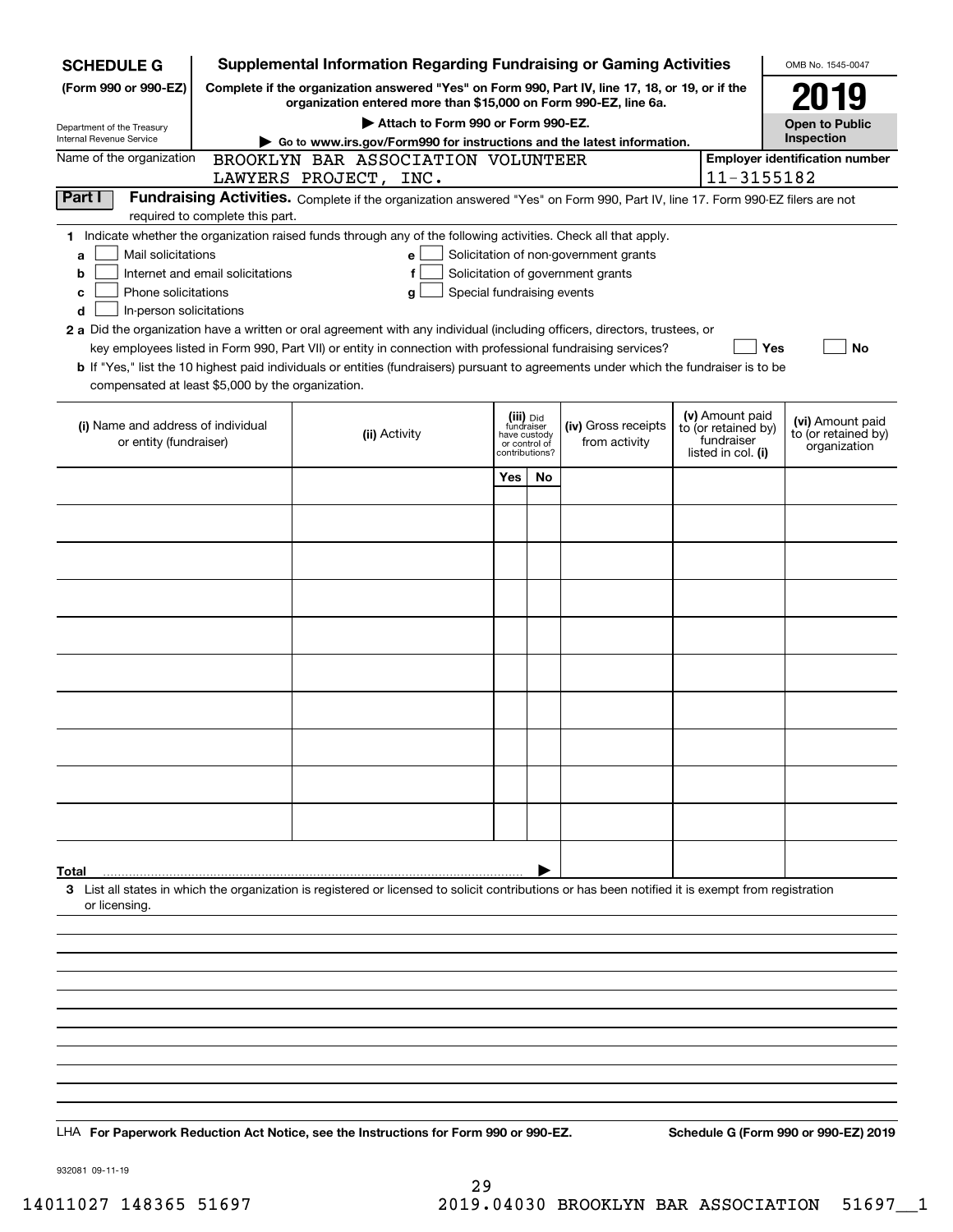#### Schedule G (Form 990 or 990-EZ) 2019 Page LAWYERS PROJECT, INC. 11-3155182 BROOKLYN BAR ASSOCIATION VOLUNTEER

**Part II** | Fundraising Events. Complete if the organization answered "Yes" on Form 990, Part IV, line 18, or reported more than \$15,000 of fundraising event contributions and gross income on Form 990-EZ, lines 1 and 6b. List events with gross receipts greater than \$5,000.

|                 |          | 01 lunuraising event continuutions and gross income on Form 990-EZ, illies T and OD. Elst events with gross receipts greater than \$0,000.                                                                                    |                |                                                  |                                 |                                                     |
|-----------------|----------|-------------------------------------------------------------------------------------------------------------------------------------------------------------------------------------------------------------------------------|----------------|--------------------------------------------------|---------------------------------|-----------------------------------------------------|
|                 |          |                                                                                                                                                                                                                               | (a) Event $#1$ | (b) Event $#2$                                   | (c) Other events<br><b>NONE</b> | (d) Total events<br>(add col. (a) through           |
|                 |          |                                                                                                                                                                                                                               | ANNUAL GALA    |                                                  |                                 | col. (c)                                            |
|                 |          |                                                                                                                                                                                                                               | (event type)   | (event type)                                     | (total number)                  |                                                     |
| Revenue         |          | 1 Gross receipts [11] Gross receipts [11] Gross receipts [11] Care and the Context of Table 100 and Table 100 and Table 100 and Table 100 and Table 100 and Table 100 and Table 100 and Table 100 and Table 100 and Table 100 | 415,426.       |                                                  |                                 | 415, 426.                                           |
|                 |          |                                                                                                                                                                                                                               | 305, 200.      |                                                  |                                 | 305, 200.                                           |
|                 | 3        | Gross income (line 1 minus line 2)                                                                                                                                                                                            | 110,226.       |                                                  |                                 | 110, 226.                                           |
|                 |          | 4 Cash prizes                                                                                                                                                                                                                 |                |                                                  |                                 |                                                     |
|                 |          |                                                                                                                                                                                                                               |                |                                                  |                                 |                                                     |
| Direct Expenses |          |                                                                                                                                                                                                                               | 138,181.       |                                                  |                                 | 138,181.                                            |
|                 |          | 7 Food and beverages                                                                                                                                                                                                          |                |                                                  |                                 |                                                     |
|                 | 8        |                                                                                                                                                                                                                               |                |                                                  |                                 |                                                     |
|                 | 9        |                                                                                                                                                                                                                               |                |                                                  |                                 |                                                     |
|                 | 10       | Direct expense summary. Add lines 4 through 9 in column (d)                                                                                                                                                                   |                |                                                  |                                 | 138,181.                                            |
|                 |          | 11 Net income summary. Subtract line 10 from line 3, column (d)                                                                                                                                                               |                |                                                  |                                 | $-27,955.$                                          |
|                 | Part III | Gaming. Complete if the organization answered "Yes" on Form 990, Part IV, line 19, or reported more than                                                                                                                      |                |                                                  |                                 |                                                     |
|                 |          | \$15,000 on Form 990-EZ, line 6a.                                                                                                                                                                                             |                |                                                  |                                 |                                                     |
| Revenue         |          |                                                                                                                                                                                                                               | (a) Bingo      | (b) Pull tabs/instant<br>bingo/progressive bingo | (c) Other gaming                | (d) Total gaming (add<br>col. (a) through col. (c)) |
|                 | 1        |                                                                                                                                                                                                                               |                |                                                  |                                 |                                                     |
|                 |          |                                                                                                                                                                                                                               |                |                                                  |                                 |                                                     |
|                 |          | 2 Cash prizes                                                                                                                                                                                                                 |                |                                                  |                                 |                                                     |
| Direct Expenses |          |                                                                                                                                                                                                                               |                |                                                  |                                 |                                                     |
|                 |          |                                                                                                                                                                                                                               |                |                                                  |                                 |                                                     |
|                 |          | 5 Other direct expenses                                                                                                                                                                                                       |                |                                                  |                                 |                                                     |
|                 |          |                                                                                                                                                                                                                               | %<br>Yes       | Yes<br>%                                         | Yes<br>%                        |                                                     |
|                 | 6        | Volunteer labor                                                                                                                                                                                                               | No             | No                                               | No                              |                                                     |
|                 |          | 7 Direct expense summary. Add lines 2 through 5 in column (d)                                                                                                                                                                 |                |                                                  |                                 |                                                     |
|                 |          |                                                                                                                                                                                                                               |                |                                                  |                                 |                                                     |
|                 | 8        |                                                                                                                                                                                                                               |                |                                                  |                                 |                                                     |
| 9.              |          | Enter the state(s) in which the organization conducts gaming activities:                                                                                                                                                      |                |                                                  |                                 |                                                     |
|                 |          | <b>b</b> If "No," explain:<br><u> 1989 - Johann Stein, mars an deutscher Stein († 1989)</u>                                                                                                                                   |                |                                                  |                                 | Yes<br><b>No</b>                                    |
|                 |          |                                                                                                                                                                                                                               |                |                                                  |                                 |                                                     |
|                 |          |                                                                                                                                                                                                                               |                |                                                  |                                 | Yes<br>No                                           |
|                 |          |                                                                                                                                                                                                                               |                |                                                  |                                 |                                                     |

932082 09-11-19

**Schedule G (Form 990 or 990-EZ) 2019**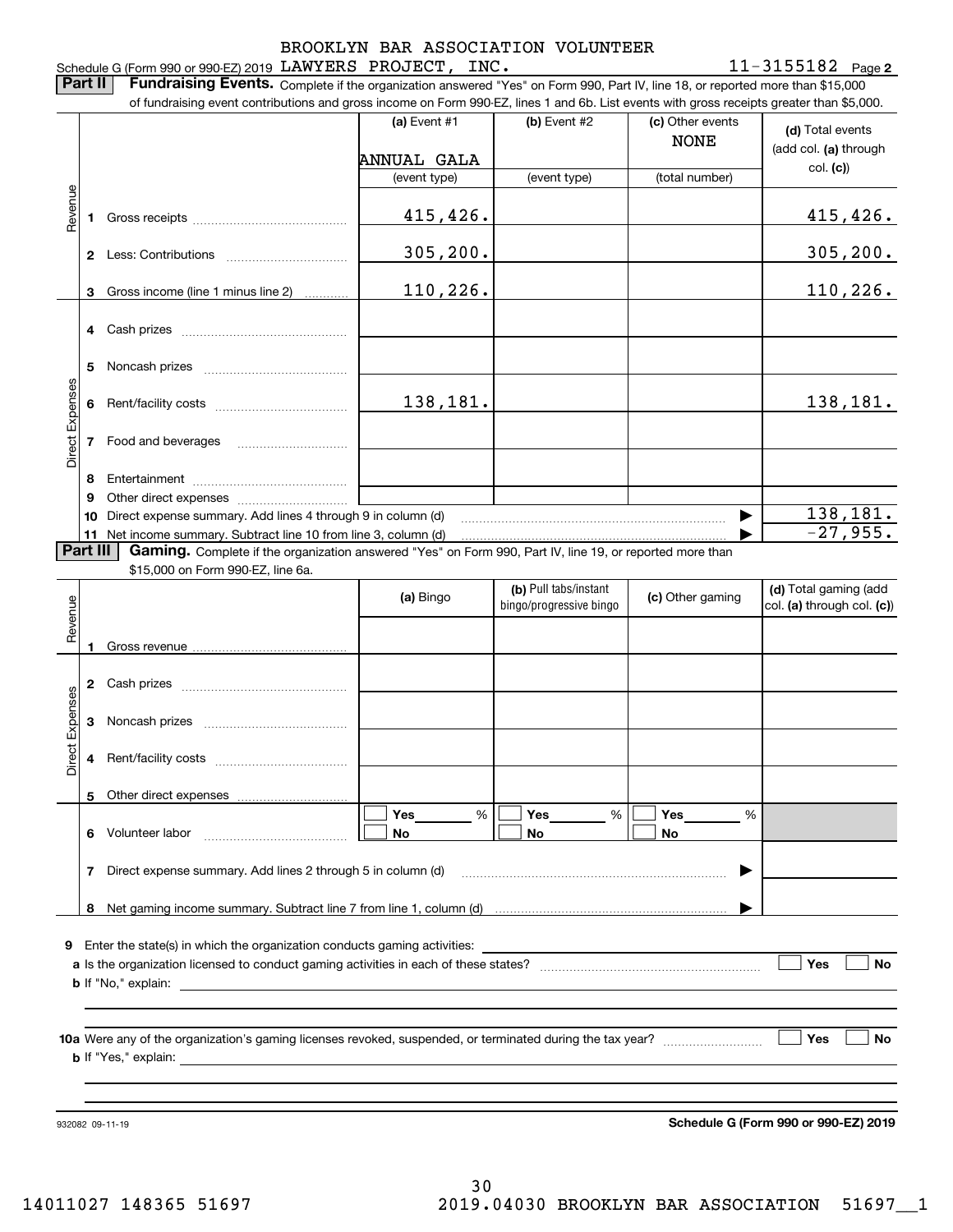|    | BROOKLYN BAR ASSOCIATION VOLUNTEER                                                                                                                                                                                                                           |                 |        |
|----|--------------------------------------------------------------------------------------------------------------------------------------------------------------------------------------------------------------------------------------------------------------|-----------------|--------|
|    | Schedule G (Form 990 or 990-EZ) 2019 LAWYERS PROJECT, INC.                                                                                                                                                                                                   | 11-3155182      | Page 3 |
|    |                                                                                                                                                                                                                                                              | Yes             | No     |
|    | 12 Is the organization a grantor, beneficiary or trustee of a trust, or a member of a partnership or other entity formed                                                                                                                                     |                 |        |
|    | 13 Indicate the percentage of gaming activity conducted in:                                                                                                                                                                                                  | Yes             | No     |
|    |                                                                                                                                                                                                                                                              | 13а             | %      |
|    | <b>b</b> An outside facility <i>www.communicality www.communicality.communicality www.communicality www.communicality.com</i>                                                                                                                                | 13 <sub>b</sub> | %      |
|    | 14 Enter the name and address of the person who prepares the organization's gaming/special events books and records:                                                                                                                                         |                 |        |
|    |                                                                                                                                                                                                                                                              |                 |        |
|    |                                                                                                                                                                                                                                                              |                 |        |
|    | 15a Does the organization have a contract with a third party from whom the organization receives gaming revenue?                                                                                                                                             | Yes             | No     |
|    | of gaming revenue retained by the third party $\triangleright$ \$                                                                                                                                                                                            |                 |        |
|    | c If "Yes," enter name and address of the third party:                                                                                                                                                                                                       |                 |        |
|    |                                                                                                                                                                                                                                                              |                 |        |
|    |                                                                                                                                                                                                                                                              |                 |        |
| 16 | Gaming manager information:                                                                                                                                                                                                                                  |                 |        |
|    |                                                                                                                                                                                                                                                              |                 |        |
|    | Gaming manager compensation > \$                                                                                                                                                                                                                             |                 |        |
|    | Description of services provided states and the service of the service of the services provided states are serviced to the service of the services provided states and the services of the services of the services of the ser                               |                 |        |
|    |                                                                                                                                                                                                                                                              |                 |        |
|    | Director/officer<br>Employee<br>Independent contractor                                                                                                                                                                                                       |                 |        |
|    | <b>17</b> Mandatory distributions:                                                                                                                                                                                                                           |                 |        |
|    | a Is the organization required under state law to make charitable distributions from the gaming proceeds to                                                                                                                                                  |                 |        |
|    | retain the state gaming license?                                                                                                                                                                                                                             | Yes             | No     |
|    | <b>b</b> Enter the amount of distributions required under state law to be distributed to other exempt organizations or spent in the                                                                                                                          |                 |        |
|    | organization's own exempt activities during the tax year $\triangleright$ \$                                                                                                                                                                                 |                 |        |
|    | <b>Part IV</b><br>Supplemental Information. Provide the explanations required by Part I, line 2b, columns (iii) and (v); and Part III, lines 9, 9b, 10b,<br>15b, 15c, 16, and 17b, as applicable. Also provide any additional information. See instructions. |                 |        |
|    |                                                                                                                                                                                                                                                              |                 |        |
|    |                                                                                                                                                                                                                                                              |                 |        |
|    |                                                                                                                                                                                                                                                              |                 |        |
|    |                                                                                                                                                                                                                                                              |                 |        |
|    |                                                                                                                                                                                                                                                              |                 |        |
|    |                                                                                                                                                                                                                                                              |                 |        |
|    |                                                                                                                                                                                                                                                              |                 |        |
|    |                                                                                                                                                                                                                                                              |                 |        |
|    |                                                                                                                                                                                                                                                              |                 |        |
|    | Schedule G (Form 990 or 990-EZ) 2019<br>932083 09-11-19<br>31                                                                                                                                                                                                |                 |        |

14011027 148365 51697 2019.04030 BROOKLYN BAR ASSOCIATION 51697\_\_1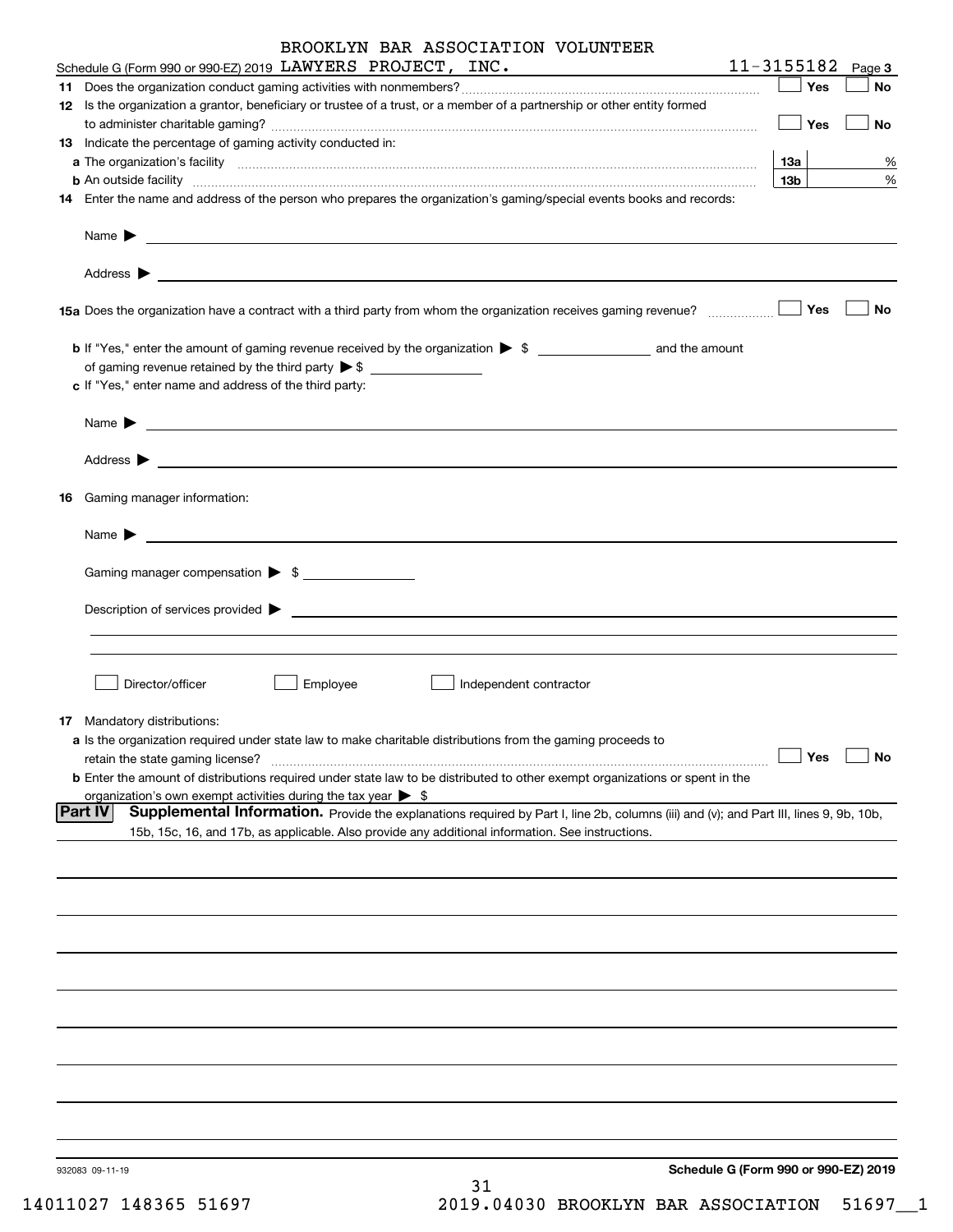|                 |                                                                                                    | LAWYERS PROJECT, INC. |  | <u>11-3155182 Page 4</u>        |  |
|-----------------|----------------------------------------------------------------------------------------------------|-----------------------|--|---------------------------------|--|
|                 | Schedule G (Form 990 or 990-EZ) LAWYERS PRO<br><b>Part IV</b> Supplemental Information (continued) |                       |  |                                 |  |
|                 |                                                                                                    |                       |  |                                 |  |
|                 |                                                                                                    |                       |  |                                 |  |
|                 |                                                                                                    |                       |  |                                 |  |
|                 |                                                                                                    |                       |  |                                 |  |
|                 |                                                                                                    |                       |  |                                 |  |
|                 |                                                                                                    |                       |  |                                 |  |
|                 |                                                                                                    |                       |  |                                 |  |
|                 |                                                                                                    |                       |  |                                 |  |
|                 |                                                                                                    |                       |  |                                 |  |
|                 |                                                                                                    |                       |  |                                 |  |
|                 |                                                                                                    |                       |  |                                 |  |
|                 |                                                                                                    |                       |  |                                 |  |
|                 |                                                                                                    |                       |  |                                 |  |
|                 |                                                                                                    |                       |  |                                 |  |
|                 |                                                                                                    |                       |  |                                 |  |
|                 |                                                                                                    |                       |  |                                 |  |
|                 |                                                                                                    |                       |  |                                 |  |
|                 |                                                                                                    |                       |  |                                 |  |
|                 |                                                                                                    |                       |  |                                 |  |
|                 |                                                                                                    |                       |  |                                 |  |
|                 |                                                                                                    |                       |  |                                 |  |
|                 |                                                                                                    |                       |  |                                 |  |
|                 |                                                                                                    |                       |  |                                 |  |
|                 |                                                                                                    |                       |  |                                 |  |
|                 |                                                                                                    |                       |  |                                 |  |
|                 |                                                                                                    |                       |  |                                 |  |
|                 |                                                                                                    |                       |  |                                 |  |
|                 |                                                                                                    |                       |  |                                 |  |
|                 |                                                                                                    |                       |  |                                 |  |
|                 |                                                                                                    |                       |  |                                 |  |
|                 |                                                                                                    |                       |  |                                 |  |
|                 |                                                                                                    |                       |  |                                 |  |
|                 |                                                                                                    |                       |  |                                 |  |
|                 |                                                                                                    |                       |  |                                 |  |
|                 |                                                                                                    |                       |  |                                 |  |
|                 |                                                                                                    |                       |  |                                 |  |
|                 |                                                                                                    |                       |  |                                 |  |
|                 |                                                                                                    |                       |  |                                 |  |
|                 |                                                                                                    |                       |  |                                 |  |
|                 |                                                                                                    |                       |  |                                 |  |
|                 |                                                                                                    |                       |  |                                 |  |
|                 |                                                                                                    |                       |  |                                 |  |
|                 |                                                                                                    |                       |  |                                 |  |
|                 |                                                                                                    |                       |  |                                 |  |
|                 |                                                                                                    |                       |  |                                 |  |
|                 |                                                                                                    |                       |  |                                 |  |
|                 |                                                                                                    |                       |  |                                 |  |
|                 |                                                                                                    |                       |  |                                 |  |
|                 |                                                                                                    |                       |  |                                 |  |
|                 |                                                                                                    |                       |  |                                 |  |
|                 |                                                                                                    |                       |  |                                 |  |
|                 |                                                                                                    |                       |  |                                 |  |
|                 |                                                                                                    |                       |  |                                 |  |
|                 |                                                                                                    |                       |  |                                 |  |
|                 |                                                                                                    |                       |  |                                 |  |
|                 |                                                                                                    |                       |  |                                 |  |
|                 |                                                                                                    |                       |  |                                 |  |
|                 |                                                                                                    |                       |  | Schedule G (Form 990 or 990-EZ) |  |
| 932084 04-01-19 |                                                                                                    |                       |  |                                 |  |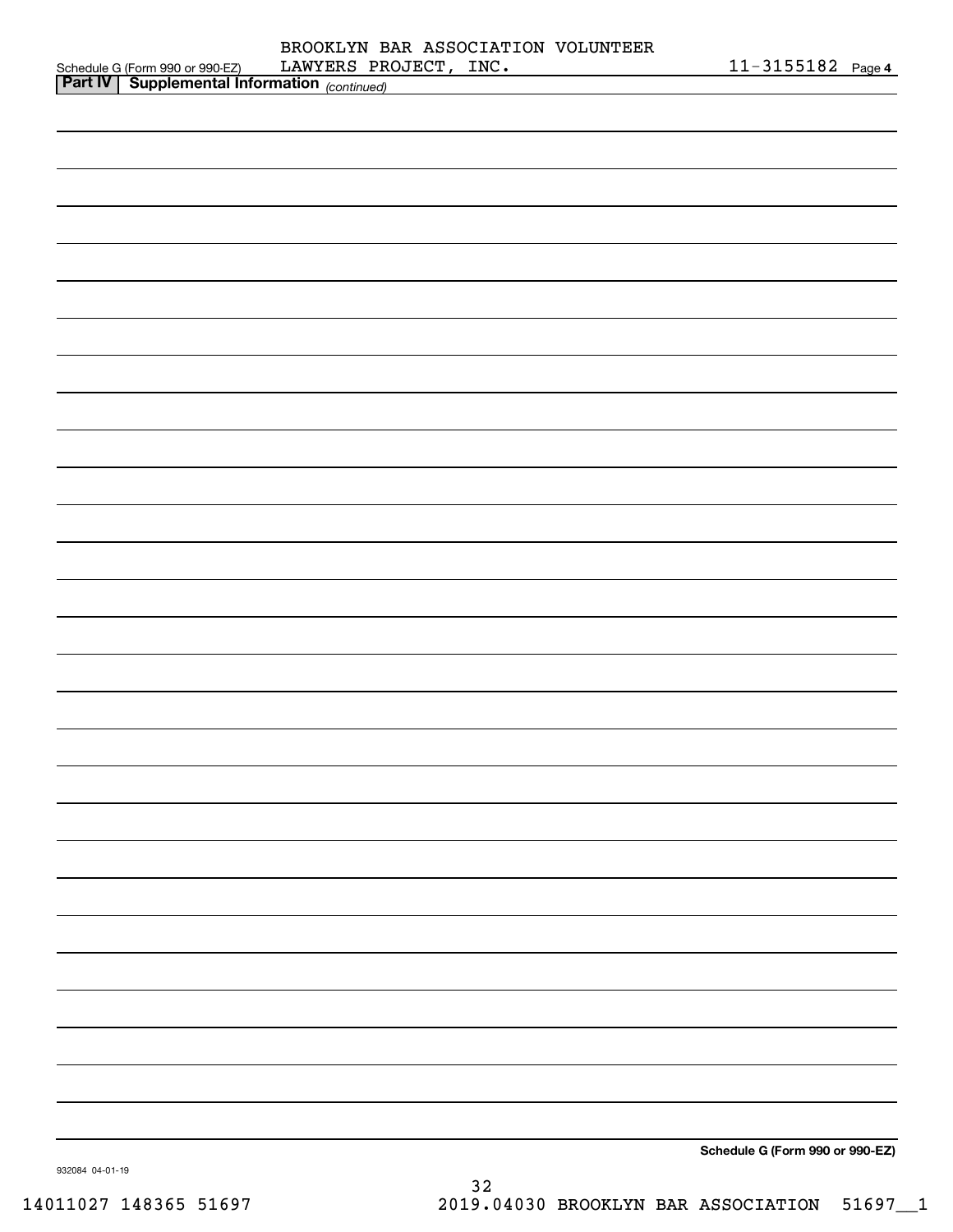|    | <b>SCHEDULE J</b>                                                                                  | <b>Compensation Information</b>                                                                                                               |  | OMB No. 1545-0047                     |     |             |  |
|----|----------------------------------------------------------------------------------------------------|-----------------------------------------------------------------------------------------------------------------------------------------------|--|---------------------------------------|-----|-------------|--|
|    | (Form 990)                                                                                         | For certain Officers, Directors, Trustees, Key Employees, and Highest                                                                         |  |                                       |     |             |  |
|    |                                                                                                    | <b>Compensated Employees</b><br>Complete if the organization answered "Yes" on Form 990, Part IV, line 23.                                    |  | 2019                                  |     |             |  |
|    | Department of the Treasury                                                                         | Attach to Form 990.                                                                                                                           |  | <b>Open to Public</b><br>Inspection   |     |             |  |
|    | Go to www.irs.gov/Form990 for instructions and the latest information.<br>Internal Revenue Service |                                                                                                                                               |  |                                       |     |             |  |
|    | Name of the organization                                                                           | BROOKLYN BAR ASSOCIATION VOLUNTEER                                                                                                            |  | <b>Employer identification number</b> |     |             |  |
|    |                                                                                                    | LAWYERS PROJECT, INC.<br><b>Questions Regarding Compensation</b>                                                                              |  | 11-3155182                            |     |             |  |
|    | Part I                                                                                             |                                                                                                                                               |  |                                       |     |             |  |
|    |                                                                                                    |                                                                                                                                               |  |                                       | Yes | No          |  |
|    |                                                                                                    | Check the appropriate box(es) if the organization provided any of the following to or for a person listed on Form 990,                        |  |                                       |     |             |  |
|    |                                                                                                    | Part VII, Section A, line 1a. Complete Part III to provide any relevant information regarding these items.                                    |  |                                       |     |             |  |
|    | First-class or charter travel                                                                      | Housing allowance or residence for personal use                                                                                               |  |                                       |     |             |  |
|    | Travel for companions                                                                              | Payments for business use of personal residence<br>Tax indemnification and gross-up payments<br>Health or social club dues or initiation fees |  |                                       |     |             |  |
|    |                                                                                                    | Discretionary spending account<br>Personal services (such as maid, chauffeur, chef)                                                           |  |                                       |     |             |  |
|    |                                                                                                    |                                                                                                                                               |  |                                       |     |             |  |
|    |                                                                                                    | <b>b</b> If any of the boxes on line 1a are checked, did the organization follow a written policy regarding payment or                        |  |                                       |     |             |  |
|    |                                                                                                    | reimbursement or provision of all of the expenses described above? If "No," complete Part III to explain                                      |  | 1b                                    |     |             |  |
| 2  |                                                                                                    | Did the organization require substantiation prior to reimbursing or allowing expenses incurred by all directors,                              |  |                                       |     |             |  |
|    |                                                                                                    | trustees, and officers, including the CEO/Executive Director, regarding the items checked on line 1a?                                         |  | $\mathbf{2}$                          |     |             |  |
|    |                                                                                                    |                                                                                                                                               |  |                                       |     |             |  |
| З  |                                                                                                    | Indicate which, if any, of the following the organization used to establish the compensation of the organization's                            |  |                                       |     |             |  |
|    |                                                                                                    | CEO/Executive Director. Check all that apply. Do not check any boxes for methods used by a related organization to                            |  |                                       |     |             |  |
|    |                                                                                                    | establish compensation of the CEO/Executive Director, but explain in Part III.                                                                |  |                                       |     |             |  |
|    | Compensation committee                                                                             | Written employment contract                                                                                                                   |  |                                       |     |             |  |
|    |                                                                                                    | $X$ Compensation survey or study<br>Independent compensation consultant                                                                       |  |                                       |     |             |  |
|    | $\boxed{\textbf{X}}$ Form 990 of other organizations                                               | $\overline{X}$ Approval by the board or compensation committee                                                                                |  |                                       |     |             |  |
|    |                                                                                                    |                                                                                                                                               |  |                                       |     |             |  |
|    |                                                                                                    | During the year, did any person listed on Form 990, Part VII, Section A, line 1a, with respect to the filing                                  |  |                                       |     |             |  |
|    | organization or a related organization:                                                            |                                                                                                                                               |  |                                       |     |             |  |
| а  |                                                                                                    | Receive a severance payment or change-of-control payment?                                                                                     |  | 4a                                    |     | х           |  |
| b  |                                                                                                    |                                                                                                                                               |  | 4b                                    |     | $\mathbf X$ |  |
| c  |                                                                                                    |                                                                                                                                               |  | 4c                                    |     | X           |  |
|    |                                                                                                    | If "Yes" to any of lines 4a-c, list the persons and provide the applicable amounts for each item in Part III.                                 |  |                                       |     |             |  |
|    |                                                                                                    |                                                                                                                                               |  |                                       |     |             |  |
|    |                                                                                                    | Only section 501(c)(3), 501(c)(4), and 501(c)(29) organizations must complete lines 5-9.                                                      |  |                                       |     |             |  |
|    |                                                                                                    | For persons listed on Form 990, Part VII, Section A, line 1a, did the organization pay or accrue any compensation                             |  |                                       |     |             |  |
|    | contingent on the revenues of:                                                                     |                                                                                                                                               |  |                                       |     |             |  |
| a  |                                                                                                    |                                                                                                                                               |  | 5a                                    |     | х           |  |
|    |                                                                                                    |                                                                                                                                               |  | 5b                                    |     | X           |  |
|    |                                                                                                    | If "Yes" on line 5a or 5b, describe in Part III.                                                                                              |  |                                       |     |             |  |
| 6. |                                                                                                    | For persons listed on Form 990, Part VII, Section A, line 1a, did the organization pay or accrue any compensation                             |  |                                       |     |             |  |
|    | contingent on the net earnings of:                                                                 |                                                                                                                                               |  |                                       |     |             |  |
| a  |                                                                                                    |                                                                                                                                               |  | 6a                                    |     | х           |  |
|    |                                                                                                    |                                                                                                                                               |  | 6b                                    |     | X           |  |
|    |                                                                                                    | If "Yes" on line 6a or 6b, describe in Part III.                                                                                              |  |                                       |     |             |  |
|    |                                                                                                    | 7 For persons listed on Form 990, Part VII, Section A, line 1a, did the organization provide any nonfixed payments                            |  |                                       |     |             |  |
|    |                                                                                                    |                                                                                                                                               |  | 7                                     |     | x           |  |
| 8  |                                                                                                    | Were any amounts reported on Form 990, Part VII, paid or accrued pursuant to a contract that was subject to the                               |  |                                       |     |             |  |
|    |                                                                                                    | initial contract exception described in Regulations section 53.4958-4(a)(3)? If "Yes," describe in Part III                                   |  | 8                                     |     | х           |  |
| 9  |                                                                                                    | If "Yes" on line 8, did the organization also follow the rebuttable presumption procedure described in                                        |  |                                       |     |             |  |
|    | Regulations section 53.4958-6(c)?                                                                  |                                                                                                                                               |  | 9                                     |     |             |  |
|    |                                                                                                    | LHA For Paperwork Reduction Act Notice, see the Instructions for Form 990.                                                                    |  | Schedule J (Form 990) 2019            |     |             |  |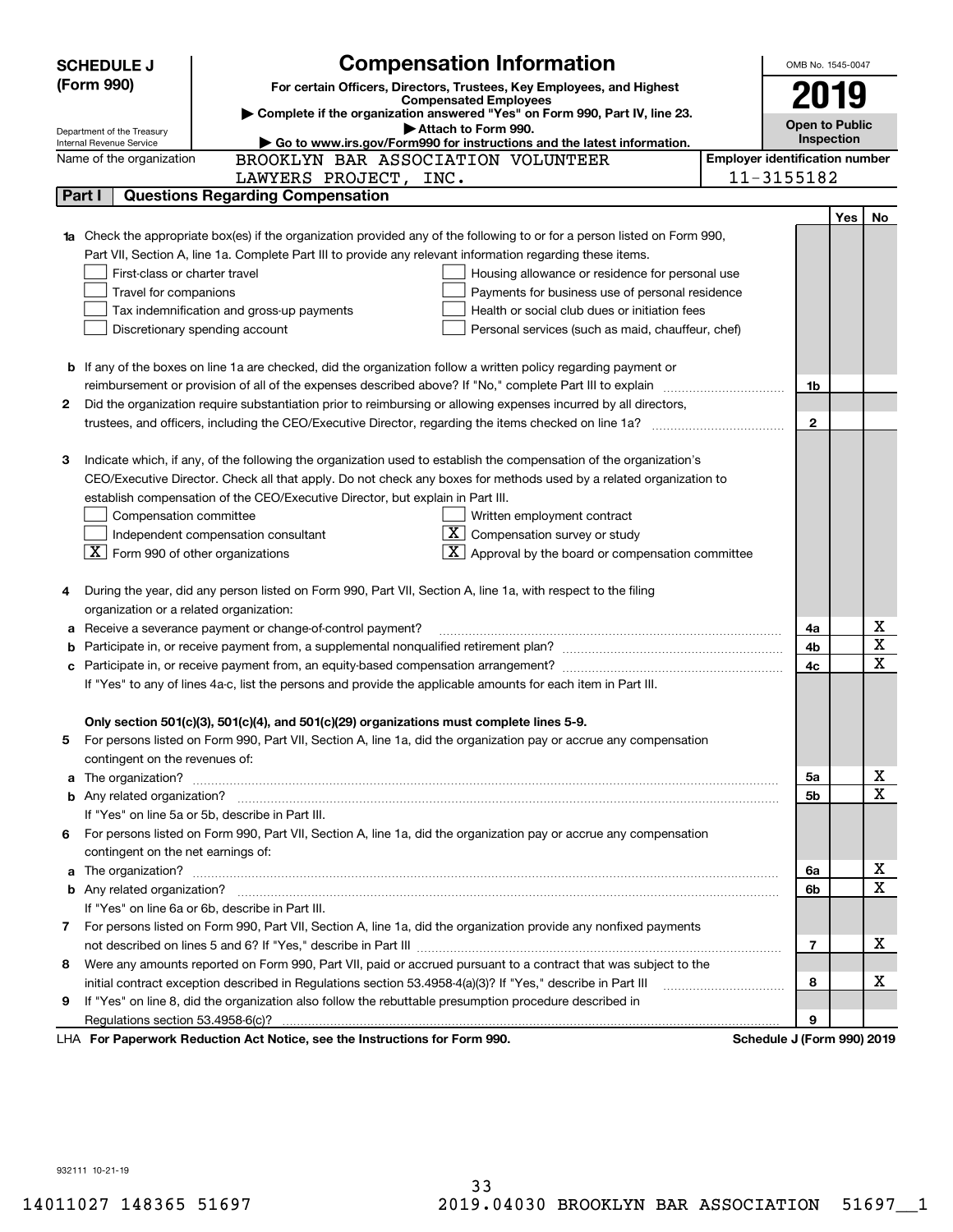LAWYERS PROJECT, INC.

**Part II Officers, Directors, Trustees, Key Employees, and Highest Compensated Employees.**  Schedule J (Form 990) 2019 Page Use duplicate copies if additional space is needed.

For each individual whose compensation must be reported on Schedule J, report compensation from the organization on row (i) and from related organizations, described in the instructions, on row (ii). Do not list any individuals that aren't listed on Form 990, Part VII.

**Note:**  The sum of columns (B)(i)-(iii) for each listed individual must equal the total amount of Form 990, Part VII, Section A, line 1a, applicable column (D) and (E) amounts for that individual.

| (A) Name and Title                   |             | (B) Breakdown of W-2 and/or 1099-MISC compensation |                                           |                                           | (C) Retirement and             | (D) Nontaxable<br>benefits | (E) Total of columns | (F) Compensation<br>in column (B)         |
|--------------------------------------|-------------|----------------------------------------------------|-------------------------------------------|-------------------------------------------|--------------------------------|----------------------------|----------------------|-------------------------------------------|
|                                      |             | (i) Base<br>compensation                           | (ii) Bonus &<br>incentive<br>compensation | (iii) Other<br>reportable<br>compensation | other deferred<br>compensation |                            | $(B)(i)-(D)$         | reported as deferred<br>on prior Form 990 |
| (1) HEIDI LEE HENDERSON, ESQ.        | (i)         | 154,835.                                           | $\overline{0}$ .                          | $\overline{0}$ .                          | 943.                           | 2,534.                     | 158, 312.            | 0.                                        |
| PRESIDENT AND CHIEF EXECUTIVE OFFICE | <u>(ii)</u> | $\overline{0}$ .                                   | $\overline{\mathfrak{0}}$ .               | $\overline{\mathfrak{0}}$ .               | $\overline{0}$ .               | $\overline{0}$ .           | $\overline{0}$ .     | $\overline{0}$ .                          |
|                                      | (i)         |                                                    |                                           |                                           |                                |                            |                      |                                           |
|                                      | (ii)        |                                                    |                                           |                                           |                                |                            |                      |                                           |
|                                      | (i)         |                                                    |                                           |                                           |                                |                            |                      |                                           |
|                                      | (ii)        |                                                    |                                           |                                           |                                |                            |                      |                                           |
|                                      | (i)         |                                                    |                                           |                                           |                                |                            |                      |                                           |
|                                      | (ii)        |                                                    |                                           |                                           |                                |                            |                      |                                           |
|                                      | (i)         |                                                    |                                           |                                           |                                |                            |                      |                                           |
|                                      | (ii)        |                                                    |                                           |                                           |                                |                            |                      |                                           |
|                                      | (i)         |                                                    |                                           |                                           |                                |                            |                      |                                           |
|                                      | (ii)        |                                                    |                                           |                                           |                                |                            |                      |                                           |
|                                      | (i)         |                                                    |                                           |                                           |                                |                            |                      |                                           |
|                                      | (ii)        |                                                    |                                           |                                           |                                |                            |                      |                                           |
|                                      | $(\sf{i})$  |                                                    |                                           |                                           |                                |                            |                      |                                           |
|                                      | (ii)        |                                                    |                                           |                                           |                                |                            |                      |                                           |
|                                      | (i)         |                                                    |                                           |                                           |                                |                            |                      |                                           |
|                                      | (ii)<br>(i) |                                                    |                                           |                                           |                                |                            |                      |                                           |
|                                      | (ii)        |                                                    |                                           |                                           |                                |                            |                      |                                           |
|                                      | (i)         |                                                    |                                           |                                           |                                |                            |                      |                                           |
|                                      | (ii)        |                                                    |                                           |                                           |                                |                            |                      |                                           |
|                                      | (i)         |                                                    |                                           |                                           |                                |                            |                      |                                           |
|                                      | (ii)        |                                                    |                                           |                                           |                                |                            |                      |                                           |
|                                      | (i)         |                                                    |                                           |                                           |                                |                            |                      |                                           |
|                                      | (ii)        |                                                    |                                           |                                           |                                |                            |                      |                                           |
|                                      | (i)         |                                                    |                                           |                                           |                                |                            |                      |                                           |
|                                      | (ii)        |                                                    |                                           |                                           |                                |                            |                      |                                           |
|                                      | (i)         |                                                    |                                           |                                           |                                |                            |                      |                                           |
|                                      | (ii)        |                                                    |                                           |                                           |                                |                            |                      |                                           |
|                                      | (i)         |                                                    |                                           |                                           |                                |                            |                      |                                           |
|                                      | (ii)        |                                                    |                                           |                                           |                                |                            |                      |                                           |

**Schedule J (Form 990) 2019**

**2**

11-3155182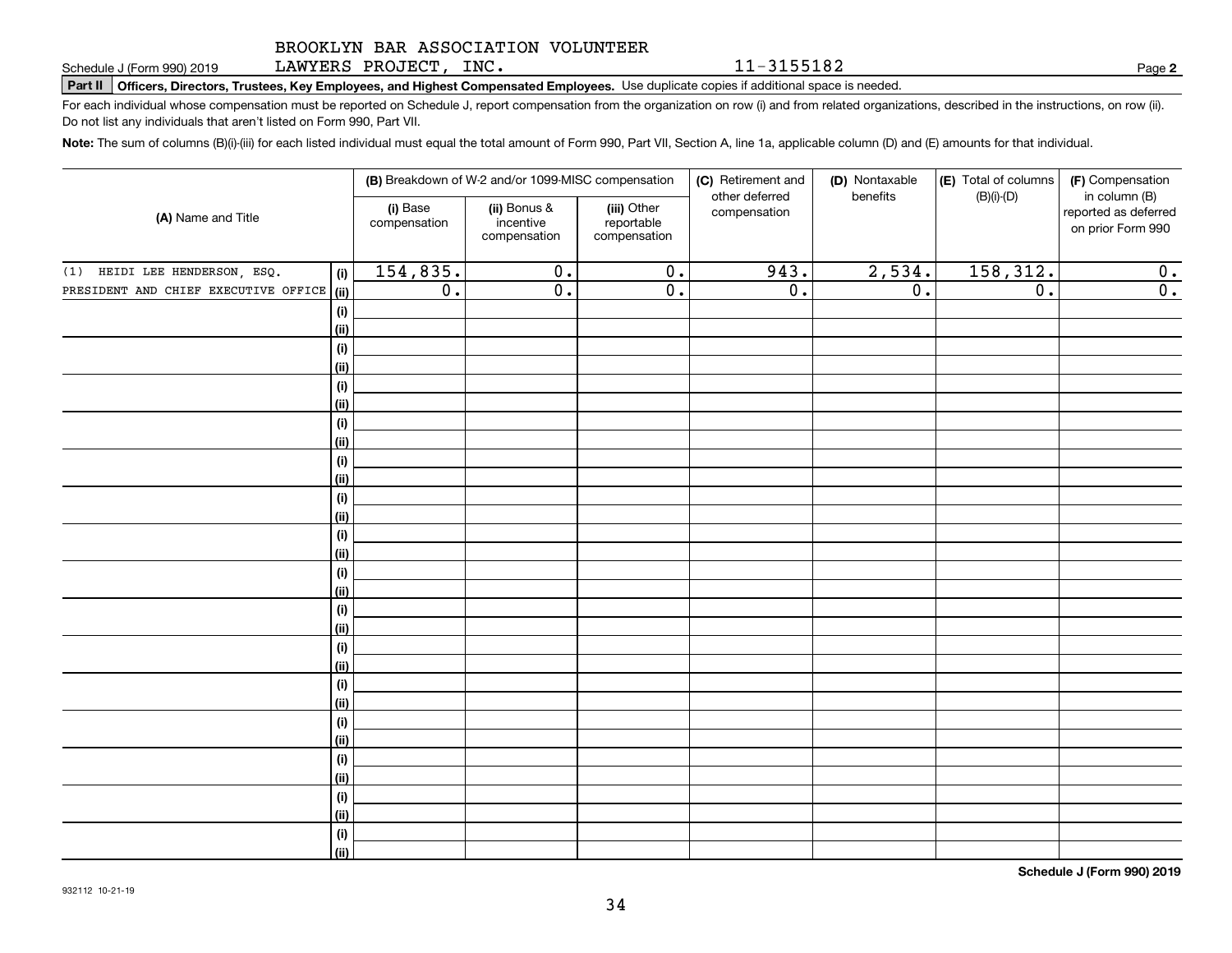# **Part III Supplemental Information**

Schedule J (Form 990) 2019 LAWYERS PROJECT, INC.<br>Part III Supplemental Information<br>Provide the information, explanation, or descriptions required for Part I, lines 1a, 1b, 3, 4a, 4b, 4c, 5a, 5b, 6a, 6b, 7, and 8, and for P

**Schedule J (Form 990) 2019**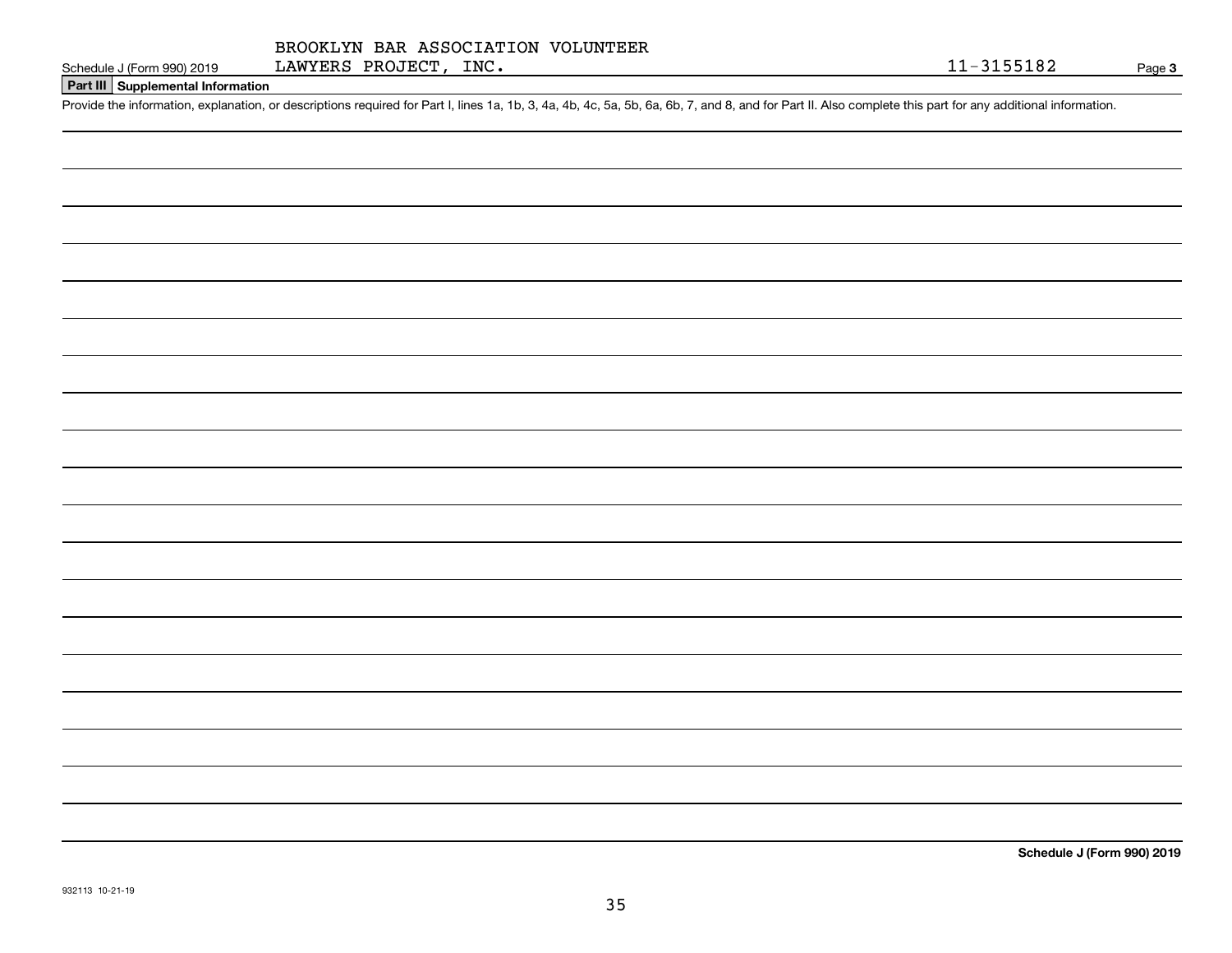**(Form 990 or 990-EZ)**

Department of the Treasury Internal Revenue Service Name of the organization

#### **Complete to provide information for responses to specific questions on Form 990 or 990-EZ or to provide any additional information. | Attach to Form 990 or 990-EZ. | Go to www.irs.gov/Form990 for the latest information. SCHEDULE O Supplemental Information to Form 990 or 990-EZ**



LAWYERS PROJECT, INC. 11-3155182

FORM 990, PART III, LINE 1, DESCRIPTION OF ORGANIZATION MISSION:

BROOKLYN BAR ASSOCIATION VOLUNTEER

THEIR RIGHTS PROTECTED OR THEIR VOICES HEARD.

SINCE ITS FOUNDING IN 1990, THE VLP HAS HARNESSED THE POWERFUL PRO BONO

COMMITMENT OF THE PRIVATE BAR TO PROVIDE CRITICAL CIVIL LEGAL SERVICES

AND EQUAL ACCESS TO THE JUSTICE SYSTEM TO THOUSANDS OF BROOKLYN

RESIDENTS. AS AN ESSENTIAL LEGAL LIFELINE, THE VLP REMAINS UNIQUELY

RESPONSIVE TO THE EVOLVING LEGAL NEEDS OF BROOKLYN'S OVERLOOKED AND

UNDERSERVED COMMUNITIES.

FORM 990, PART III, LINE 4A, PROGRAM SERVICE ACCOMPLISHMENTS:

ALSO RUNS SEVERAL CLINICS TO ASSIST UNREPRESENTED DEBTORS. THE CIVIL

LEGAL ADVICE AND RESOURCE OFFICE (CLARO) IS A FREE, WEEKLY WALK-IN

CLINIC AT KINGS COUNTY CIVIL COURT WHERE CONSUMERS CAN OBTAIN FREE

INFORMATION ABOUT DEBT COLLECTION. IN ADDITION, THROUGH THE CONSUMER

DEBT VOLUNTEER LAWYER FOR A DAY (VLFD) ACCESS TO JUSTICE PROGRAM, A VLP

STAFF ATTORNEY IS PRESENT FOUR DAYS A WEEK IN KINGS COUNTY CIVIL COURT

WORKING WITH VOLUNTEER ATTORNEYS, LAW GRADUATES AND LAW STUDENTS TO

PROVIDE LIMITED SCOPE DIRECT REPRESENTATION TO PRO SE LITIGANTS IN

CONSUMER DEBT ACTIONS.

FORM 990, PART III, LINE 4B, PROGRAM SERVICE ACCOMPLISHMENTS: MARRIAGE, OR BECAUSE THEY WERE ABANDONED OR ARE SURVIVORS OF DOMESTIC VIOLENCE AND/OR EMOTIONAL ABUSE. AS THE UNCONTESTED DIVORCE PROCESS CAN BE OVERWHELMING, VLP VOLUNTEER ATTORNEYS PROVIDE MUCH NEEDED SUPPORT BY HELPING PRO SE PETITIONERS COMPLETE THEIR DIVORCE.

932211 09-06-19 LHA For Paperwork Reduction Act Notice, see the Instructions for Form 990 or 990-EZ. Schedule O (Form 990 or 990-EZ) (2019)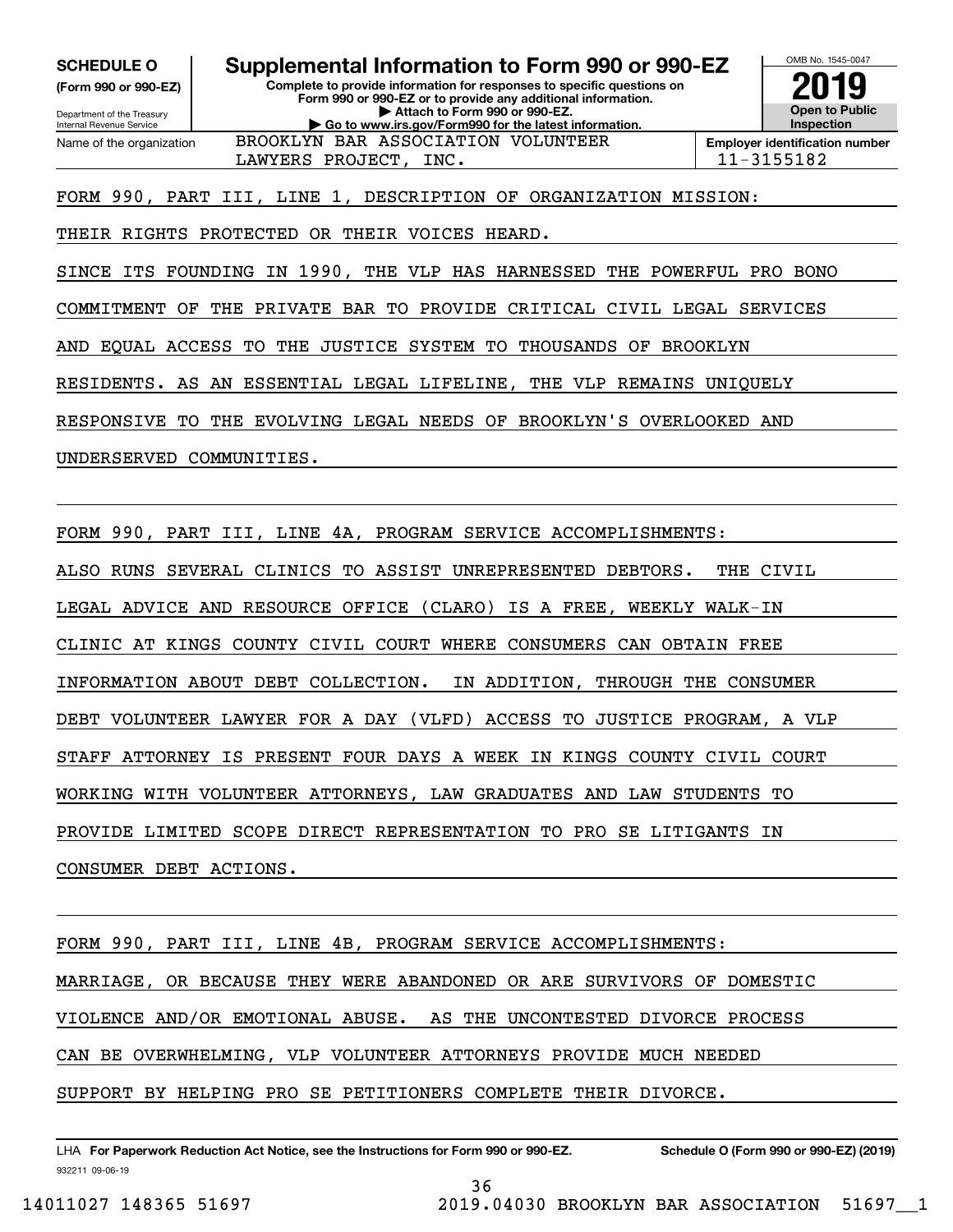**2Employer identification number** Schedule O (Form 990 or 990-EZ) (2019) Page Name of the organization BROOKLYN BAR ASSOCIATION VOLUNTEER FORM 990, PART III, LINE 4C, PROGRAM SERVICE ACCOMPLISHMENTS: ADDITIONALLY, THE VLP RUNS SEVERAL FORECLOSURE CLINICS A WEEK, INCLUDING THE FORECLOSURE LEGAL ASSISTANCE GROUP (FLAG) IN KINGS COUNTY SUPREME COURT, OPEN EVERY MONDAY, TUESDAY, AND WEDNESDAY, AND THE SUPREME COURT FORECLOSURE CLINIC ON FRIDAY MORNINGS. IN ADDITION, THE VLP LAUNCHED A NEW PROGRAM WITH THE OFFICE OF ADMINISTRATIVE TRIALS AND HEARINGS (OATH) WHERE VLP VOLUNTEERS ASSIST HOMEOWNERS IN NYC DEPARTMENT OF BUILDING VIOLATION PROCEEDINGS. LAWYERS PROJECT, INC. 11-3155182

FORM 990, PART III, LINE 4D, OTHER PROGRAM SERVICES:

ELDER LAW, IMMIGRATION AND MISCELLANEOUS: IN THE PAST YEAR, THE VLP

CLOSED 203 IMMIGRATION MATTERS AFFECTING 510 INDIVIDUALS AND FAMILY

MEMBERS AND CLOSED 178 ELDER LAW AND MISCELLANEOUS MATTERS, ASSISTING

260 INDIVIDUALS AND FAMILY MEMBERS.

THE VLP PARTNERS WITH OTHER ORGANIZATIONS TO PROVIDE CRITICAL

ASSISTANCE TO IMMIGRANTS AND OTHER FOREIGN-BORN NEW YORKERS. THIS

INCLUDES ASSISTING PARENTS WITH EMERGENCY PLANNING IN THE EVENT THEY

ARE DETAINED OR DEPORTED, HELPING INDIVIDUALS COMPLETE NATURALIZATION

PAPERS TO APPLY FOR U.S. CITIZENSHIP, AND ORGANIZING TRAININGS ON

IMMIGRATION LAW FOR VOLUNTEER ATTORNEYS.

932212 09-06-19 **Schedule O (Form 990 or 990-EZ) (2019)** VOLUNTEER ATTORNEYS PREPARE AND EXECUTE LAST WILLS AND TESTAMENTS AND POWERS OF ATTORNEY FOR QUALIFYING LOW-INCOME CLIENTS. TESTAMENTARY SUBSTITUTES ARE ALSO EXPLORED AND DISCUSSED. THROUGH NATIONAL GRID FOUNDATION SENIOR LEGAL EDUCATION AND ASSISTANCE PROGRAM (NGF SENIOR LEAP), VOLUNTEER ATTORNEYS PRESENT ON A VARIETY OF TOPICS AT SENIOR CENTERS, CHURCHES, TEMPLES, AND OTHER VENUES THROUGHOUT BROOKLYN TO 37

```
 14011027 148365 51697 2019.04030 BROOKLYN BAR ASSOCIATION 51697__1
```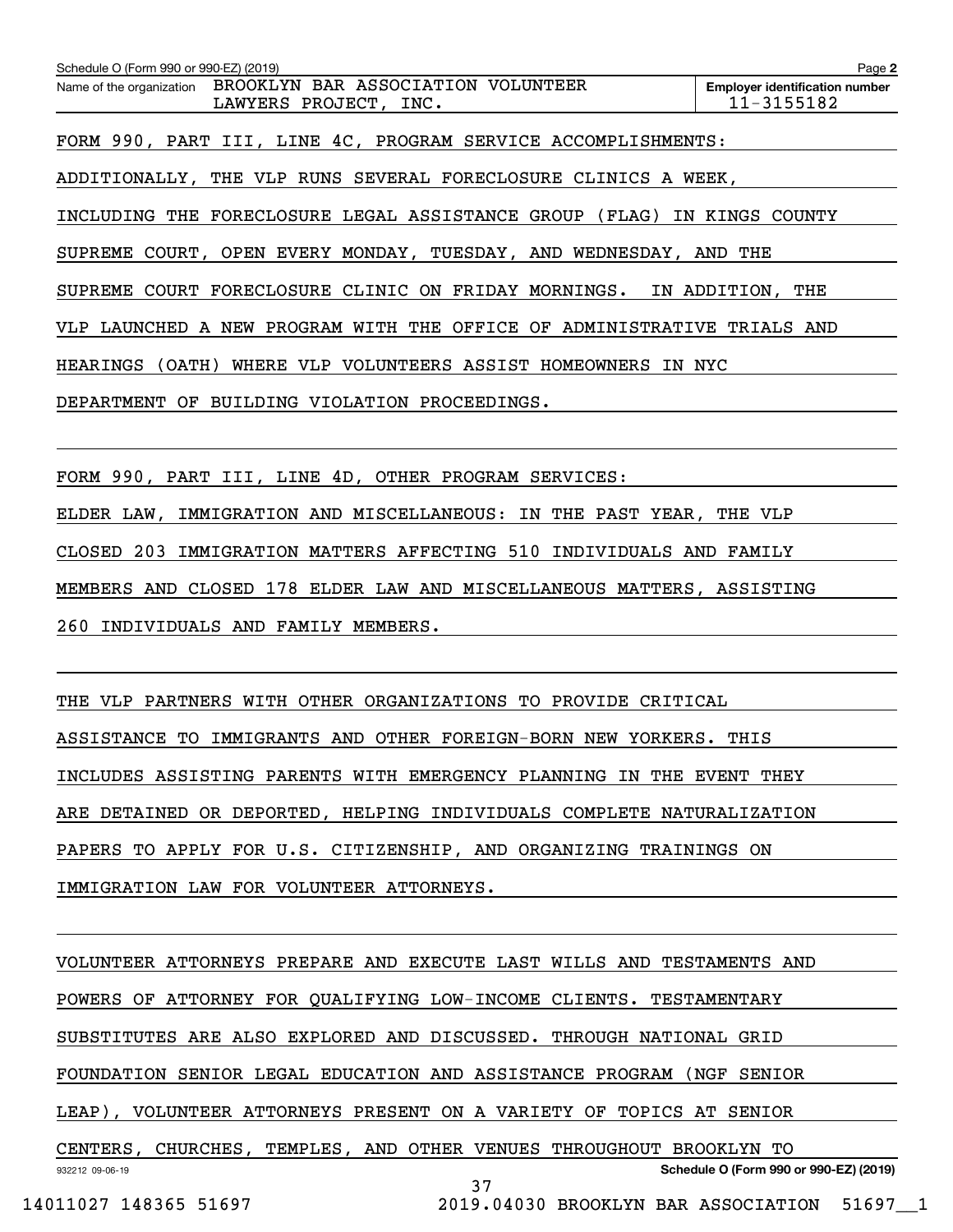| Schedule O (Form 990 or 990-EZ) (2019) |                                                                                      | Page 2                                              |
|----------------------------------------|--------------------------------------------------------------------------------------|-----------------------------------------------------|
|                                        | Name of the organization BROOKLYN BAR ASSOCIATION VOLUNTEER<br>LAWYERS PROJECT, INC. | <b>Employer identification number</b><br>11-3155182 |
|                                        | EDUCATE SENIORS ABOUT THE IMPORTANCE OF ADVANCE MEDICAL DIRECTIVES,                  |                                                     |
|                                        | STRATEGIES FOR STAYING AT HOME AND AGING IN PLACE, BENEFITS, FINANCIAL               |                                                     |
|                                        | ADVANCE DIRECTIVES, THE CHANGING LANDSCAPE OF MEDICAID, AND SCAMS                    |                                                     |
| TARGETING THE ELDERLY.                 |                                                                                      |                                                     |

RECOGNIZING THAT THE PRO BONO COMMITMENT OF THE PRIVATE BAR CAN BE MOST EFFECTIVE AND EFFICIENT IN ACCESSING JUSTICE FOR THE POOR AND SUPPLEMENTING THE DEDICATION OF OVERWHELMED STAFFED LEGAL SERVICE ORGANIZATIONS, THE VLP TRAINED AND SUPERVISED 1,048 VOLUNTEER ATTORNEYS, LAW STUDENTS AND OTHER LEGAL PROFESSIONALS IN ALL PROGRAM AREAS, WHO, WITH THE SUPPORT OF THE VLP, PROVIDED 12,975 HOURS OF HIGH QUALITY, COMPASSIONATE DIRECT LEGAL REPRESENTATION, ADVICE AND COUNSEL AND COMMUNITY EDUCATION THROUGHOUT BROOKLYN.

DURING THE PAST YEAR, WITH THE ASSISTANCE OF PRO BONO ATTORNEYS AND LAW STUDENTS, THE VLP PROVIDED DIRECT CIVIL LEGAL SERVICES ON 5,065 MATTERS AFFECTING 12,228 BROOKLYN INDIVIDUALS AND FAMILIES AND PRO SE ASSISTANCE IN MATTERS THAT BENEFIT BASIC RIGHTS AND NECESSITIES TO A TOTAL OF 2,713 PEOPLE. ADDITIONALLY, THE VLP ASSISTED 1,782 PEOPLE BY PRESENTING COMMUNITY EDUCATION PROGRAMS TO SENIORS, VETERANS, AND HOMEOWNERS, ASSISTING PEOPLE IN WORKSHOPS AND CLINICS, AND COURTHOUSE-BASED HELP CENTERS. THE VLP PROVIDED REFERRALS TO 3,670 INDIVIDUALS.

932212 09-06-19 **Schedule O (Form 990 or 990-EZ) (2019)** THE VLP OBTAINED \$199,991 IN CHILD SUPPORT ARREARS, \$45,354 IN SPOUSAL SUPPORT ARREARS, AND \$23,367 IN MONTHLY CHILD SUPPORT BENEFITS AND \$3,799 IN MONTHLY SPOUSAL SUPPORT FOR CLIENTS; AND SAVED CLIENTS \$2,825,858 IN CONSUMER DEBT MATTERS; \$1,305,882 IN BANKRUPTCY SAVINGS; 38 14011027 148365 51697 2019.04030 BROOKLYN BAR ASSOCIATION 51697\_\_1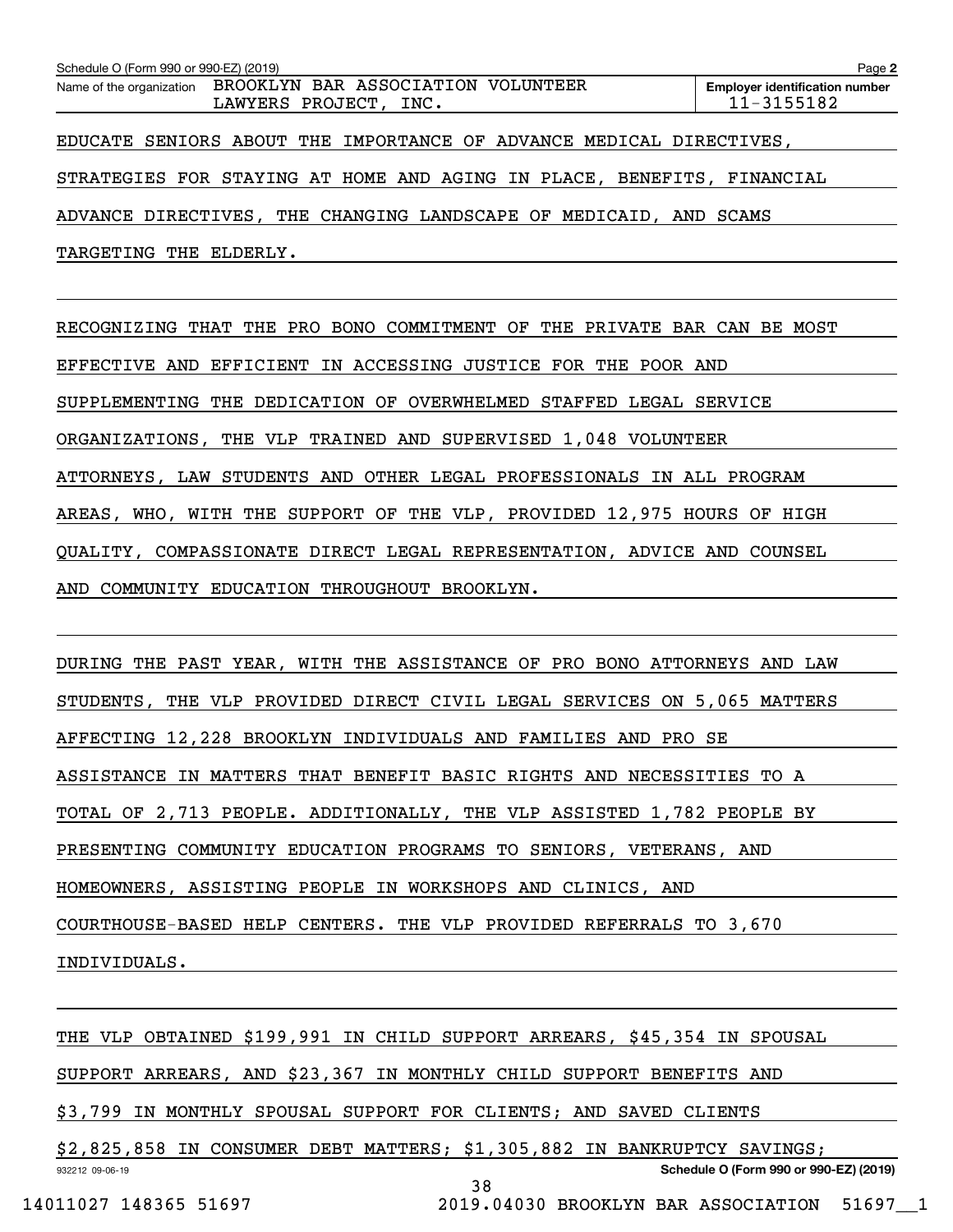| Schedule O (Form 990 or 990-EZ) (2019) |                                                                                      | Page 2                                              |
|----------------------------------------|--------------------------------------------------------------------------------------|-----------------------------------------------------|
|                                        | Name of the organization BROOKLYN BAR ASSOCIATION VOLUNTEER<br>LAWYERS PROJECT, INC. | <b>Employer identification number</b><br>11-3155182 |
|                                        | \$17,196 IN FORECLOSURE AWARDS/SETTLEMENTS; \$902 IN MONTHLY MORTGAGE                |                                                     |
|                                        | SAVINGS; \$143,875 IN NEW YORK CITY DEPARTMENT OF BUILDINGS FINES AND                |                                                     |
|                                        | PENALTIES THROUGH OUR OFFICE OF TRIALS AND ADMINISTRATIVE HEARING                    |                                                     |
|                                        | (OATH) CLINIC; AND \$28,515 IN COURT FILING FEES.                                    |                                                     |

CRITICAL TO VLP'S MODEL OF PRO BONO CIVIL LEGAL SERVICES IS THE DESIGN AND PRESENTATION OF EXPERT CLE TRAINING PROGRAMS IN SUBSTANTIVE AREAS TO PREPARE BOTH NEW AND REPEAT VOLUNTEERS TO PROVIDE CRITICAL LEGAL ASSISTANCE TO BROOKLYN'S MOST VULNERABLE AND UNDERSERVED RESIDENTS. IN EACH ESTABLISHED AND EMERGENT PRACTICE AREA, THE VLP RECRUITS ATTORNEYS FROM THE PRIVATE BAR, PROVIDING THEM WITH TARGETED CLE PROGRAMS, FREE CLE TRAINING CREDITS, AND PRO BONO CLE CREDITS. ONCE THEY TAKE ON MATTERS FOR REPRESENTATION, THE VLP STAFF PROVIDES INTENSIVE MENTORING, SUPERVISION, AND SUPPORT UNTIL THE MATTERS ARE CLOSED. IN THIS MODEL, THE VLP USES PANELS OF EXPERTS IN EACH VLP PRACTICE AREA, WHO MENTOR AND SUPPORT THE PRO BONO ATTORNEY THROUGHOUT THE REPRESENTATION. IN THE PAST YEAR, THE VLP CONDUCTED 19 LIVE CLE TRAININGS FOR 319 VOLUNTEERS AND 44 VOLUNTEERS RECEIVED CLE TRAINING ONLINE. EXPENSES \$ 136,053. INCLUDING GRANTS OF \$ 1,250. REVENUE \$ 292.

FORM 990, PART VI, SECTION B, LINE 11B:

LINE 11A EXPLANATION - THE ORGANIZATION'S AUDIT COMMITTEE AND PRESIDENT/CEO REVIEW AND APPROVE THE FORM 990 AND THEN IT IS SENT TO THE ENTIRE BOARD OF DIRECTORS FOR REVIEW PRIOR TO SUBMISSION.

39

FORM 990, PART VI, SECTION B, LINE 12C:

MOST MEMBERS ARE CURRENTLY ATTORNEYS AND SUBJECT TO THE NYS CODE OF

PROFESSIONAL RESPONSIBILITY AND MUST AVOID EVEN THE APPEARANCE OF

932212 09-06-19

**Schedule O (Form 990 or 990-EZ) (2019)**

14011027 148365 51697 2019.04030 BROOKLYN BAR ASSOCIATION 51697\_\_1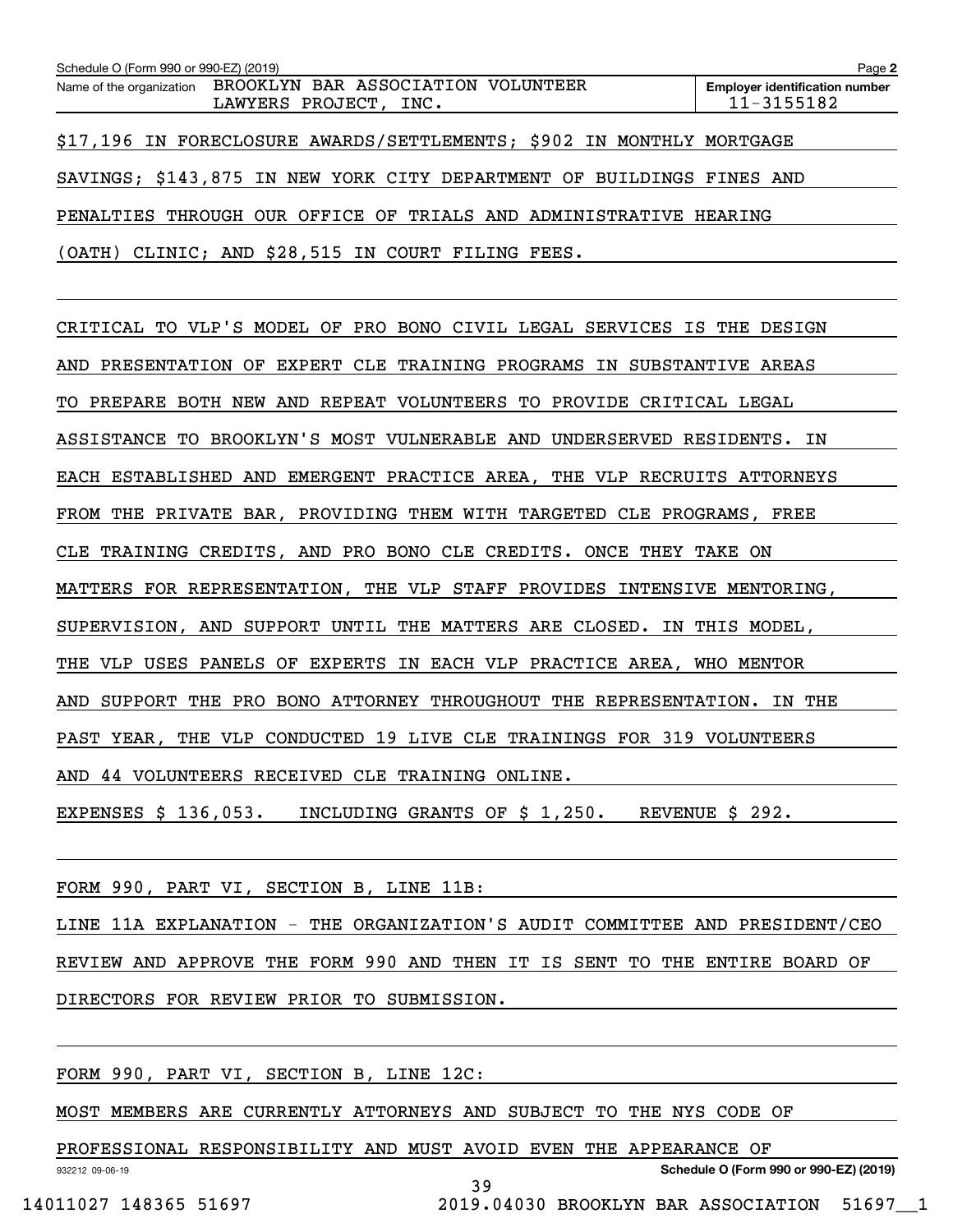#### IMPROPRIETY.

A. PRIOR TO ELECTION TO THE BOARD AND ON AN ANNUAL BASIS THEREAFTER, EACH DIRECTOR AND OFFICER SHALL DISCLOSE IN WRITING, TO THE BEST OF THEIR KNOWLEDGE, ANY PRIVATE INTEREST (AS DEFINED IN THIS POLICY) SUCH DIRECTOR OR OFFICER MAY HAVE IN ANY CORPORATION, ORGANIZATION, PARTNERSHIP OR OTHER ENTITY WHICH PROVIDES PROFESSIONAL OR OTHER GOODS OR SERVICES TO THE CORPORATION FOR A FEE OR OTHER COMPENSATION, AND ANY POSITION OR MATERIAL RELATIONSHIP SUCH DIRECTOR OR OFFICER MAY HAVE WITH ANY NOT-FOR-PROFIT CORPORATION WITH WHICH THE CORPORATION HAS A BUSINESS RELATIONSHIP.

B. IF AT ANY TIME, A DIRECTOR OR OFFICER ACQUIRES ANY PRIVATE INTEREST OR OTHERWISE A CIRCUMSTANCE ARISES WHICH MAY POSE A CONFLICT OF INTEREST, THE DIRECTOR OR OFFICER SHALL MAKE PROMPT DISCLOSURE TO THE PRESIDENT.

C. WHEN ANY MATTER FOR DECISION OR APPROVAL COMES BEFORE THE BOARD OR ANY COMMITTEE OF THE BOARD IN WHICH THE DIRECTOR HAS A PRIVATE INTEREST OR OTHER CONFLICT OF INTEREST, SUCH DIRECTOR SHALL IMMEDIATELY DISCLOSE THE INTEREST OR OTHER CONFLICT OF INTEREST TO THE BOARD OR COMMITTEE, TOGETHER WITH ALL MATERIAL FACTS.

THE AUDIT COMMITTEE WILL MAKE RECOMMENDATIONS TO THE PRESIDENT AND BOARD OF TRUSTEES ON HOW TO RESPOND TO ALL APPARENT CONFLICTS OF INTEREST.

FORM 990, PART VI, SECTION B, LINE 15:

THE PRESIDENT/CEO'S COMPENSATION WAS DETERMINED AND APPROVED BY THE BOARD

OF DIRECTORS, USING INFORMATION FROM 990S OF OTHER ORGANIZATIONS AS WELL AS

932212 09-06-19 **Schedule O (Form 990 or 990-EZ) (2019)** COMPENSATION SURVEYS, AND THEN DOCUMENTED APPROPRIATELY. ON AN ANNUAL 40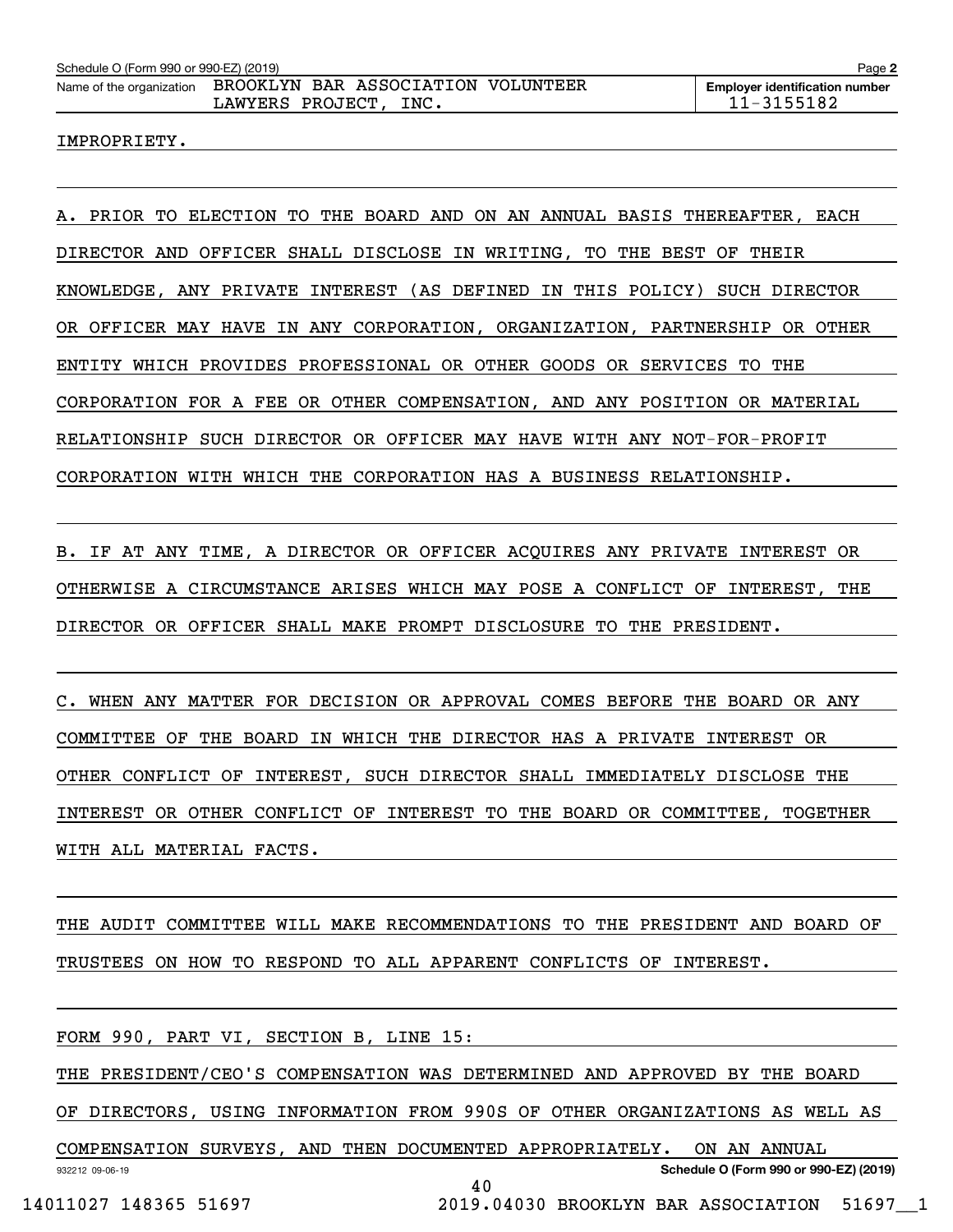| Schedule O (Form 990 or 990-EZ) (2019)<br>Page 2                       |                       |  |  |  |  |  |  |                                                         |  |  |  |
|------------------------------------------------------------------------|-----------------------|--|--|--|--|--|--|---------------------------------------------------------|--|--|--|
| Name of the organization BROOKLYN BAR ASSOCIATION VOLUNTEER            | LAWYERS PROJECT, INC. |  |  |  |  |  |  | <b>Employer identification number</b><br>$11 - 3155182$ |  |  |  |
| BASIS, THE BOARD APPROVES COMPENSATION INCREASES AS PART OF THE ANNUAL |                       |  |  |  |  |  |  |                                                         |  |  |  |
| BUDGETING PROCESS.                                                     |                       |  |  |  |  |  |  |                                                         |  |  |  |

THE PROCESS FOR DETRMINING COMPENSATION OF THE ORGANIZATIONS OFFICERS AND

KEY EMPLOYEES IS SET BY THE PRESIDENT/CEO USING SALARY SURVEYS, AND

INDUSTRY STANDARDS. THE PRESIDENT/CEO THEN MAKES THE RECOMMENDATIONS TO

THE BOARD AS PART OF THE BUDGETING PROCESS THEN THE BOARD APPROVES THEM AS PART OF THE BUDGET.

FORM 990, PART VI, SECTION C, LINE 19:

WE WILL PROVIDE DOCUMENTS ON REQUEST AT THE OFFICE OF THE CORPORATION.

932212 09-06-19